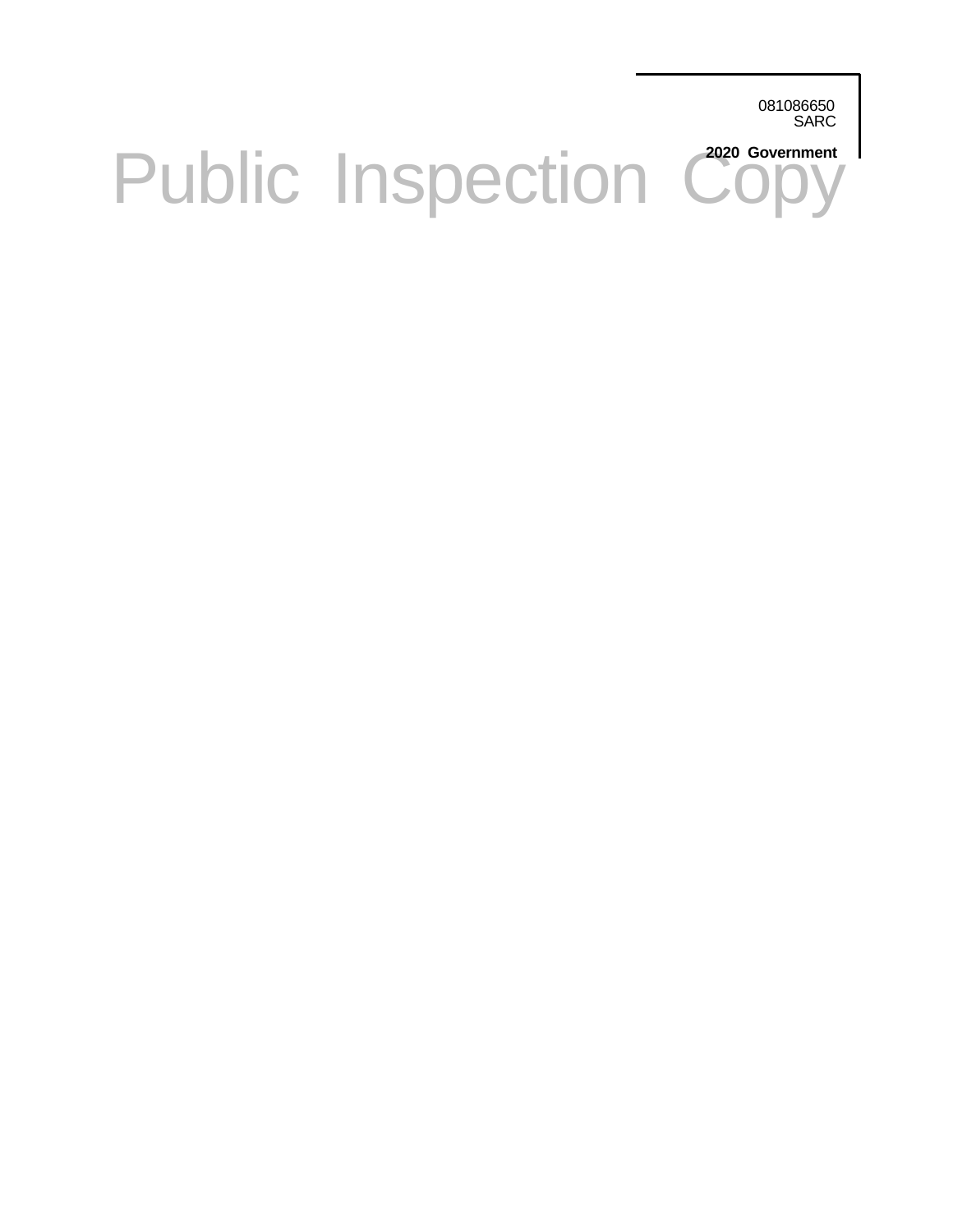Form

## **990 2000 2020 Return of Organization Exempt From Income Tax**

Internal Revenue Service u **Go to** *www.irs.gov/Form990* **for instructions and the latest information. u** Do not enter social security numbers on this form as it may be made public. **Under section 501(c), 527, or 4947(a)(1) of the Internal Revenue Code (except private foundations)** OMB No. 1545-0047

| ZUZU                  |  |
|-----------------------|--|
| <b>Open to Public</b> |  |
| <b>Inspection</b>     |  |

|                                |                             | Department of the Treasury<br>Internal Revenue Service | La Do not enter social security numbers on this form as it may be made public.<br><b>u</b> Go to www.irs.gov/Form990 for instructions and the latest information.          |                     | <b>Open to Public</b><br><b>Inspection</b> |
|--------------------------------|-----------------------------|--------------------------------------------------------|----------------------------------------------------------------------------------------------------------------------------------------------------------------------------|---------------------|--------------------------------------------|
|                                |                             |                                                        | For the 2020 calendar year, or tax year beginning<br>, and ending                                                                                                          |                     |                                            |
| В                              | Check if applicable:        |                                                        | C Name of organization                                                                                                                                                     |                     | D Employer identification number           |
|                                | X Address change            |                                                        | SARC                                                                                                                                                                       |                     |                                            |
|                                | Name change                 |                                                        | Doing business as                                                                                                                                                          |                     | 86-1087705                                 |
|                                |                             |                                                        | Number and street (or P.O. box if mail is not delivered to street address)<br>Room/suite                                                                                   | E Telephone number  |                                            |
|                                | Initial return              |                                                        | 24 Frank Lloyd Wright Dr PO Box<br>406                                                                                                                                     |                     | 734-930-7600                               |
|                                | Final return/<br>terminated |                                                        | City or town, state or province, country, and ZIP or foreign postal code                                                                                                   |                     |                                            |
|                                | Amended return              |                                                        | Ann Arbor<br>MI 48106<br>F Name and address of principal officer:                                                                                                          | G Gross receipts \$ | 2,749,570                                  |
|                                |                             |                                                        | $H(a)$ Is this a group return for subordinates?                                                                                                                            |                     | $X$ No<br>Yes                              |
|                                |                             | Application pending                                    | Steven Young                                                                                                                                                               |                     | No<br>Yes                                  |
|                                |                             |                                                        | 24 Frank Lloyd Wright Dr PO Box 406<br>H(b) Are all subordinates included?                                                                                                 |                     |                                            |
|                                |                             |                                                        | MI 48106<br>Ann Arbor                                                                                                                                                      |                     | If "No," attach a list. See instructions   |
|                                |                             | Tax-exempt status:                                     | $X = 501(c)(3)$<br>) $t$ (insert no.)<br>$501(c)$ (<br>4947(a)(1) or<br>527                                                                                                |                     |                                            |
|                                | Website: U                  |                                                        | www.sarctrials.org<br>H(c) Group exemption number U                                                                                                                        |                     |                                            |
| ĸ                              |                             | Form of organization:                                  | $\mathbf{X}$ Corporation<br><b>L</b> Year of formation: $2004$<br>Trust<br>Association<br>Other <b>u</b>                                                                   |                     | M State of legal domicile: MI              |
|                                | Part I                      | <b>Summary</b>                                         |                                                                                                                                                                            |                     |                                            |
|                                |                             |                                                        |                                                                                                                                                                            |                     |                                            |
|                                |                             |                                                        | To provide a collaborative infrastructure to make progress in the                                                                                                          |                     |                                            |
|                                |                             |                                                        | prevention, diagnosis and treatment of sarcoma.                                                                                                                            |                     |                                            |
| Governance                     |                             |                                                        |                                                                                                                                                                            |                     |                                            |
|                                |                             |                                                        | 2 Check this box $\mathbf{u}$   if the organization discontinued its operations or disposed of more than 25% of its net assets.                                            |                     |                                            |
| ಯ                              |                             |                                                        | 3 Number of voting members of the governing body (Part VI, line 1a)                                                                                                        | 3                   | 9                                          |
|                                |                             |                                                        | Number of independent voting members of the governing body (Part VI, line 1b) [11] [11] Number of independent voting                                                       | 4                   | 7                                          |
| <b>Activities</b>              | 5.                          |                                                        | Total number of individuals employed in calendar year 2020 (Part V, line 2a) [[[[[[[[[[[[[[[[[[[[[[[[[[[[[[[[                                                              | 5                   | 10                                         |
|                                |                             |                                                        | 6 Total number of volunteers (estimate if necessary)                                                                                                                       | 6                   | 8                                          |
|                                |                             |                                                        |                                                                                                                                                                            | 7a                  | $\left( \right)$                           |
|                                |                             |                                                        |                                                                                                                                                                            | 7b                  | U                                          |
|                                |                             |                                                        | Prior Year                                                                                                                                                                 |                     | Current Year                               |
|                                |                             |                                                        | 4,176,419                                                                                                                                                                  |                     | 2,606,020                                  |
| Revenue                        | 9                           |                                                        |                                                                                                                                                                            | 207,712             |                                            |
|                                |                             |                                                        |                                                                                                                                                                            | 32,020              | $-115,189$                                 |
|                                |                             |                                                        | 11 Other revenue (Part VIII, column (A), lines 5, 6d, 8c, 9c, 10c, and 11e)                                                                                                | 13,273              | 137,711                                    |
|                                |                             |                                                        | 4,429,424<br>12 Total revenue - add lines 8 through 11 (must equal Part VIII, column (A), line 12)                                                                         |                     | 2,628,542                                  |
|                                |                             |                                                        | 13 Grants and similar amounts paid (Part IX, column (A), lines 1-3)                                                                                                        |                     |                                            |
|                                |                             |                                                        | 14 Benefits paid to or for members (Part IX, column (A), line 4)<br><u> 1986 - Johann Stoff, Amerikaansk politiker (</u>                                                   |                     |                                            |
| Ses                            |                             |                                                        | 15 Salaries, other compensation, employee benefits (Part IX, column (A), lines 5-10)                                                                                       | 949,581             | 1,062,221                                  |
|                                |                             |                                                        | <b>16a</b> Professional fundraising fees (Part IX, column (A), line 11e)<br><b>b</b> Total fundraising expenses (Part IX, column (D), line 25) $\mathbf{u}$                |                     |                                            |
| Exper                          |                             |                                                        |                                                                                                                                                                            |                     |                                            |
|                                |                             |                                                        | 2,293,558                                                                                                                                                                  |                     | 2,565,610                                  |
|                                |                             |                                                        | 3, 243, 139<br>18 Total expenses. Add lines 13-17 (must equal Part IX, column (A), line 25) [                                                                              |                     | 3,627,831                                  |
|                                |                             |                                                        | Beginning of Current Year                                                                                                                                                  | 186,285             | -999,289<br>End of Year                    |
| Net Assets or<br>Fund Balances |                             | <b>20</b> Total assets (Part X, line 16)               | 8,183,005                                                                                                                                                                  |                     | 7,324,171                                  |
|                                |                             |                                                        | 21 Total liabilities (Part X, line 26)                                                                                                                                     | 447,649             | 588,104                                    |
|                                |                             |                                                        | 7,735,356                                                                                                                                                                  |                     | $\overline{6}$ , 736, 067                  |
|                                | Part II                     |                                                        | <b>Signature Block</b>                                                                                                                                                     |                     |                                            |
|                                |                             |                                                        | Under penalties of perjury, I declare that I have examined this return, including accompanying schedules and statements, and to the best of my knowledge and belief, it is |                     |                                            |
|                                |                             |                                                        | true, correct, and complete. Declaration of preparer (other than officer) is based on all information of which preparer has any knowledge.                                 |                     |                                            |
|                                |                             |                                                        |                                                                                                                                                                            |                     |                                            |
|                                | Sign                        | Signature of officer                                   |                                                                                                                                                                            | Date                |                                            |
|                                | Here                        |                                                        | President and<br>Steven<br>Young                                                                                                                                           | CEO                 |                                            |
|                                |                             |                                                        | Type or print name and title                                                                                                                                               |                     |                                            |
|                                |                             | Print/Type preparer's name                             | Date<br>Preparer's signature                                                                                                                                               | Check               | PTIN                                       |
| Paid                           |                             | Thomas A O'Sullivan                                    | 09/16/21                                                                                                                                                                   | self-employed       | P01321877                                  |
|                                | Preparer                    | Firm's name                                            | Yeo & Yeo, P.C.                                                                                                                                                            | Firm's $EIN$ }      | 38-2706146                                 |
|                                | <b>Use Only</b>             |                                                        | 1450 Eisenhower Place                                                                                                                                                      |                     |                                            |
|                                |                             | Firm's address                                         | Ann Arbor, MI<br>48108-3283                                                                                                                                                | Phone no.           | 734-769-1331                               |
|                                |                             |                                                        | May the IRS discuss this return with the preparer shown above? See instructions                                                                                            |                     | $ X $ Yes<br>No                            |
|                                |                             |                                                        |                                                                                                                                                                            |                     |                                            |

| Sign     |                            | Signature of officer         |                                                                                 |                      |  |      |              | Date          |  |              |                             |
|----------|----------------------------|------------------------------|---------------------------------------------------------------------------------|----------------------|--|------|--------------|---------------|--|--------------|-----------------------------|
| Here     | Steven Young               | President and CEO            |                                                                                 |                      |  |      |              |               |  |              |                             |
|          |                            | Type or print name and title |                                                                                 |                      |  |      |              |               |  |              |                             |
|          | Print/Type preparer's name |                              |                                                                                 | Preparer's signature |  | Date |              | Check         |  | PTIN         |                             |
| Paid     | Thomas A O'Sullivan        |                              |                                                                                 |                      |  |      | 09/16/21     | self-employed |  | P01321877    |                             |
| Preparer | Firm's name                |                              | Yeo & Yeo, P.C.                                                                 |                      |  |      | Firm's $EIN$ |               |  | 38-2706146   |                             |
| Use Only |                            |                              | 1450 Eisenhower Place                                                           |                      |  |      |              |               |  |              |                             |
|          | Firm's address             |                              | Ann Arbor, MI                                                                   | 48108-3283           |  |      | Phone no.    |               |  | 734-769-1331 |                             |
|          |                            |                              | May the IRS discuss this return with the preparer shown above? See instructions |                      |  |      |              |               |  | Yes          | <b>No</b>                   |
|          |                            |                              | For Panerwork Reduction Act Notice, see the senarate instructions               |                      |  |      |              |               |  |              | $F_{\text{c}}$ QQ0 $(2020)$ |

DAA **For Paperwork Reduction Act Notice, see the separate instructions.**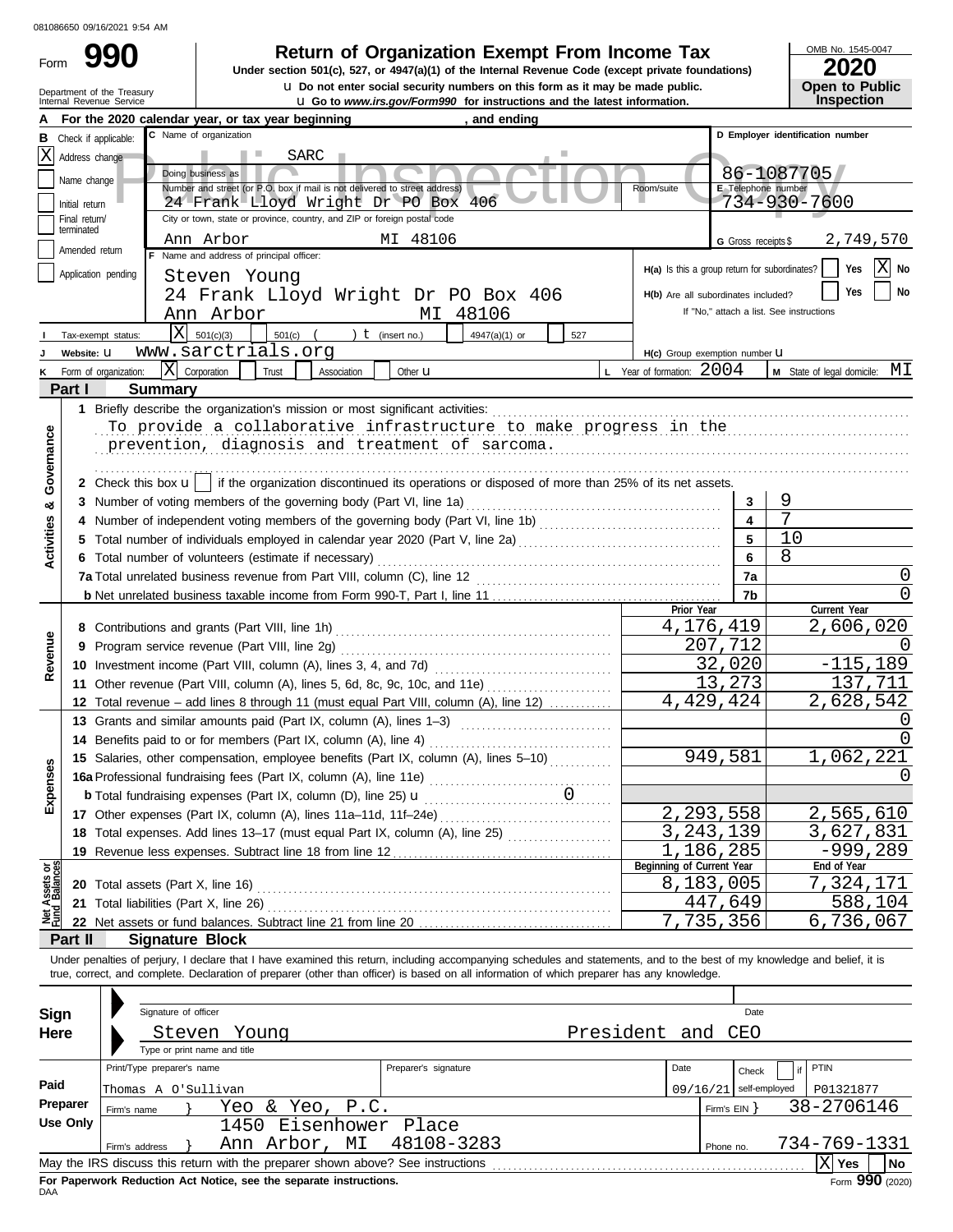|              | Form 990 (2020) SARC |                                                      | 86-1087705                                                                                                                     | Page 2                  |
|--------------|----------------------|------------------------------------------------------|--------------------------------------------------------------------------------------------------------------------------------|-------------------------|
|              | Part III             |                                                      | <b>Statement of Program Service Accomplishments</b>                                                                            |                         |
|              |                      |                                                      |                                                                                                                                | $\overline{X}$          |
| 1            |                      | Briefly describe the organization's mission:         |                                                                                                                                |                         |
|              |                      |                                                      | To provide a collaborative infrastructure to make progress in the                                                              |                         |
|              |                      |                                                      | prevention, diagnosis and treatment of sarcoma.                                                                                |                         |
|              |                      |                                                      |                                                                                                                                |                         |
|              |                      |                                                      |                                                                                                                                |                         |
|              |                      |                                                      |                                                                                                                                |                         |
| $\mathbf{2}$ |                      |                                                      | Did the organization undertake any significant program services during the year which were not listed on the                   |                         |
|              |                      | prior Form 990 or 990-EZ?                            |                                                                                                                                | Yes $X$ No              |
|              |                      | If "Yes," describe these new services on Schedule O. |                                                                                                                                |                         |
| 3            |                      |                                                      | Did the organization cease conducting, or make significant changes in how it conducts, any program                             |                         |
|              | services?            |                                                      |                                                                                                                                | Yes $ \overline{X} $ No |
|              |                      | If "Yes," describe these changes on Schedule O.      |                                                                                                                                |                         |
| 4            |                      |                                                      | Describe the organization's program service accomplishments for each of its three largest program services, as measured by     |                         |
|              |                      |                                                      | expenses. Section 501(c)(3) and 501(c)(4) organizations are required to report the amount of grants and allocations to others, |                         |
|              |                      |                                                      | the total expenses, and revenue, if any, for each program service reported.                                                    |                         |
|              |                      |                                                      |                                                                                                                                |                         |
|              | 4a (Code:            | ) (Expenses \$                                       | 2,540,853 including grants of \$                                                                                               | ) (Revenue \$           |
|              |                      |                                                      | The Sarcoma Alliance for Research Through Collaboration is a US-based non-                                                     |                         |
|              |                      |                                                      |                                                                                                                                |                         |
|              |                      |                                                      | profit sarcoma research cooperative solely dedicated to fostering progress                                                     |                         |
|              |                      |                                                      | in the prevention and treatment of sarcoma in order to improve patient                                                         |                         |
|              |                      |                                                      | outcomes and ultimately find a cure. SARC's unique ability to promote                                                          |                         |
|              |                      |                                                      | collaboration and unity among the sarcoma research community through                                                           |                         |
|              |                      |                                                      | scientific rigor, credibility and efficiency ensures that things get done.                                                     |                         |
|              |                      |                                                      | Collaborative partnerships and continued progress generate further                                                             |                         |
|              |                      |                                                      | investment in SARC's work for the good of patients.                                                                            |                         |
|              |                      |                                                      |                                                                                                                                |                         |
|              |                      |                                                      |                                                                                                                                |                         |
|              |                      |                                                      |                                                                                                                                |                         |
|              |                      |                                                      |                                                                                                                                |                         |
|              |                      |                                                      |                                                                                                                                |                         |
|              |                      |                                                      |                                                                                                                                |                         |
|              | 4b (Code:            | $\sum_{i=1}^{n}$ (Expenses \$                        |                                                                                                                                |                         |
|              | N/A                  |                                                      |                                                                                                                                |                         |
|              |                      |                                                      |                                                                                                                                |                         |
|              |                      |                                                      |                                                                                                                                |                         |
|              |                      |                                                      |                                                                                                                                |                         |
|              |                      |                                                      |                                                                                                                                |                         |
|              |                      |                                                      |                                                                                                                                |                         |
|              |                      |                                                      |                                                                                                                                |                         |
|              |                      |                                                      |                                                                                                                                |                         |
|              |                      |                                                      |                                                                                                                                |                         |
|              |                      |                                                      |                                                                                                                                |                         |
|              |                      |                                                      |                                                                                                                                |                         |
|              |                      |                                                      |                                                                                                                                |                         |
|              |                      |                                                      |                                                                                                                                |                         |
|              | 4c (Code:            |                                                      | $\ldots$ (Expenses \$ $\ldots$ ) (Expenses \$ $\ldots$ including grants of \$ $\ldots$ $\ldots$ ) (Revenue \$ $\ldots$         |                         |
|              | N/A                  |                                                      |                                                                                                                                |                         |
|              |                      |                                                      |                                                                                                                                |                         |
|              |                      |                                                      |                                                                                                                                |                         |
|              |                      |                                                      |                                                                                                                                |                         |
|              |                      |                                                      |                                                                                                                                |                         |
|              |                      |                                                      |                                                                                                                                |                         |
|              |                      |                                                      |                                                                                                                                |                         |
|              |                      |                                                      |                                                                                                                                |                         |
|              |                      |                                                      |                                                                                                                                |                         |
|              |                      |                                                      |                                                                                                                                |                         |
|              |                      |                                                      |                                                                                                                                |                         |
|              |                      |                                                      |                                                                                                                                |                         |
|              |                      |                                                      |                                                                                                                                |                         |
|              |                      | 4d Other program services (Describe on Schedule O.)  |                                                                                                                                |                         |
|              | (Expenses \$         | 4e Total program service expenses u                  | 44,008 including grants of \$<br>(Revenue \$<br>2,584,861                                                                      |                         |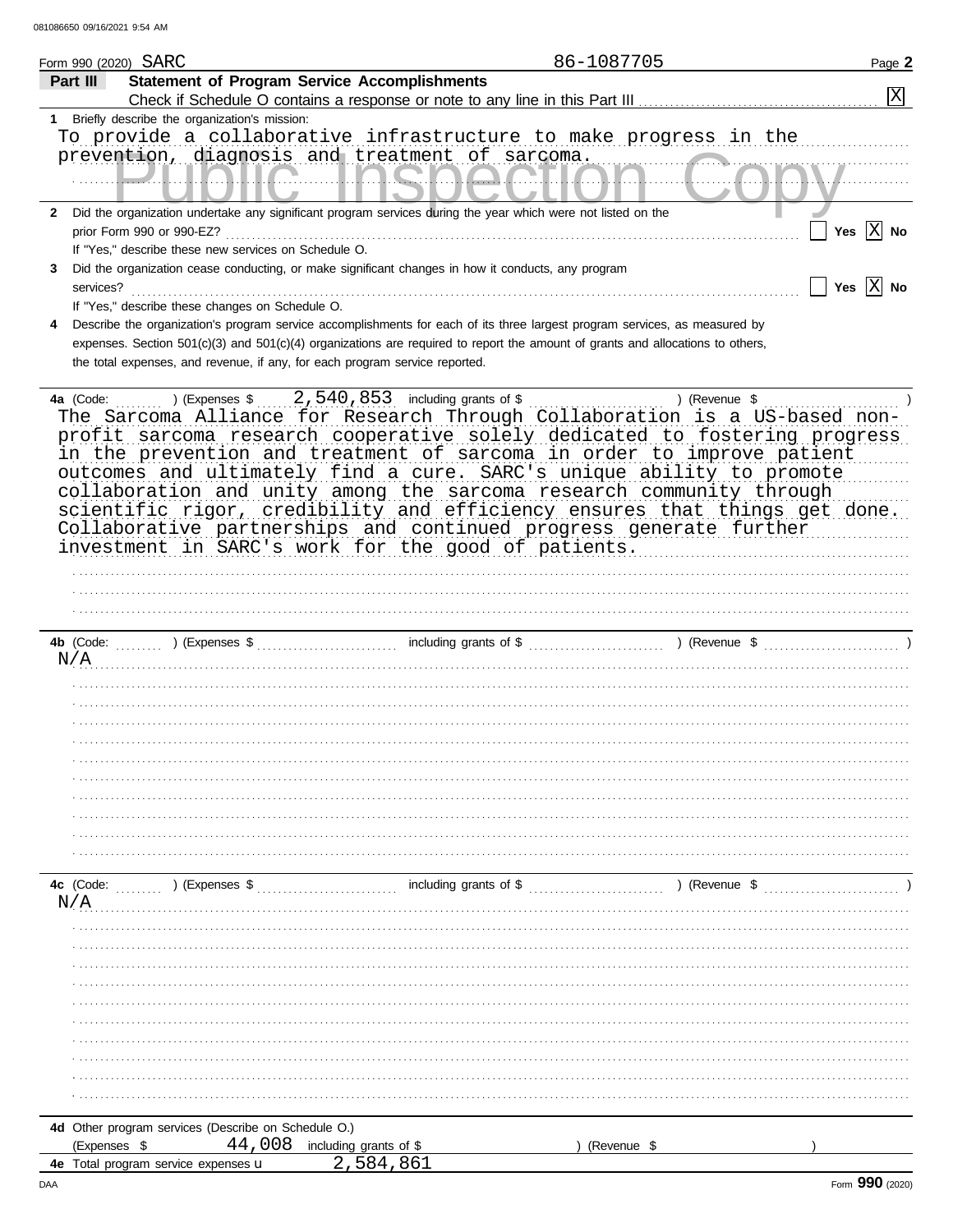|     | Form 990 (2020) SARC | 86-1087705                                                                                                                                                                    |              |                         | Page 3                  |
|-----|----------------------|-------------------------------------------------------------------------------------------------------------------------------------------------------------------------------|--------------|-------------------------|-------------------------|
|     | Part IV              | <b>Checklist of Required Schedules</b>                                                                                                                                        |              |                         |                         |
|     |                      |                                                                                                                                                                               |              | Yes                     | No                      |
| 1   |                      | Is the organization described in section 501(c)(3) or $4947(a)(1)$ (other than a private foundation)? If "Yes,"                                                               |              |                         |                         |
|     | complete Schedule A  | 1                                                                                                                                                                             |              | Χ                       |                         |
| 2   |                      | Is the organization required to complete Schedule B, Schedule of Contributors (see instructions)?                                                                             | $\mathbf{2}$ | $\overline{\mathrm{X}}$ |                         |
| 3   |                      | Did the organization engage in direct or indirect political campaign activities on behalf of or in opposition to                                                              |              |                         |                         |
|     |                      | candidates for public office? If "Yes," complete Schedule C, Part I                                                                                                           | 3            |                         | Χ                       |
| 4   |                      | Section 501(c)(3) organizations. Did the organization engage in lobbying activities, or have a section 501(h)                                                                 |              |                         |                         |
|     |                      | election in effect during the tax year? If "Yes," complete Schedule C, Part II                                                                                                | 4            |                         | Χ                       |
| 5   |                      | Is the organization a section $501(c)(4)$ , $501(c)(5)$ , or $501(c)(6)$ organization that receives membership dues,                                                          |              |                         |                         |
|     |                      | assessments, or similar amounts as defined in Revenue Procedure 98-19? If "Yes," complete Schedule C, Part III                                                                | 5            |                         | Χ                       |
| 6   |                      | Did the organization maintain any donor advised funds or any similar funds or accounts for which donors                                                                       |              |                         |                         |
|     |                      | have the right to provide advice on the distribution or investment of amounts in such funds or accounts? If                                                                   |              |                         |                         |
|     |                      | "Yes," complete Schedule D, Part I                                                                                                                                            | 6            |                         | Χ                       |
| 7   |                      | Did the organization receive or hold a conservation easement, including easements to preserve open space,                                                                     |              |                         |                         |
|     |                      | the environment, historic land areas, or historic structures? If "Yes," complete Schedule D, Part II                                                                          | 7            |                         | Χ                       |
| 8   |                      | Did the organization maintain collections of works of art, historical treasures, or other similar assets? If "Yes,"                                                           |              |                         |                         |
|     |                      | complete Schedule D, Part III                                                                                                                                                 | 8            |                         | Χ                       |
| 9   |                      | Did the organization report an amount in Part X, line 21, for escrow or custodial account liability, serve as a                                                               |              |                         |                         |
|     |                      | custodian for amounts not listed in Part X; or provide credit counseling, debt management, credit repair, or                                                                  |              |                         |                         |
|     |                      | debt negotiation services? If "Yes," complete Schedule D, Part IV                                                                                                             | 9            |                         | Χ                       |
| 10  |                      | Did the organization, directly or through a related organization, hold assets in donor-restricted endowments<br>or in quasi endowments? If "Yes," complete Schedule D, Part V | 10           |                         | Χ                       |
| 11  |                      | If the organization's answer to any of the following questions is "Yes," then complete Schedule D, Parts VI,                                                                  |              |                         |                         |
|     |                      | VII, VIII, IX, or X as applicable.                                                                                                                                            |              |                         |                         |
| a   |                      | Did the organization report an amount for land, buildings, and equipment in Part X, line 10? If "Yes,"                                                                        |              |                         |                         |
|     |                      | complete Schedule D, Part VI                                                                                                                                                  | 11a          | Χ                       |                         |
| b   |                      | Did the organization report an amount for investments—other securities in Part X, line 12, that is 5% or more                                                                 |              |                         |                         |
|     |                      | of its total assets reported in Part X, line 16? If "Yes," complete Schedule D, Part VII                                                                                      | 11b          |                         | Χ                       |
| c   |                      | Did the organization report an amount for investments—program related in Part X, line 13, that is 5% or more                                                                  |              |                         |                         |
|     |                      | of its total assets reported in Part X, line 16? If "Yes," complete Schedule D, Part VIII                                                                                     | 11c          |                         | Χ                       |
| d   |                      | Did the organization report an amount for other assets in Part X, line 15, that is 5% or more of its total assets                                                             |              |                         |                         |
|     |                      | reported in Part X, line 16? If "Yes," complete Schedule D, Part IX                                                                                                           | 11d          |                         | $\overline{\mathrm{X}}$ |
| е   |                      | Did the organization report an amount for other liabilities in Part X, line 25? If "Yes," complete Schedule D, Part X                                                         | 11e          |                         | $\overline{\text{X}}$   |
| f   |                      | Did the organization's separate or consolidated financial statements for the tax year include a footnote that addresses                                                       |              |                         |                         |
|     |                      | the organization's liability for uncertain tax positions under FIN 48 (ASC 740)? If "Yes," complete Schedule D, Part X                                                        | 11f          |                         | Χ                       |
|     |                      | 12a Did the organization obtain separate, independent audited financial statements for the tax year? If "Yes," complete                                                       |              |                         |                         |
|     |                      |                                                                                                                                                                               | 12a          | Χ                       |                         |
| b   |                      | Was the organization included in consolidated, independent audited financial statements for the tax year? If                                                                  |              |                         |                         |
|     |                      | "Yes," and if the organization answered "No" to line 12a, then completing Schedule D, Parts XI and XII is optional                                                            | 12b          |                         | $\overline{\mathrm{X}}$ |
| 13  |                      | 13                                                                                                                                                                            |              |                         | X                       |
| 14a |                      | Did the organization maintain an office, employees, or agents outside of the United States?                                                                                   | 14a          |                         | X                       |
| b   |                      | Did the organization have aggregate revenues or expenses of more than \$10,000 from grantmaking,                                                                              |              |                         |                         |
|     |                      | fundraising, business, investment, and program service activities outside the United States, or aggregate                                                                     |              |                         |                         |
|     |                      |                                                                                                                                                                               | 14b          |                         | Χ                       |
| 15  |                      | Did the organization report on Part IX, column (A), line 3, more than \$5,000 of grants or other assistance to or                                                             |              |                         |                         |
|     |                      | for any foreign organization? If "Yes," complete Schedule F, Parts II and IV                                                                                                  | 15           |                         | Χ                       |
| 16  |                      | Did the organization report on Part IX, column (A), line 3, more than \$5,000 of aggregate grants or other                                                                    |              |                         | Χ                       |
|     |                      | assistance to or for foreign individuals? If "Yes," complete Schedule F, Parts III and IV<br>16                                                                               |              |                         |                         |
| 17  |                      | Did the organization report a total of more than \$15,000 of expenses for professional fundraising services on<br>17                                                          |              |                         | Χ                       |
| 18  |                      | Did the organization report more than \$15,000 total of fundraising event gross income and contributions on                                                                   |              |                         |                         |
|     |                      | Part VIII, lines 1c and 8a? If "Yes," complete Schedule G, Part II<br>18                                                                                                      |              |                         | Χ                       |
| 19  |                      | Did the organization report more than \$15,000 of gross income from gaming activities on Part VIII, line 9a?                                                                  |              |                         |                         |
|     |                      | 19                                                                                                                                                                            |              |                         | Χ                       |
| 20a |                      |                                                                                                                                                                               | <b>20a</b>   |                         | X                       |
| b   |                      |                                                                                                                                                                               | 20b          |                         |                         |
| 21  |                      | Did the organization report more than \$5,000 of grants or other assistance to any domestic organization or                                                                   |              |                         |                         |
|     |                      | 21                                                                                                                                                                            |              |                         | Χ                       |

| orm 990 (2020) SARC |  |
|---------------------|--|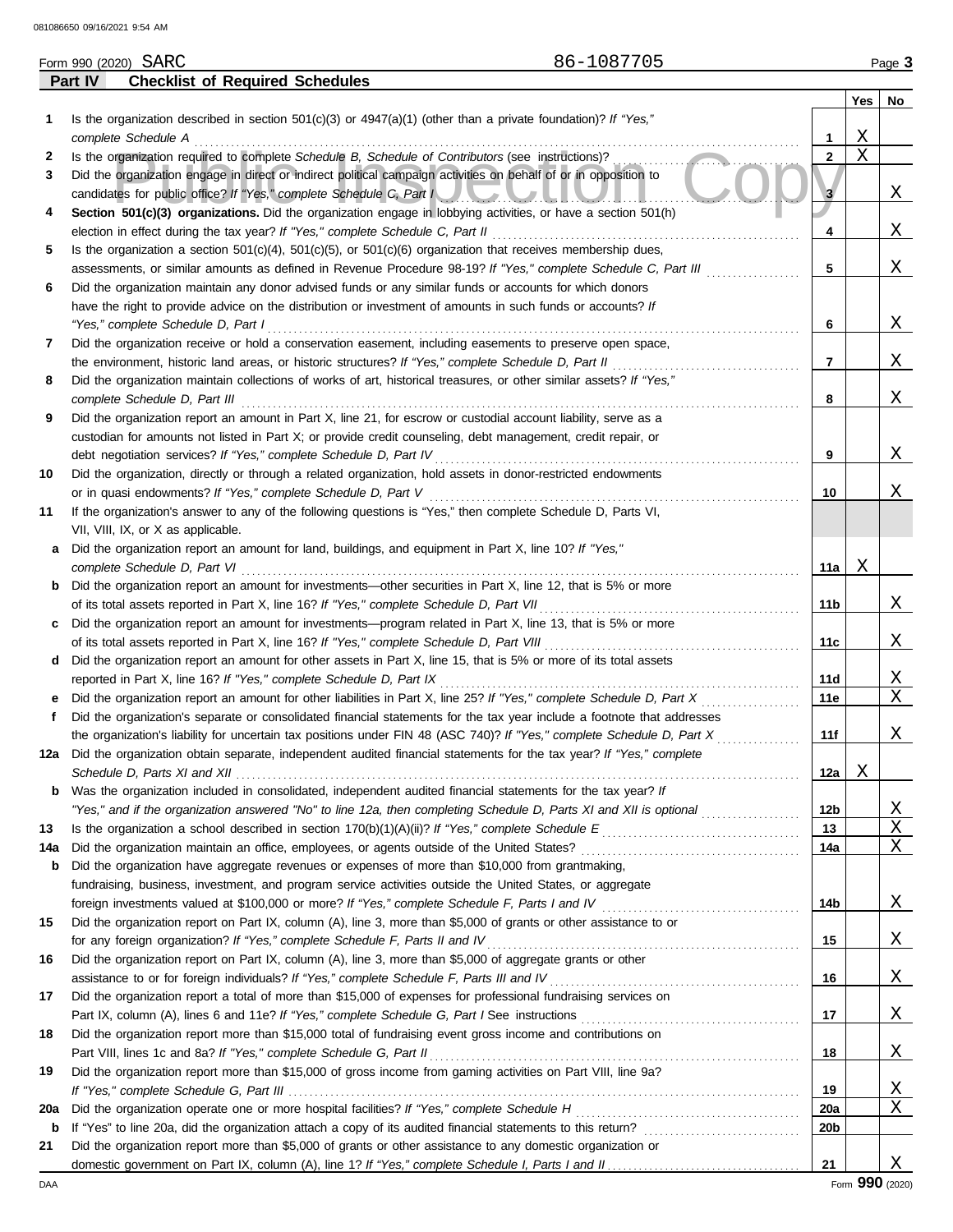|     | 86-1087705<br>Form 990 (2020) SARC                                                                                                                                                                                             |                 |     | Page 4          |
|-----|--------------------------------------------------------------------------------------------------------------------------------------------------------------------------------------------------------------------------------|-----------------|-----|-----------------|
|     | <b>Checklist of Required Schedules (continued)</b><br>Part IV                                                                                                                                                                  |                 |     |                 |
|     |                                                                                                                                                                                                                                |                 | Yes | No              |
| 22  | Did the organization report more than \$5,000 of grants or other assistance to or for domestic individuals on                                                                                                                  |                 |     |                 |
|     |                                                                                                                                                                                                                                | 22              |     | Χ               |
| 23  | Did the organization answer "Yes" to Part VII, Section A, line 3, 4, or 5 about compensation of the                                                                                                                            |                 |     |                 |
|     | organization's current and former officers, directors, trustees, key employees, and highest compensated                                                                                                                        |                 |     |                 |
|     |                                                                                                                                                                                                                                | 23              | X   |                 |
|     | 24a Did the organization have a tax-exempt bond issue with an outstanding principal amount of more than                                                                                                                        |                 |     |                 |
|     |                                                                                                                                                                                                                                |                 |     |                 |
|     | \$100,000 as of the last day of the year, that was issued after December 31, 2002? If "Yes," answer lines 24b                                                                                                                  |                 |     | Χ               |
|     |                                                                                                                                                                                                                                | 24a             |     |                 |
|     |                                                                                                                                                                                                                                | 24 <sub>b</sub> |     |                 |
| c   | Did the organization maintain an escrow account other than a refunding escrow at any time during the year                                                                                                                      |                 |     |                 |
|     | to defease any tax-exempt bonds?                                                                                                                                                                                               | 24c             |     |                 |
|     |                                                                                                                                                                                                                                | 24d             |     |                 |
|     | 25a Section 501(c)(3), 501(c)(4), and 501(c)(29) organizations. Did the organization engage in an excess benefit                                                                                                               |                 |     |                 |
|     | transaction with a disqualified person during the year? If "Yes," complete Schedule L, Part I                                                                                                                                  | 25a             |     | X               |
|     | <b>b</b> Is the organization aware that it engaged in an excess benefit transaction with a disqualified person in a prior                                                                                                      |                 |     |                 |
|     | year, and that the transaction has not been reported on any of the organization's prior Forms 990 or 990-EZ?                                                                                                                   |                 |     |                 |
|     | If "Yes," complete Schedule L, Part I                                                                                                                                                                                          | 25 <sub>b</sub> |     | X               |
| 26  | Did the organization report any amount on Part X, line 5 or 22, for receivables from or payables to any current                                                                                                                |                 |     |                 |
|     | or former officer, director, trustee, key employee, creator or founder, substantial contributor, or 35%                                                                                                                        |                 |     |                 |
|     | controlled entity or family member of any of these persons? If "Yes," complete Schedule L, Part II                                                                                                                             | 26              |     | Χ               |
| 27  | Did the organization provide a grant or other assistance to any current or former officer, director, trustee, key                                                                                                              |                 |     |                 |
|     | employee, creator or founder, substantial contributor or employee thereof, a grant selection committee                                                                                                                         |                 |     |                 |
|     | member, or to a 35% controlled entity (including an employee thereof) or family member of any of these                                                                                                                         |                 |     |                 |
|     |                                                                                                                                                                                                                                | 27              |     | Χ               |
| 28  | Was the organization a party to a business transaction with one of the following parties (see Schedule L, Part                                                                                                                 |                 |     |                 |
|     | IV instructions, for applicable filing thresholds, conditions, and exceptions):                                                                                                                                                |                 |     |                 |
| a   | A current or former officer, director, trustee, key employee, creator or founder, or substantial contributor? If                                                                                                               |                 |     |                 |
|     | "Yes," complete Schedule L, Part IV                                                                                                                                                                                            | 28a             |     | Χ               |
|     |                                                                                                                                                                                                                                | 28b             |     | X               |
| b   |                                                                                                                                                                                                                                |                 |     |                 |
| c   | A 35% controlled entity of one or more individuals and/or organizations described in lines 28a or 28b? If                                                                                                                      |                 |     |                 |
|     | "Yes," complete Schedule L, Part IV encourance contract to the set of the Schedule L, Part IV encourance and the set of the set of the set of the set of the set of the set of the set of the set of the set of the set of the | 28c             |     | Χ               |
| 29  |                                                                                                                                                                                                                                | 29              |     | X               |
| 30  | Did the organization receive contributions of art, historical treasures, or other similar assets, or qualified                                                                                                                 |                 |     |                 |
|     |                                                                                                                                                                                                                                | 30              |     | Χ               |
| 31  | Did the organization liquidate, terminate, or dissolve and cease operations? If "Yes," complete Schedule N, Part I                                                                                                             | 31              |     | Χ               |
| 32  | Did the organization sell, exchange, dispose of, or transfer more than 25% of its net assets? If "Yes,"                                                                                                                        |                 |     |                 |
|     |                                                                                                                                                                                                                                | 32              |     | Χ               |
| 33  | Did the organization own 100% of an entity disregarded as separate from the organization under Regulations                                                                                                                     |                 |     |                 |
|     |                                                                                                                                                                                                                                | 33              |     | Χ               |
| 34  | Was the organization related to any tax-exempt or taxable entity? If "Yes," complete Schedule R, Part II, III,                                                                                                                 |                 |     |                 |
|     | or IV, and Part V, line 1                                                                                                                                                                                                      | 34              |     | Χ               |
| 35a |                                                                                                                                                                                                                                | 35a             |     | Χ               |
| b   | If "Yes" to line 35a, did the organization receive any payment from or engage in any transaction with a                                                                                                                        |                 |     |                 |
|     |                                                                                                                                                                                                                                | 35b             |     |                 |
| 36  | Section 501(c)(3) organizations. Did the organization make any transfers to an exempt non-charitable                                                                                                                           |                 |     |                 |
|     | related organization? If "Yes," complete Schedule R, Part V, line 2                                                                                                                                                            | 36              |     | Χ               |
| 37  | Did the organization conduct more than 5% of its activities through an entity that is not a related organization                                                                                                               |                 |     |                 |
|     |                                                                                                                                                                                                                                | 37              |     | Χ               |
|     | Did the organization complete Schedule O and provide explanations in Schedule O for Part VI, lines 11b and                                                                                                                     |                 |     |                 |
| 38  |                                                                                                                                                                                                                                |                 | Χ   |                 |
|     | 19? Note: All Form 990 filers are required to complete Schedule O.                                                                                                                                                             | 38              |     |                 |
|     | Statements Regarding Other IRS Filings and Tax Compliance<br><b>Part V</b>                                                                                                                                                     |                 |     |                 |
|     |                                                                                                                                                                                                                                |                 |     |                 |
|     |                                                                                                                                                                                                                                |                 | Yes | No              |
| 1a  | 12<br>Enter the number reported in Box 3 of Form 1096. Enter -0- if not applicable<br>1a                                                                                                                                       |                 |     |                 |
| b   | 0<br>1 <sub>b</sub><br>Enter the number of Forms W-2G included in line 1a. Enter -0- if not applicable <i>[[[[[[[[[[[[[[]]]]</i> ]]                                                                                            |                 |     |                 |
| c   | Did the organization comply with backup withholding rules for reportable payments to vendors and                                                                                                                               |                 |     |                 |
|     |                                                                                                                                                                                                                                | 1c              |     |                 |
| DAA |                                                                                                                                                                                                                                |                 |     | Form 990 (2020) |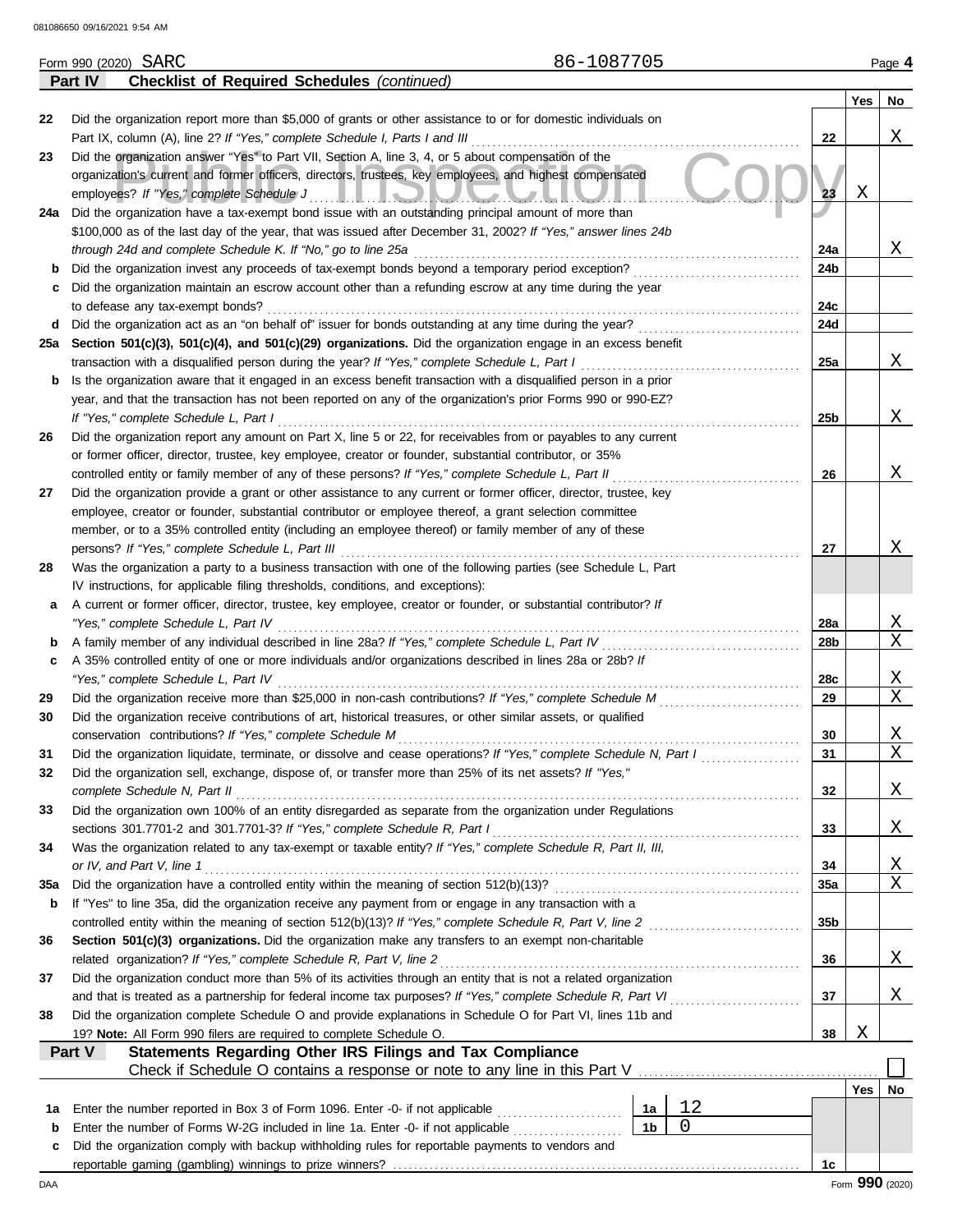|     | 86-1087705<br>Form 990 (2020) SARC                                                                                                                                                                                            |    |                |     | Page 5 |
|-----|-------------------------------------------------------------------------------------------------------------------------------------------------------------------------------------------------------------------------------|----|----------------|-----|--------|
|     | Statements Regarding Other IRS Filings and Tax Compliance (continued)<br><b>Part V</b>                                                                                                                                        |    |                |     |        |
|     |                                                                                                                                                                                                                               |    |                | Yes | No     |
|     | 2a Enter the number of employees reported on Form W-3, Transmittal of Wage and Tax                                                                                                                                            |    |                |     |        |
|     | 2a<br>Statements, filed for the calendar year ending with or within the year covered by this return                                                                                                                           | 10 |                |     |        |
| b   | If at least one is reported on line 2a, did the organization file all required federal employment tax returns?                                                                                                                |    | 2 <sub>b</sub> | Χ   |        |
|     | Note: If the sum of lines 1a and 2a is greater than 250, you may be required to e-file (see instructions)                                                                                                                     |    |                |     |        |
| за  | Did the organization have unrelated business gross income of \$1,000 or more during the year?                                                                                                                                 |    | 3a             |     | Χ      |
| b   | If "Yes," has it filed a Form 990-T for this year? If "No" to line 3b, provide an explanation on Schedule O consequence of the consequence of the consequence of the consequence of the consequence of the consequence of the |    | 3 <sub>b</sub> |     |        |
| 4a  | At any time during the calendar year, did the organization have an interest in, or a signature or other authority over,                                                                                                       |    |                |     |        |
|     | a financial account in a foreign country (such as a bank account, securities account, or other financial account)?                                                                                                            |    | 4a             |     | Χ      |
| b   |                                                                                                                                                                                                                               |    |                |     |        |
|     | See instructions for filing requirements for FinCEN Form 114, Report of Foreign Bank and Financial Accounts (FBAR).                                                                                                           |    |                |     |        |
| 5а  |                                                                                                                                                                                                                               |    | 5a             |     | Χ      |
| b   |                                                                                                                                                                                                                               |    | 5 <sub>b</sub> |     | Χ      |
| c   |                                                                                                                                                                                                                               |    | 5c             |     |        |
| 6a  | Does the organization have annual gross receipts that are normally greater than \$100,000, and did the                                                                                                                        |    |                |     |        |
|     |                                                                                                                                                                                                                               |    | 6a             |     | Χ      |
| b   | If "Yes," did the organization include with every solicitation an express statement that such contributions or                                                                                                                |    |                |     |        |
|     | gifts were not tax deductible?                                                                                                                                                                                                |    | 6b             |     |        |
| 7   | Organizations that may receive deductible contributions under section 170(c).                                                                                                                                                 |    |                |     |        |
| а   | Did the organization receive a payment in excess of \$75 made partly as a contribution and partly for goods                                                                                                                   |    |                |     |        |
|     | and services provided to the payor?                                                                                                                                                                                           |    | 7a             |     | Χ      |
| b   | If "Yes," did the organization notify the donor of the value of the goods or services provided?<br>If "Yes," did the organization notify the donor of the value of the goods or services provided?<br>                        |    | 7b             |     |        |
| с   | Did the organization sell, exchange, or otherwise dispose of tangible personal property for which it was                                                                                                                      |    |                |     |        |
|     |                                                                                                                                                                                                                               |    | 7c             |     | Χ      |
| d   | 7d                                                                                                                                                                                                                            |    |                |     |        |
| е   |                                                                                                                                                                                                                               |    | 7e             |     | Χ      |
| f   |                                                                                                                                                                                                                               |    | 7f             |     | X      |
| g   |                                                                                                                                                                                                                               |    | 7g             |     |        |
| h   | If the organization received a contribution of cars, boats, airplanes, or other vehicles, did the organization file a Form 1098-C?                                                                                            |    | 7h             |     |        |
| 8   | Sponsoring organizations maintaining donor advised funds. Did a donor advised fund maintained by the                                                                                                                          |    |                |     |        |
|     |                                                                                                                                                                                                                               |    | 8              |     |        |
| 9   | Sponsoring organizations maintaining donor advised funds.                                                                                                                                                                     |    |                |     |        |
| а   |                                                                                                                                                                                                                               |    | 9a             |     |        |
| b   |                                                                                                                                                                                                                               |    | 9b             |     |        |
| 10  | Section 501(c)(7) organizations. Enter:                                                                                                                                                                                       |    |                |     |        |
| а   | 10a <br>Initiation fees and capital contributions included on Part VIII, line 12 [11] [11] [12] [11] [12] [11] [12] [1                                                                                                        |    |                |     |        |
| b   | Gross receipts, included on Form 990, Part VIII, line 12, for public use of club facilities<br>10 <sub>b</sub>                                                                                                                |    |                |     |        |
| 11  | Section 501(c)(12) organizations. Enter:                                                                                                                                                                                      |    |                |     |        |
| а   | 11a                                                                                                                                                                                                                           |    |                |     |        |
| b   | Gross income from other sources (Do not net amounts due or paid to other sources                                                                                                                                              |    |                |     |        |
|     | against amounts due or received from them.)<br>11 <sub>b</sub>                                                                                                                                                                |    |                |     |        |
| 12a | Section 4947(a)(1) non-exempt charitable trusts. Is the organization filing Form 990 in lieu of Form 1041?                                                                                                                    |    | 12a            |     |        |
| b   | If "Yes," enter the amount of tax-exempt interest received or accrued during the year<br>12 <sub>b</sub>                                                                                                                      |    |                |     |        |
| 13  | Section 501(c)(29) qualified nonprofit health insurance issuers.                                                                                                                                                              |    |                |     |        |
| а   |                                                                                                                                                                                                                               |    | 13а            |     |        |
|     | Note: See the instructions for additional information the organization must report on Schedule O.                                                                                                                             |    |                |     |        |
| b   | Enter the amount of reserves the organization is required to maintain by the states in which                                                                                                                                  |    |                |     |        |
|     | 13 <sub>b</sub>                                                                                                                                                                                                               |    |                |     |        |
| c   | 13c<br>Enter the amount of reserves on hand                                                                                                                                                                                   |    |                |     |        |
| 14a |                                                                                                                                                                                                                               |    | 14a            |     | Χ      |
| b   |                                                                                                                                                                                                                               |    | 14b            |     |        |
| 15  | Is the organization subject to the section 4960 tax on payment(s) of more than \$1,000,000 in remuneration or                                                                                                                 |    |                |     |        |
|     |                                                                                                                                                                                                                               |    | 15             |     | Χ      |
|     | If "Yes," see instructions and file Form 4720, Schedule N.                                                                                                                                                                    |    |                |     |        |
| 16  | Is the organization an educational institution subject to the section 4968 excise tax on net investment income?                                                                                                               |    | 16             |     | Χ      |
|     | If "Yes," complete Form 4720, Schedule O.                                                                                                                                                                                     |    |                |     |        |

Form **990** (2020)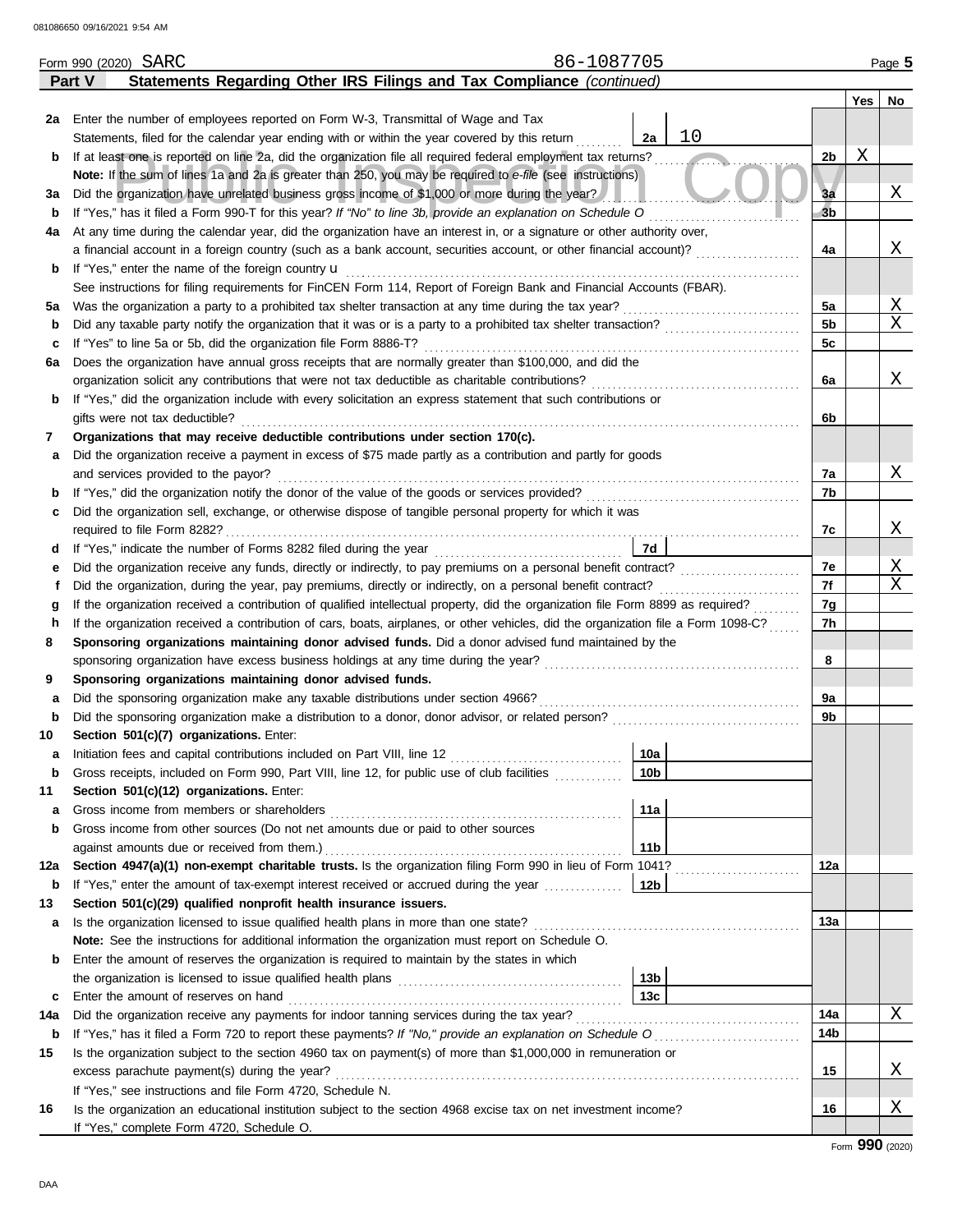|        | 86-1087705<br>Form 990 (2020) SARC                                                                                                                                                                                                                                                                                   |                 |        | Page 6          |
|--------|----------------------------------------------------------------------------------------------------------------------------------------------------------------------------------------------------------------------------------------------------------------------------------------------------------------------|-----------------|--------|-----------------|
|        | Governance, Management, and Disclosure For each "Yes" response to lines 2 through 7b below, and for a "No"<br>Part VI                                                                                                                                                                                                |                 |        |                 |
|        | response to line 8a, 8b, or 10b below, describe the circumstances, processes, or changes on Schedule O. See instructions.                                                                                                                                                                                            |                 |        |                 |
|        | Check if Schedule O contains a response or note to any line in this Part VI                                                                                                                                                                                                                                          |                 |        | X               |
|        | Section A. Governing Body and Management                                                                                                                                                                                                                                                                             |                 |        |                 |
|        |                                                                                                                                                                                                                                                                                                                      |                 | Yes    | No              |
| 1а     | Enter the number of voting members of the governing body at the end of the tax year<br>1a<br>If there are material differences in voting rights among members of the governing body, or<br>if the governing body delegated broad authority to an executive committee or similar<br>committee, explain on Schedule O. |                 |        |                 |
| b      | 1 <sub>b</sub><br>Enter the number of voting members included on line 1a, above, who are independent                                                                                                                                                                                                                 |                 |        |                 |
| 2      | Did any officer, director, trustee, or key employee have a family relationship or a business relationship with                                                                                                                                                                                                       |                 |        |                 |
|        | any other officer, director, trustee, or key employee?                                                                                                                                                                                                                                                               | 2               |        | Χ               |
| 3      | Did the organization delegate control over management duties customarily performed by or under the direct                                                                                                                                                                                                            |                 |        |                 |
|        | supervision of officers, directors, trustees, or key employees to a management company or other person?                                                                                                                                                                                                              | 3               |        | Χ               |
| 4      | Did the organization make any significant changes to its governing documents since the prior Form 990 was filed?                                                                                                                                                                                                     | 4               |        | Χ               |
| 5      | Did the organization become aware during the year of a significant diversion of the organization's assets?                                                                                                                                                                                                           | 5               |        | Χ               |
| 6      | Did the organization have members or stockholders?                                                                                                                                                                                                                                                                   | 6               |        | X               |
| 7a     | Did the organization have members, stockholders, or other persons who had the power to elect or appoint                                                                                                                                                                                                              |                 |        |                 |
|        | one or more members of the governing body?                                                                                                                                                                                                                                                                           | 7a              |        | Χ               |
|        | Are any governance decisions of the organization reserved to (or subject to approval by) members,                                                                                                                                                                                                                    |                 |        |                 |
| b      | stockholders, or persons other than the governing body?                                                                                                                                                                                                                                                              |                 |        | Χ               |
|        | Did the organization contemporaneously document the meetings held or written actions undertaken during the year by the following:                                                                                                                                                                                    | 7b              |        |                 |
| 8      |                                                                                                                                                                                                                                                                                                                      |                 | Χ      |                 |
| а      | The governing body?<br>Each committee with authority to act on behalf of the governing body?                                                                                                                                                                                                                         | 8a<br>8b        | X      |                 |
| b<br>9 | Is there any officer, director, trustee, or key employee listed in Part VII, Section A, who cannot be reached at                                                                                                                                                                                                     |                 |        |                 |
|        |                                                                                                                                                                                                                                                                                                                      | 9               |        | Χ               |
|        | Section B. Policies (This Section B requests information about policies not required by the Internal Revenue Code.)                                                                                                                                                                                                  |                 |        |                 |
|        |                                                                                                                                                                                                                                                                                                                      |                 | Yes    | No              |
|        | Did the organization have local chapters, branches, or affiliates?                                                                                                                                                                                                                                                   | 10a             |        | Χ               |
| 10a    |                                                                                                                                                                                                                                                                                                                      |                 |        |                 |
| b      | If "Yes," did the organization have written policies and procedures governing the activities of such chapters,                                                                                                                                                                                                       |                 |        |                 |
|        | affiliates, and branches to ensure their operations are consistent with the organization's exempt purposes?                                                                                                                                                                                                          | 10b<br>11a      | Χ      |                 |
| 11a    | Has the organization provided a complete copy of this Form 990 to all members of its governing body before filing the form?                                                                                                                                                                                          |                 |        |                 |
| b      | Describe in Schedule O the process, if any, used by the organization to review this Form 990.                                                                                                                                                                                                                        |                 |        |                 |
| 12a    | Did the organization have a written conflict of interest policy? If "No," go to line 13                                                                                                                                                                                                                              | 12a             | Χ<br>Χ |                 |
| b      | Were officers, directors, or trustees, and key employees required to disclose annually interests that could give rise to conflicts?                                                                                                                                                                                  | 12b             |        |                 |
| c      | Did the organization regularly and consistently monitor and enforce compliance with the policy? If "Yes,"                                                                                                                                                                                                            |                 |        |                 |
|        | describe in Schedule O how this was done                                                                                                                                                                                                                                                                             | 12c             | Χ<br>Χ |                 |
| 13     | Did the organization have a written whistleblower policy?                                                                                                                                                                                                                                                            | 13              | X      |                 |
| 14     | Did the organization have a written document retention and destruction policy?                                                                                                                                                                                                                                       | 14              |        |                 |
| 15     | Did the process for determining compensation of the following persons include a review and approval by                                                                                                                                                                                                               |                 |        |                 |
|        | independent persons, comparability data, and contemporaneous substantiation of the deliberation and decision?                                                                                                                                                                                                        |                 |        |                 |
| а      |                                                                                                                                                                                                                                                                                                                      | 15a             | Χ      |                 |
| b      | Other officers or key employees of the organization                                                                                                                                                                                                                                                                  | 15 <sub>b</sub> | X      |                 |
|        | If "Yes" to line 15a or 15b, describe the process in Schedule O (see instructions).                                                                                                                                                                                                                                  |                 |        |                 |
| 16a    | Did the organization invest in, contribute assets to, or participate in a joint venture or similar arrangement                                                                                                                                                                                                       |                 |        |                 |
|        | with a taxable entity during the year?                                                                                                                                                                                                                                                                               | 16a             |        | Χ               |
| b      | If "Yes," did the organization follow a written policy or procedure requiring the organization to evaluate its                                                                                                                                                                                                       |                 |        |                 |
|        | participation in joint venture arrangements under applicable federal tax law, and take steps to safeguard the                                                                                                                                                                                                        |                 |        |                 |
|        |                                                                                                                                                                                                                                                                                                                      | 16b             |        |                 |
|        | <b>Section C. Disclosure</b>                                                                                                                                                                                                                                                                                         |                 |        |                 |
| 17     | List the states with which a copy of this Form 990 is required to be filed $\mathbf{u}$ MI                                                                                                                                                                                                                           |                 |        |                 |
| 18     | Section 6104 requires an organization to make its Forms 1023 (1024 or 1024-A, if applicable), 990, and 990-T (Section 501(c)                                                                                                                                                                                         |                 |        |                 |
|        | (3)s only) available for public inspection. Indicate how you made these available. Check all that apply.                                                                                                                                                                                                             |                 |        |                 |
|        | $\vert$ Another's website $\vert X \vert$ Upon request<br>Other (explain on Schedule O)<br>Own website                                                                                                                                                                                                               |                 |        |                 |
| 19     | Describe on Schedule O whether (and if so, how) the organization made its governing documents, conflict of interest policy, and                                                                                                                                                                                      |                 |        |                 |
|        | financial statements available to the public during the tax year.                                                                                                                                                                                                                                                    |                 |        |                 |
| 20     | State the name, address, and telephone number of the person who possesses the organization's books and records u                                                                                                                                                                                                     |                 |        |                 |
|        | 24 Frank Lloyd Wright Dr PO Box 406<br>Steven Young                                                                                                                                                                                                                                                                  |                 |        |                 |
|        | MI 48106<br>Ann Arbor                                                                                                                                                                                                                                                                                                | 734-930-7600    |        |                 |
| DAA    |                                                                                                                                                                                                                                                                                                                      |                 |        | Form 990 (2020) |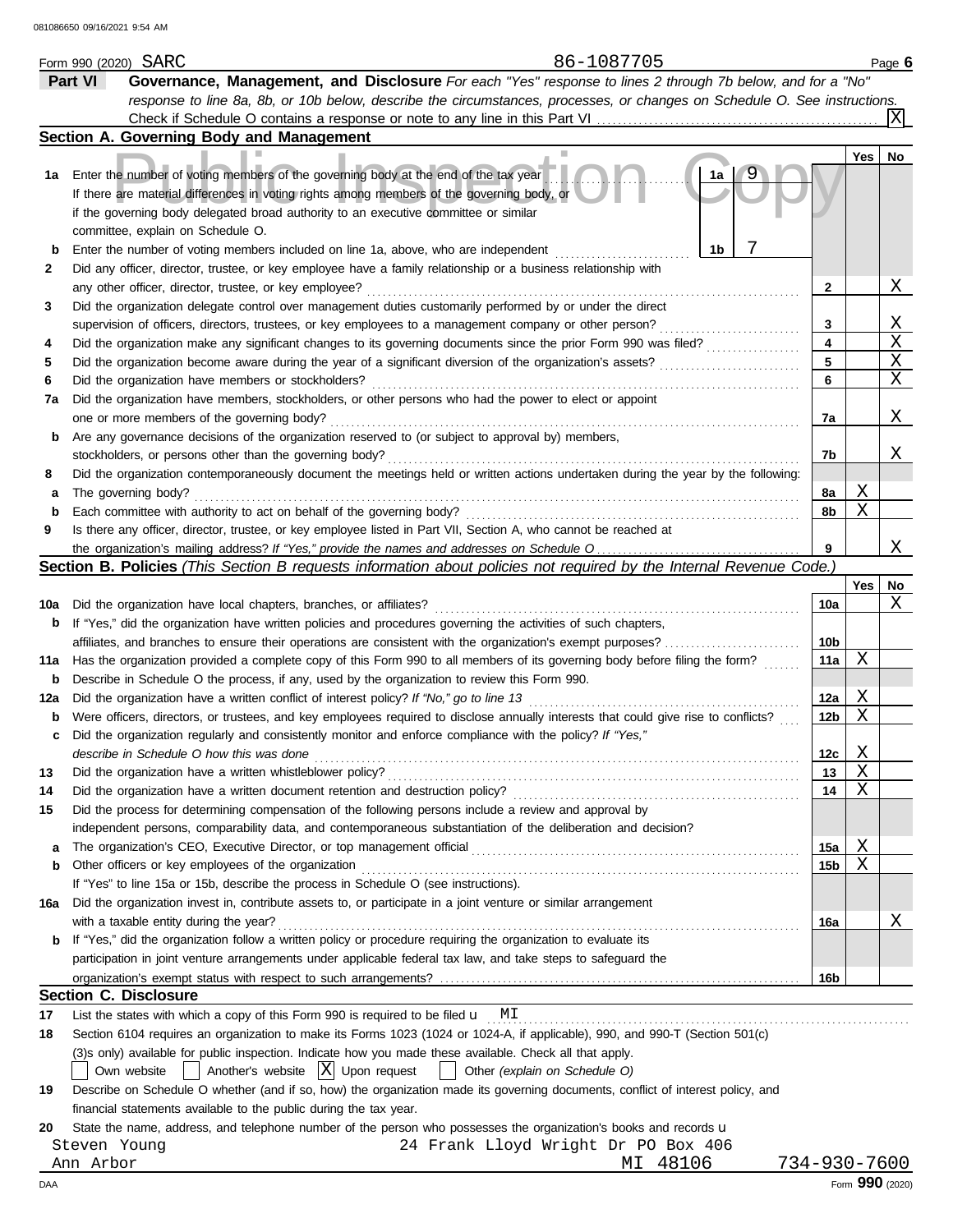| Part VII Compensation of Officers, Directors, Trustees, Key Employees, Highest Compensated Employees, and                                                                                                                                                                                                                     |                                     |                        |                       |         |                 |                                                              |        |                                                                                                                                                                 |                                                   |                                                     |
|-------------------------------------------------------------------------------------------------------------------------------------------------------------------------------------------------------------------------------------------------------------------------------------------------------------------------------|-------------------------------------|------------------------|-----------------------|---------|-----------------|--------------------------------------------------------------|--------|-----------------------------------------------------------------------------------------------------------------------------------------------------------------|---------------------------------------------------|-----------------------------------------------------|
| <b>Independent Contractors</b>                                                                                                                                                                                                                                                                                                |                                     |                        |                       |         |                 |                                                              |        |                                                                                                                                                                 |                                                   |                                                     |
| Section A.                                                                                                                                                                                                                                                                                                                    |                                     |                        |                       |         |                 |                                                              |        | Check if Schedule O contains a response or note to any line in this Part VII<br>Officers, Directors, Trustees, Key Employees, and Highest Compensated Employees |                                                   |                                                     |
| 1a Complete this table for all persons required to be listed. Report compensation for the calendar year ending with or within the                                                                                                                                                                                             |                                     |                        |                       |         |                 |                                                              |        |                                                                                                                                                                 |                                                   |                                                     |
| organization's tax year.<br>List all of the organization's current officers, directors, trustees (whether individuals or organizations), regardless of amount of                                                                                                                                                              |                                     |                        |                       |         |                 |                                                              |        |                                                                                                                                                                 |                                                   |                                                     |
| compensation. Enter -0- in columns (D), (E), and (F) if no compensation was paid.                                                                                                                                                                                                                                             |                                     |                        |                       |         |                 |                                                              |        |                                                                                                                                                                 |                                                   |                                                     |
| • List all of the organization's current key employees, if any. See instructions for definition of "key employee."                                                                                                                                                                                                            |                                     |                        |                       |         |                 |                                                              |        |                                                                                                                                                                 |                                                   |                                                     |
| List the organization's five current highest compensated employees (other than an officer, director, trustee, or key employee)<br>who received reportable compensation (Box 5 of Form W-2 and/or Box 7 of Form 1099-MISC) of more than \$100,000 from the<br>organization and any related organizations.                      |                                     |                        |                       |         |                 |                                                              |        |                                                                                                                                                                 |                                                   |                                                     |
| • List all of the organization's former officers, key employees, and highest compensated employees who received more than<br>\$100,000 of reportable compensation from the organization and any related organizations.                                                                                                        |                                     |                        |                       |         |                 |                                                              |        |                                                                                                                                                                 |                                                   |                                                     |
| • List all of the organization's former directors or trustees that received, in the capacity as a former director or trustee of the<br>organization, more than \$10,000 of reportable compensation from the organization and any related organizations.<br>See instructions for the order in which to list the persons above. |                                     |                        |                       |         |                 |                                                              |        |                                                                                                                                                                 |                                                   |                                                     |
| Check this box if neither the organization nor any related organization compensated any current officer, director, or trustee.                                                                                                                                                                                                |                                     |                        |                       |         |                 |                                                              |        |                                                                                                                                                                 |                                                   |                                                     |
| (A)<br>Name and title                                                                                                                                                                                                                                                                                                         | (B)<br>Average<br>hours<br>per week |                        |                       |         | (C)<br>Position | (do not check more than one<br>box, unless person is both an |        | (D)<br>Reportable<br>compensation<br>from the                                                                                                                   | (E)<br>Reportable<br>compensation<br>from related | (F)<br>Estimated amount<br>of other<br>compensation |
|                                                                                                                                                                                                                                                                                                                               | (list any<br>hours for              |                        |                       |         |                 | officer and a director/trustee)                              |        | organization<br>(W-2/1099-MISC)                                                                                                                                 | organizations<br>(W-2/1099-MISC)                  | from the<br>organization and                        |
|                                                                                                                                                                                                                                                                                                                               | related<br>organizations            | Individual<br>director |                       | Officer | Key employee    |                                                              | Former |                                                                                                                                                                 |                                                   | related organizations                               |
|                                                                                                                                                                                                                                                                                                                               | below<br>dotted line)               |                        |                       |         |                 |                                                              |        |                                                                                                                                                                 |                                                   |                                                     |
|                                                                                                                                                                                                                                                                                                                               |                                     | trustee                | Institutional trustee |         |                 | Highest compensated<br>employee                              |        |                                                                                                                                                                 |                                                   |                                                     |
|                                                                                                                                                                                                                                                                                                                               |                                     |                        |                       |         |                 |                                                              |        |                                                                                                                                                                 |                                                   |                                                     |
| (1) Denise Reinke                                                                                                                                                                                                                                                                                                             | 40.00                               |                        |                       |         |                 |                                                              |        |                                                                                                                                                                 |                                                   |                                                     |
| Past Pres/CEO/Chair                                                                                                                                                                                                                                                                                                           | 0.00                                | Χ                      |                       | X       |                 |                                                              |        | 260,367                                                                                                                                                         | 0                                                 | 26,037                                              |
| (2) Ernest Conrad                                                                                                                                                                                                                                                                                                             |                                     |                        |                       |         |                 |                                                              |        |                                                                                                                                                                 |                                                   |                                                     |
|                                                                                                                                                                                                                                                                                                                               | 1.00                                |                        |                       |         |                 |                                                              |        |                                                                                                                                                                 |                                                   |                                                     |
| Board Chair                                                                                                                                                                                                                                                                                                                   | 0.00                                | Χ                      |                       |         |                 |                                                              |        | 0                                                                                                                                                               | 0                                                 | 0                                                   |
| $(3)$ Jonathan Fletcher                                                                                                                                                                                                                                                                                                       | 1.00                                |                        |                       |         |                 |                                                              |        |                                                                                                                                                                 |                                                   |                                                     |
| Director                                                                                                                                                                                                                                                                                                                      | 0.00                                | Χ                      |                       |         |                 |                                                              |        | 0                                                                                                                                                               | 0                                                 | 0                                                   |
| (4) Eva Gallagher                                                                                                                                                                                                                                                                                                             |                                     |                        |                       |         |                 |                                                              |        |                                                                                                                                                                 |                                                   |                                                     |
|                                                                                                                                                                                                                                                                                                                               | 1.00                                |                        |                       |         |                 |                                                              |        |                                                                                                                                                                 |                                                   |                                                     |
| Director                                                                                                                                                                                                                                                                                                                      | 0.00                                | Χ                      |                       |         |                 |                                                              |        | 0                                                                                                                                                               | 0                                                 | 0                                                   |
| (5) Suso Platero                                                                                                                                                                                                                                                                                                              |                                     |                        |                       |         |                 |                                                              |        |                                                                                                                                                                 |                                                   |                                                     |
|                                                                                                                                                                                                                                                                                                                               | 1.00                                |                        |                       |         |                 |                                                              |        |                                                                                                                                                                 |                                                   | $\mathbf 0$                                         |
| Secretary<br>6) Timothy Timmerman                                                                                                                                                                                                                                                                                             | 0.00                                | Χ                      |                       | X       |                 |                                                              |        | 0                                                                                                                                                               | $\overline{0}$                                    |                                                     |
|                                                                                                                                                                                                                                                                                                                               | 1.00                                |                        |                       |         |                 |                                                              |        |                                                                                                                                                                 |                                                   |                                                     |
| Treasurer                                                                                                                                                                                                                                                                                                                     | 0.00                                | Χ                      |                       | X       |                 |                                                              |        | 0                                                                                                                                                               | 0                                                 | $\mathbf 0$                                         |
| (7) Andrew Wagner                                                                                                                                                                                                                                                                                                             |                                     |                        |                       |         |                 |                                                              |        |                                                                                                                                                                 |                                                   |                                                     |
|                                                                                                                                                                                                                                                                                                                               | 1.00                                |                        |                       |         |                 |                                                              |        |                                                                                                                                                                 |                                                   |                                                     |
| Director                                                                                                                                                                                                                                                                                                                      | 0.00                                | Χ                      |                       |         |                 |                                                              |        | 0                                                                                                                                                               | 0                                                 | $\mathbf 0$                                         |
| (8) Steven Young                                                                                                                                                                                                                                                                                                              |                                     |                        |                       |         |                 |                                                              |        |                                                                                                                                                                 |                                                   |                                                     |
| President and CEO                                                                                                                                                                                                                                                                                                             | 40.00<br>0.00                       | Χ                      |                       | X       |                 |                                                              |        | 65,625                                                                                                                                                          | 0                                                 | 3,277                                               |
| (9) Brigitte Widemann                                                                                                                                                                                                                                                                                                         |                                     |                        |                       |         |                 |                                                              |        |                                                                                                                                                                 |                                                   |                                                     |
|                                                                                                                                                                                                                                                                                                                               | 1.00                                |                        |                       |         |                 |                                                              |        |                                                                                                                                                                 |                                                   |                                                     |
| Director                                                                                                                                                                                                                                                                                                                      | 0.00                                | Χ                      |                       |         |                 |                                                              |        | 0                                                                                                                                                               | 0                                                 | $\mathbf 0$                                         |
| (10) Laurence Baker                                                                                                                                                                                                                                                                                                           |                                     |                        |                       |         |                 |                                                              |        |                                                                                                                                                                 |                                                   |                                                     |
|                                                                                                                                                                                                                                                                                                                               | 1.00                                |                        |                       |         |                 |                                                              |        |                                                                                                                                                                 |                                                   |                                                     |
| Director                                                                                                                                                                                                                                                                                                                      | 0.00                                | X                      |                       |         |                 |                                                              |        | 0                                                                                                                                                               | 0                                                 | $\mathsf 0$                                         |

Form 990 (2020) SARC Page 7

86-1087705

**(11)** Claudia Hill

Grant Manager

. . . . . . . . . . . . . . . . . . . . . . . . . . . . . . . . . . . . . . . . . . . . . . . . . . . . . . .

40.00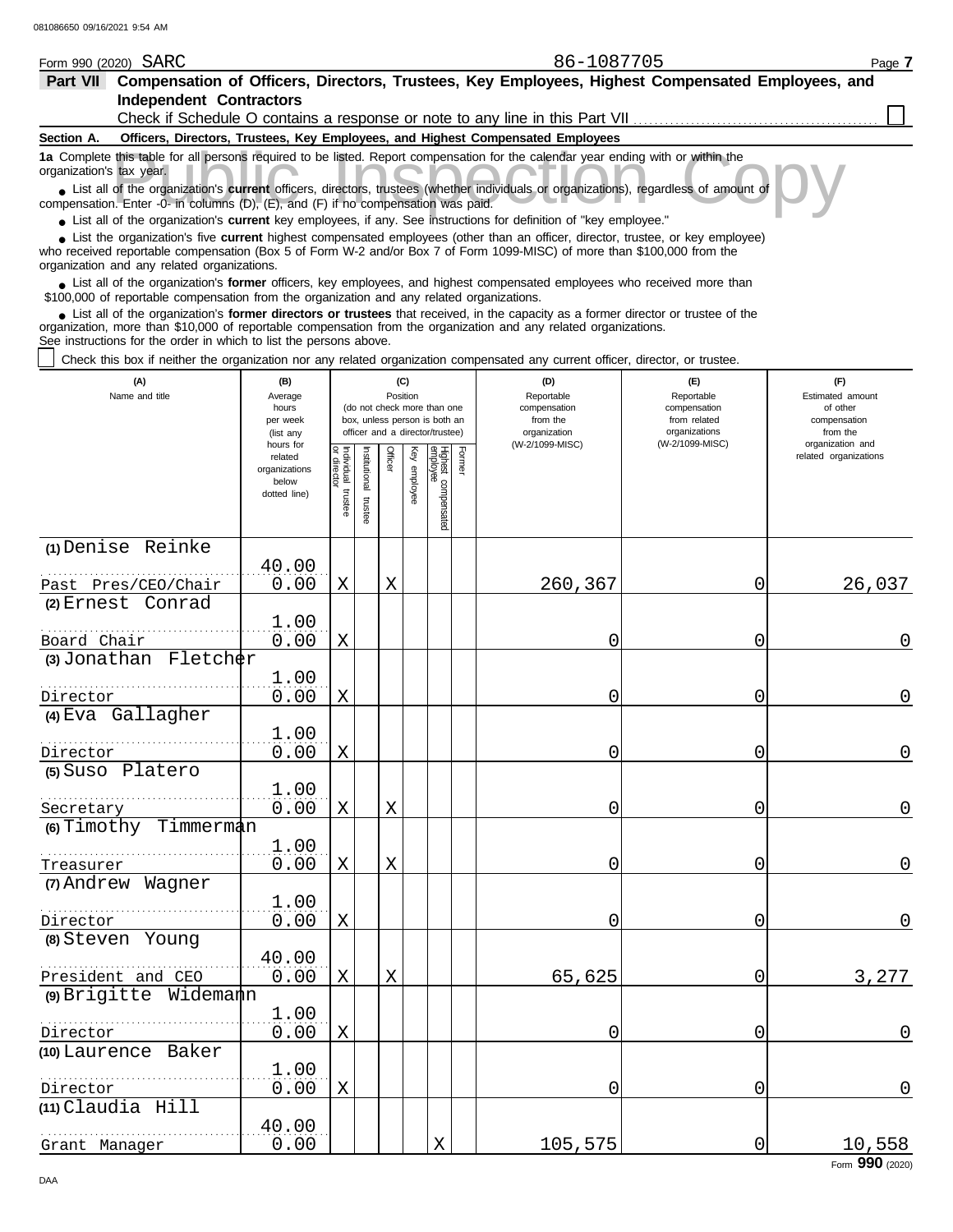|              | 081086650 09/16/2021 9:54 AM<br>Form 990 (2020) SARC                                                                                                                                                                                                                                                                                         |                                                                                                                                                                                                                                                                                  |                                   |                       |                                            |              |                           |        | 86-1087705                                                    |                                                                    |                                                                 | Page 8  |
|--------------|----------------------------------------------------------------------------------------------------------------------------------------------------------------------------------------------------------------------------------------------------------------------------------------------------------------------------------------------|----------------------------------------------------------------------------------------------------------------------------------------------------------------------------------------------------------------------------------------------------------------------------------|-----------------------------------|-----------------------|--------------------------------------------|--------------|---------------------------|--------|---------------------------------------------------------------|--------------------------------------------------------------------|-----------------------------------------------------------------|---------|
|              | Part VII<br>(A)<br>Name and title                                                                                                                                                                                                                                                                                                            | Section A. Officers, Directors, Trustees, Key Employees, and Highest Compensated Employees (continued)<br>(C)<br>(B)<br>Position<br>Average<br>(do not check more than one<br>hours<br>box, unless person is both an<br>per week<br>officer and a director/trustee)<br>(list any |                                   |                       |                                            |              |                           |        | (D)<br>Reportable<br>compensation<br>from the<br>organization | (E)<br>Reportable<br>compensation<br>from related<br>organizations | (F)<br>Estimated amount<br>of other<br>compensation<br>from the |         |
|              |                                                                                                                                                                                                                                                                                                                                              | hours for<br>related<br>organizations<br>below<br>dotted line)                                                                                                                                                                                                                   | Individual trustee<br>or director | Institutional trustee | <b>Officer</b><br>$\overline{\phantom{a}}$ | Key employee | Highest co<br>compensated | Former | (W-2/1099-MISC)                                               | (W-2/1099-MISC)                                                    | organization and<br>related organizations                       |         |
|              |                                                                                                                                                                                                                                                                                                                                              |                                                                                                                                                                                                                                                                                  |                                   |                       |                                            |              |                           |        |                                                               |                                                                    |                                                                 |         |
|              |                                                                                                                                                                                                                                                                                                                                              |                                                                                                                                                                                                                                                                                  |                                   |                       |                                            |              |                           |        |                                                               |                                                                    |                                                                 |         |
|              |                                                                                                                                                                                                                                                                                                                                              |                                                                                                                                                                                                                                                                                  |                                   |                       |                                            |              |                           |        |                                                               |                                                                    |                                                                 |         |
|              |                                                                                                                                                                                                                                                                                                                                              |                                                                                                                                                                                                                                                                                  |                                   |                       |                                            |              |                           |        |                                                               |                                                                    |                                                                 |         |
|              |                                                                                                                                                                                                                                                                                                                                              |                                                                                                                                                                                                                                                                                  |                                   |                       |                                            |              |                           |        |                                                               |                                                                    |                                                                 |         |
|              |                                                                                                                                                                                                                                                                                                                                              |                                                                                                                                                                                                                                                                                  |                                   |                       |                                            |              |                           |        |                                                               |                                                                    |                                                                 |         |
|              |                                                                                                                                                                                                                                                                                                                                              |                                                                                                                                                                                                                                                                                  |                                   |                       |                                            |              |                           |        |                                                               |                                                                    |                                                                 |         |
|              |                                                                                                                                                                                                                                                                                                                                              |                                                                                                                                                                                                                                                                                  |                                   |                       |                                            |              |                           |        |                                                               |                                                                    |                                                                 |         |
|              | c Total from continuation sheets to Part VII, Section A                                                                                                                                                                                                                                                                                      |                                                                                                                                                                                                                                                                                  |                                   |                       |                                            |              |                           | u<br>u | 431,567                                                       |                                                                    |                                                                 | 39,872  |
| d            |                                                                                                                                                                                                                                                                                                                                              |                                                                                                                                                                                                                                                                                  |                                   |                       |                                            |              |                           |        | 431,567                                                       |                                                                    |                                                                 | 39,872  |
| $\mathbf{2}$ | Total number of individuals (including but not limited to those listed above) who received more than \$100,000 of<br>reportable compensation from the organization $\mathbf{u}$ 2                                                                                                                                                            |                                                                                                                                                                                                                                                                                  |                                   |                       |                                            |              |                           |        |                                                               |                                                                    |                                                                 |         |
|              |                                                                                                                                                                                                                                                                                                                                              |                                                                                                                                                                                                                                                                                  |                                   |                       |                                            |              |                           |        |                                                               |                                                                    | Yes                                                             | No      |
| 3            | Did the organization list any former officer, director, trustee, key employee, or highest compensated                                                                                                                                                                                                                                        |                                                                                                                                                                                                                                                                                  |                                   |                       |                                            |              |                           |        |                                                               |                                                                    | 3                                                               | Χ       |
| 4            | For any individual listed on line 1a, is the sum of reportable compensation and other compensation from the                                                                                                                                                                                                                                  |                                                                                                                                                                                                                                                                                  |                                   |                       |                                            |              |                           |        |                                                               |                                                                    |                                                                 |         |
|              | organization and related organizations greater than \$150,000? If "Yes," complete Schedule J for such<br>individual <b>construction in the construction of the construction</b> in the construction of the construction of the construction of the construction of the construction of the construction of the construction of the construct |                                                                                                                                                                                                                                                                                  |                                   |                       |                                            |              |                           |        |                                                               |                                                                    | Χ<br>4                                                          |         |
| 5            | Did any person listed on line 1a receive or accrue compensation from any unrelated organization or individual                                                                                                                                                                                                                                |                                                                                                                                                                                                                                                                                  |                                   |                       |                                            |              |                           |        |                                                               |                                                                    | 5                                                               | Χ       |
|              | Section B. Independent Contractors                                                                                                                                                                                                                                                                                                           |                                                                                                                                                                                                                                                                                  |                                   |                       |                                            |              |                           |        |                                                               |                                                                    |                                                                 |         |
| 1            | Complete this table for your five highest compensated independent contractors that received more than \$100,000 of<br>compensation from the organization. Report compensation for the calendar year ending with or within the organization's tax year.                                                                                       |                                                                                                                                                                                                                                                                                  |                                   |                       |                                            |              |                           |        |                                                               |                                                                    |                                                                 |         |
|              |                                                                                                                                                                                                                                                                                                                                              | (A)<br>Name and business address                                                                                                                                                                                                                                                 |                                   |                       |                                            |              |                           |        |                                                               | (B)<br>Description of services                                     | (C)<br>Compensation                                             |         |
|              | Korn Ferry                                                                                                                                                                                                                                                                                                                                   |                                                                                                                                                                                                                                                                                  |                                   |                       |                                            |              |                           |        | 1900 Avenue of the Stars                                      |                                                                    |                                                                 |         |
|              | Los Angeles                                                                                                                                                                                                                                                                                                                                  |                                                                                                                                                                                                                                                                                  |                                   | CA 90067              |                                            |              |                           |        | Recruiting                                                    |                                                                    |                                                                 | 105,792 |
|              |                                                                                                                                                                                                                                                                                                                                              |                                                                                                                                                                                                                                                                                  |                                   |                       |                                            |              |                           |        |                                                               |                                                                    |                                                                 |         |
|              |                                                                                                                                                                                                                                                                                                                                              |                                                                                                                                                                                                                                                                                  |                                   |                       |                                            |              |                           |        |                                                               |                                                                    |                                                                 |         |
| 2            | Total number of independent contractors (including but not limited to those listed above) who<br>received more than \$100,000 of compensation from the organization u                                                                                                                                                                        |                                                                                                                                                                                                                                                                                  |                                   |                       |                                            |              |                           |        |                                                               |                                                                    |                                                                 |         |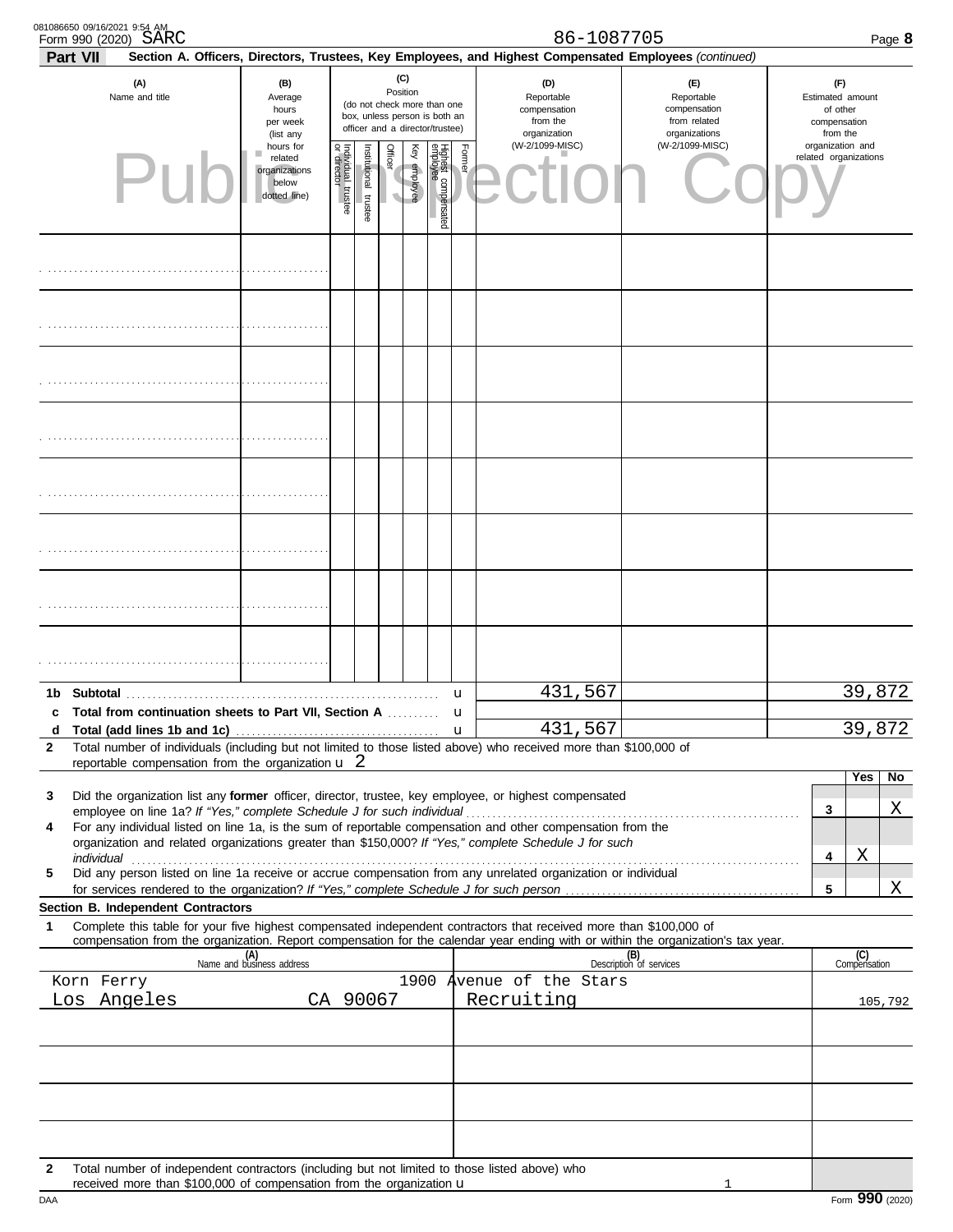**Part VIII Statement of Revenue**

#### Check if Schedule O contains a response or note to any line in this Part VIII **(A) (B) (C) (D)** Total revenue Related or exempt Unrelated Revenue excluded function revenue business revenue from tax under sections 512-514 Public Inspection Copy Contributions, Gifts, Grants<br>and Other Similar Amounts **Contributions, Gifts, Grants and Other Similar Amounts 1a 1a** Federated campaigns **. . . . . . . . . . . . 1b b** Membership dues . . . . . . . . . . . . . . . . . . . **1c c** Fundraising events **. . . . . . . . . . . . . .** . . **1d d** Related organizations . . . . . . . . . . . . . 677,328 **1e e** Government grants (contributions) . . . . . . . . . . . . **f** All other contributions, gifts, grants, and similar amounts not included above ........ **1f** 1,928,692 **1g g** Noncash contributions included in lines 1a-1f . . . . .  $\frac{\$}{\$}$ u 2,606,020 **h Total.** Add lines 1a–1f . . . . . . . . . . . . . . . . . . . . . . . . . . . . . . . . . . . . . . . . Business Code **2a** Program Service<br>Revenue **Program Service** . . . . . . . . . . . . . . . . . . . . . . . . . . . . . . . . . . . . . . . . . . . . . . . . . . . . . . . **b c** . . . . . . . . . . . . . . . . . . . . . . . . . . . . . . . . . . . . . . . . . . . . . . . . . . . . . . . **d** . . . . . . . . . . . . . . . . . . . . . . . . . . . . . . . . . . . . . . . . . . . . . . . . . . . . . . . **e** . . . . . . . . . . . . . . . . . . . . . . . . . . . . . . . . . . . . . . . . . . . . . . . . . . . . . . . **f** All other program service revenue . . . . . . . . . . . . . . . . . . . **g Total.** Add lines 2a–2f . . . . . . . . . . . . . . . . . . . . . . . . . . . . . . . . . . . . . . . . u **3** Investment income (including dividends, interest, and 5,839 5,839 other similar amounts) . . . . . . . . . . . . . . . . . . . . . . . . . . . . . . . . . . . . . . . u Income from investment of tax-exempt bond proceeds **4** u **5** Royalties ..... u (i) Real (ii) Personal **6a 6a** Gross rents **6b b** Less: rental expenses **6c c** Rental inc. or (loss) **d** Net rental income or (loss) . . . . . . . . . . . . . . . . . . . . . . . . . . . . . . . . . . . u **7a** Gross amount from (i) Securities (ii) Other sales of assets **7a** other than inventory **Other Revenue b** Less: cost or other **Other Revenue 7b** 121,028 basis and sales exps. -121,028 **7c c** Gain or (loss)  $-121,028$   $-121,028$ **d** u Net gain or (loss) . . . . . . . . . . . . . . . . . . . . . . . . . . . . . . . . . . . . . . . . . . . . . **8a** Gross income from fundraising events (not including \$ . . . . . . . . . . . . . . . . . . . . . . of contributions reported on line 1c). See Part IV, line 18 . . . . . . . . . . . . . . . . . . . . **8a 8b b** Less: direct expenses . . . . . . . . . . . . . u **c** Net income or (loss) from fundraising events ............... **9a** Gross income from gaming activities. See Part IV, line 19 . . . . . . . . . . . . . . . . . . . . **9a 9b b** Less: direct expenses ............... u Net income or (loss) from gaming activities . . . . . . . . . . . . . . . . . . **c** 10a Gross sales of inventory, less returns and allowances .......... **10a 10b b** Less: cost of goods sold  $\ldots$ Net income or (loss) from sales of inventory . . . . . . . . . . . . . . . . . **c** u Business Code **Revenue Miscellaneous 11a** . . . . . . . . . . . . . . . . . . . . . . . . . . . . . . . . . . . . . . . . . . . . . . . . . . . . . . . PPP Loan Forgiveness 900099 136,772 136,772 . . . . . . . . . . . . . . . . . . . . . . . . . . . . . . . . . . . . . . . . . . . . . . . . . . . . . . . Misc Income 900099 939 939 **b c** . . . . . . . . . . . . . . . . . . . . . . . . . . . . . . . . . . . . . . . . . . . . . . . . . . . . . . . **d** All other revenue . . . . . . . . . . . . . . . . . . . . . . . . . . . . . . . . . . . . . 137,711 u **e Total.** Add lines 11a–11d . . . . . . . . . . . . . . . . . . . . . . . . . . . . . . . . . . . . 2,628,542 0 0 22,522 u **12 Total revenue.** See instructions ................................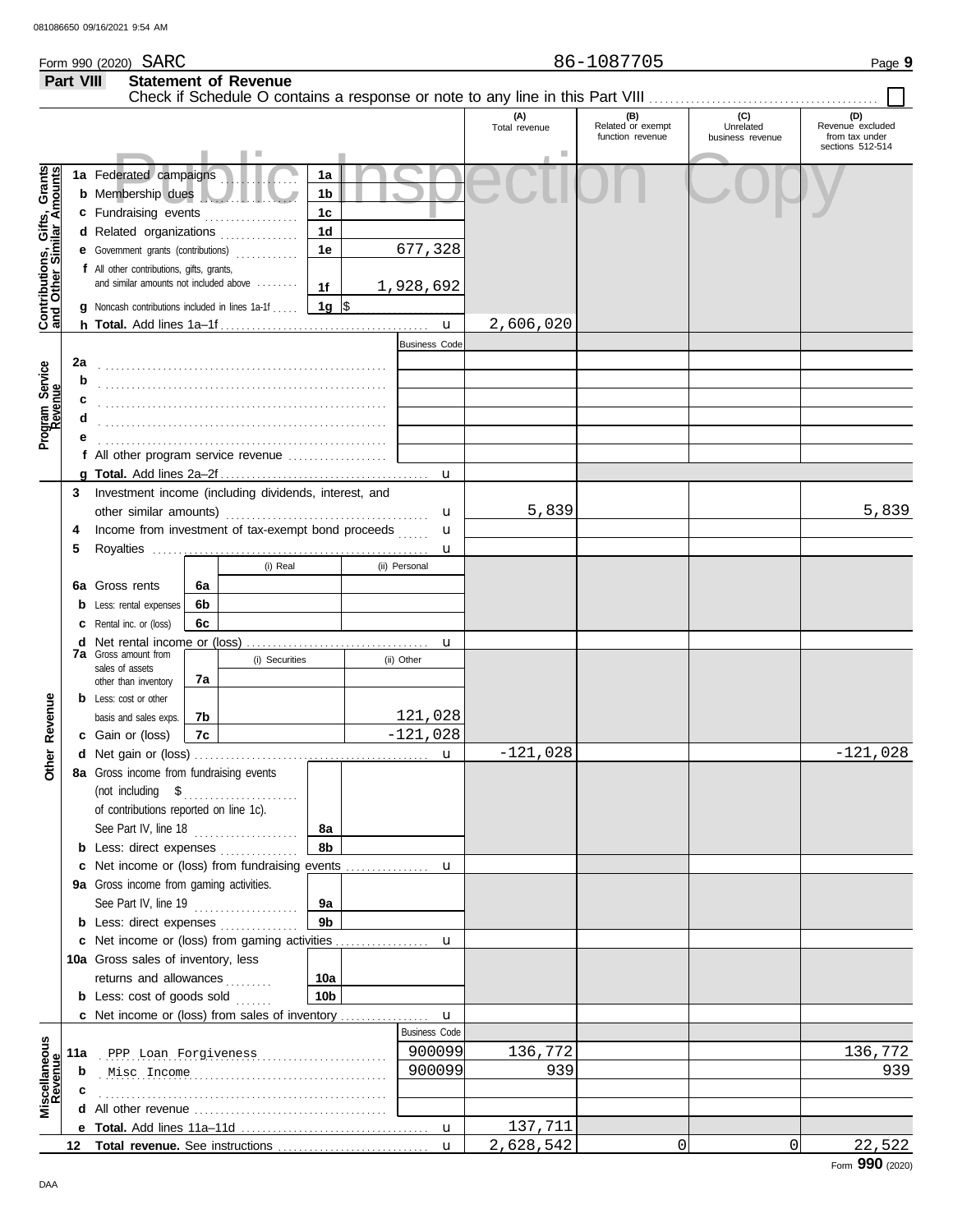#### nd 10b of Part VIII.<br>
dother assistance to domestic organizations<br>
and other assistance to domestic<br>
and other assistance to domestic **Part IX Statement of Functional Expenses** Form 990 (2020) Page **10** SARC 86-1087705 *Section 501(c)(3) and 501(c)(4) organizations must complete all columns. All other organizations must complete column (A). Do not include amounts reported on lines 6b, 7b, 8b, 9b, and 10b of Part VIII.* **1 2 3 4 5 6 7 8 9 10 11 a** Management ................................. **b** Legal . . . . . . . . . . . . . . . . . . . . . . . . . . . . . . . . . . . . . . . . . **c** Accounting . . . . . . . . . . . . . . . . . . . . . . . . . . . . . . . . . . . **d** Lobbying . . . . . . . . . . . . . . . . . . . . . . . . . . . . . . . . . . . . . **e** Professional fundraising services. See Part IV, line 17 **f g** Other. (If line 11g amount exceeds 10% of line 25, column **12** Advertising and promotion . . . . . . . . . . . . . . . . . . **13 14 15 16 17 18 19 20 21 22** Depreciation, depletion, and amortization . . . **23 24 a b c d e** All other expenses . . . . . . . . . . . . . . . . . . . . . . . . . . . Grants and other assistance to domestic organizations and domestic governments. See Part IV, line 21 Grants and other assistance to domestic individuals. See Part IV, line 22 .............. Grants and other assistance to foreign organizations, foreign governments, and foreign individuals. See Part IV, lines 15 and 16 Benefits paid to or for members ............. Compensation of current officers, directors, trustees, and key employees . . . . . . . . . . . . . . . . Compensation not included above to disqualified persons (as defined under section 4958(f)(1)) and persons described in section 4958(c)(3)(B) . . . . . . . . Other salaries and wages ................... Pension plan accruals and contributions (include section 401(k) and 403(b) employer contributions) Other employee benefits ..................... Payroll taxes . . . . . . . . . . . . . . . . . . . . . . . . . . . . . . . . . Fees for services (nonemployees): Investment management fees ............... Office expenses . . . . . . . . . . . . . . . . . . . . . . . . . . . . . Information technology ..................... Royalties . . . . . . . . . . . . . . . . . . . . . . . . . . . . . . . . . . . . . Occupancy . . . . . . . . . . . . . . . . . . . . . . . . . . . . . . . . . . Travel . . . . . . . . . . . . . . . . . . . . . . . . . . . . . . . . . . . . . . . . Payments of travel or entertainment expenses for any federal, state, or local public officials Conferences, conventions, and meetings Interest . . . . . . . . . . . . . . . . . . . . . . . . . . . . . . . . . . . . . . Payments to affiliates . . . . . . . . . . . . . . . . . . . . . . . . Insurance . . . . . . . . . . . . . . . . . . . . . . . . . . . . . . . . . . . . Other expenses. Itemize expenses not covered above (List miscellaneous expenses on line 24e. If line 24e amount exceeds 10% of line 25, column (A) amount, list line 24e expenses on Schedule O.) **(A) (B) (C) (D)** Management and expenses and general expenses (D)<br>Fundraising expenses . . . . . . . . . . . . . . . . . . . . . . . . . . . . . . . . . . . . . . . . . . . . . . . Trial Expense 1,585,149 1,585,149 . . . . . . . . . . . . . . . . . . . . . . . . . . . . . . . . . . . . . . . . . . . . . . . Patient Expense 418,450 418,450 . . . . . . . . . . . . . . . . . . . . . . . . . . . . . . . . . . . . . . . . . . . . . . . Honorariums 5,500 5,500 . . . . . . . . . . . . . . . . . . . . . . . . . . . . . . . . . . . . . . . . . . . . . . . Check if Schedule O contains a response or note to any line in this Part IX (A) amount, list line 11g expenses on Schedule O.) . . . . . . . . 355,306 211,939 143,367 520,853 200,338 320,515 <mark>73,632</mark> 34,648 38,984<br>54,609 25,696 28,913  $\begin{array}{|c|c|c|}\n\hline\n54,609 & 25,696 \\
\hline\n57,821 & 27,208\n\end{array}$ 30,613 190,653 7,536 183,117<br>18,150 18,150 18,150 114,879 114,879 <mark>37,313</mark> 15,596 21,717<br>68,863 32,778 36,085 68,863 33,736 33,736 21,052 20,023 1,029 1,845 1,845 70,020 70,020

**25 Total functional expenses.** Add lines 1 through 24e . . . . . **26** fundraising solicitation. Check here  $\mathbf{u}$  | if organization reported in column (B) joint costs from a combined educational campaign and following SOP 98-2 (ASC 958-720) **Joint costs.** Complete this line only if the

3,627,831 2,584,861 1,042,970 0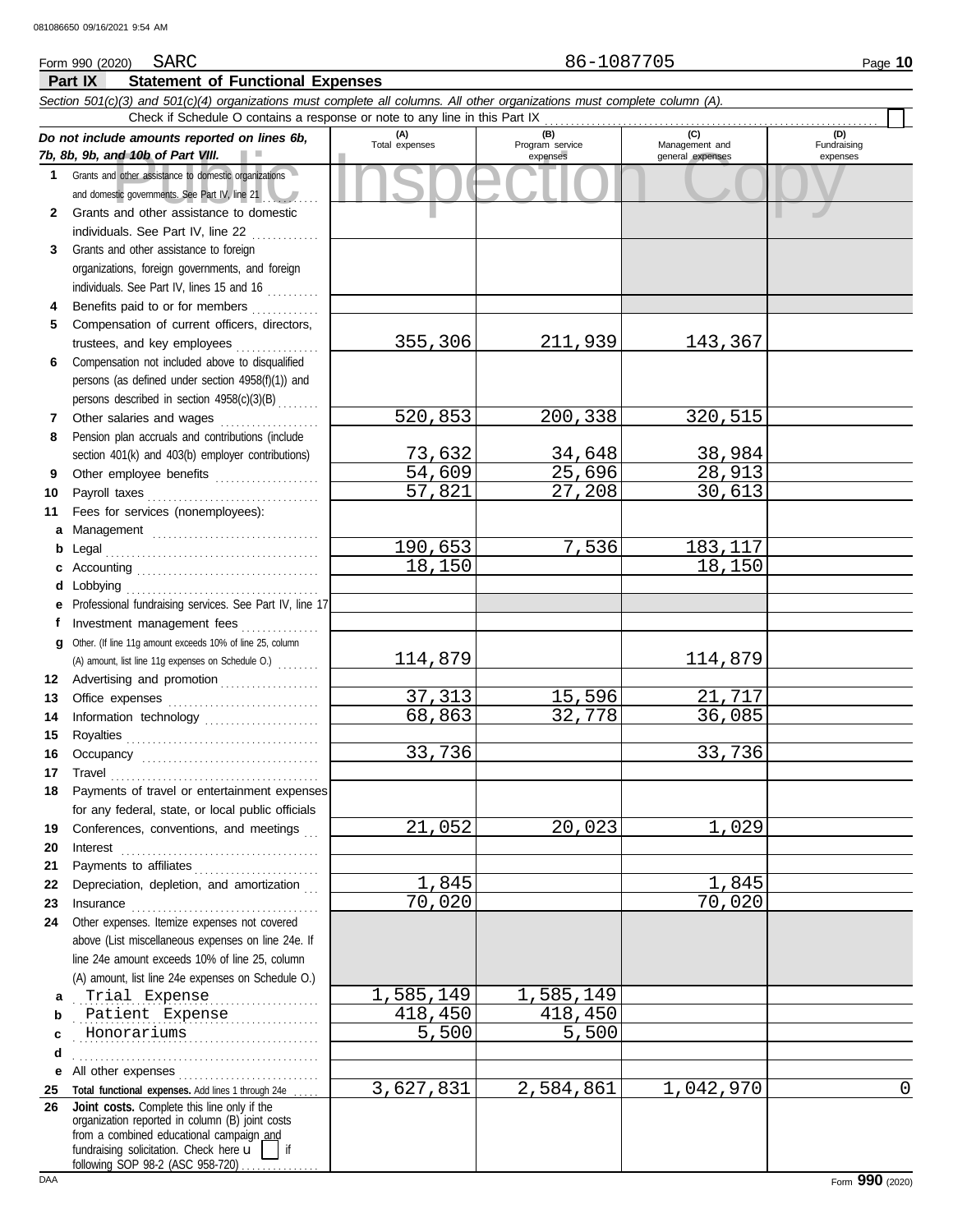**Part X Balance Sheet**

#### Check if Schedule O contains a response or note to any line in this Part X **(A) (B)** Beginning of year | End of year sh non-interest-bearing<br>vings and temporary cash investments<br>cloges and grants receivable, net the counts receivable, net the counts receivable, net the counts receivable, net<br>2,971,704 3 1,98 Cash—non-interest-bearing . . . . . . . . . . . . . . . . . . . . . . . . . . . . . . . . . . . . . . . . . . . . . . . . . . . . . . . . . . . . . .  $\frac{400}{774}$ **1 1** 4,871,774 2 4,764,162<br>2.971.704 3 1,985,077 **2 2** Savings and temporary cash investments . . . . . . . . . . . . . . . . . . . . . . . . . . . . . . . . . . . . . . . . . . . . . . . <mark>971,704 3</mark> 1,985,077<br>199,529 4 547,026 **3 3** Pledges and grants receivable, net **All and School and School and School and School and School and School and School and School and School and School and School and School and School and School and School and School and Sc** 547,026 **4 4** Accounts receivable, net . . . . . . . . . . . . . . . . . . . . . . . . . . . . . . . . . . . . . . . . . . . . . . . . . . . . . . . . . . . . . . . . . **5** Loans and other receivables from any current or former officer, director, trustee, key employee, creator or founder, substantial contributor, or 35% controlled entity or family member of any of these persons **5 6** Loans and other receivables from other disqualified persons (as defined **6** under section  $4958(f)(1)$ , and persons described in section  $4958(c)(3)(B)$  ............. **Assets 7 7** Notes and loans receivable, net . . . . . . . . . . . . . . . . . . . . . . . . . . . . . . . . . . . . . . . . . . . . . . . . . . . . . . . . . . **8 8** Inventories for sale or use . . . . . . . . . . . . . . . . . . . . . . . . . . . . . . . . . . . . . . . . . . . . . . . . . . . . . . . . . . . . . . . . Prepaid expenses and deferred charges . . . . . . . . . . . . . . . . . . . . . . . . . . . . . . . . . . . . . . . . . . . . . . . . .  $11,190$   $9$   $22,372$ **9 9 10a** Land, buildings, and equipment: cost or other <mark>235,425</mark><br>229,891 basis. Complete Part VI of Schedule D . . . . . . . . . . . . 10a  $128,408$  10c 5,534 **10c b** Less: accumulated depreciation . . . . . . . . . . . . . . . . . . . . . . . **10b** Investments—publicly traded securities . . . . . . . . . . . . . . . . . . . . . . . . . . . . . . . . . . . . . . . . . . . . . . . . . . **11 11** Investments—other securities. See Part IV, line 11 . . . . . . . . . . . . . . . . . . . . . . . . . . . . . . . . . . . . . **12 12 13 13** Investments—program-related. See Part IV, line 11 . . . . . . . . . . . . . . . . . . . . . . . . . . . . . . . . . . . . . Intangible assets . . . . . . . . . . . . . . . . . . . . . . . . . . . . . . . . . . . . . . . . . . . . . . . . . . . . . . . . . . . . . . . . . . . . . . . . . **14 14 15 15** Other assets. See Part IV, line 11 . . . . . . . . . . . . . . . . . . . . . . . . . . . . . . . . . . . . . . . . . . . . . . . . . . . . . . . 8,183,005 16 7,324,171<br>437,649 17 583,104 **Total assets.** Add lines 1 through 15 (must equal line 33) . . . . . . . . . . . . . . . . . . . . . . . . . . . . . . **16 16** 437,649 **17** Accounts payable and accrued expenses . . . . . . . . . . . . . . . . . . . . . . . . . . . . . . . . . . . . . . . . . . . . . . . . **17 18** Grants payable . . . . . . . . . . . . . . . . . . . . . . . . . . . . . . . . . . . . . . . . . . . . . . . . . . . . . . . . . . . . . . . . . . . . . . . . . . . **18** 10,000 5,000 Deferred revenue . . . . . . . . . . . . . . . . . . . . . . . . . . . . . . . . . . . . . . . . . . . . . . . . . . . . . . . . . . . . . . . . . . . . . . . . . **19 19** Tax-exempt bond liabilities . . . . . . . . . . . . . . . . . . . . . . . . . . . . . . . . . . . . . . . . . . . . . . . . . . . . . . . . . . . . . . . **20 20 21** Escrow or custodial account liability. Complete Part IV of Schedule D . . . . . . . . . . . . . . . . . . **21 22** Loans and other payables to any current or former officer, director, **Liabilities** trustee, key employee, creator or founder, substantial contributor, or 35% **22** controlled entity or family member of any of these persons Secured mortgages and notes payable to unrelated third parties ........................ **23 23 24** Unsecured notes and loans payable to unrelated third parties . . . . . . . . . . . . . . . . . . . . . . . . . . . **24 25** Other liabilities (including federal income tax, payables to related third parties, and other liabilities not included on lines 17-24). Complete Part X of Schedule D . . . . . . . . . . . . . . . . . . . . . . . . . . . . . . . . . . . . . . . . . . . . . . . . . . . . . . . . . . . . . . . . . . . . . . . . . . . . **25** 447,649 588,104 **26** Total liabilities. Add lines 17 through 25 **26** Organizations that follow FASB ASC 958, check here  $\mathbf{u}$   $\boxed{\text{X}}$ Net Assets or Fund Balances **Net Assets or Fund Balances and complete lines 27, 28, 32, and 33. 27** Net assets without donor restrictions . . . . . . . . . . . . . . . . . . . . . . . . . . . . . . . . . . . . . . . . . . . . . . . . . . . . 2,447,271 27 2,072,622<br>5,288,085 28 4,663,445 **27** Net assets with donor restrictions . . . . . . . . . . . . . . . . . . . . . . . . . . . . . . . . . . . . . . . . . . . . . . . . . . . . . . . . 4,663,445 **28 28 Organizations that do not follow FASB ASC 958, check here** u **and complete lines 29 through 33.** Capital stock or trust principal, or current funds . . . . . . . . . . . . . . . . . . . . . . . . . . . . . . . . . . . . . . . . . . **29 29** Paid-in or capital surplus, or land, building, or equipment fund ........................... **30 30 31** Retained earnings, endowment, accumulated income, or other funds . . . . . . . . . . . . . . . . . . . **31**  $\begin{array}{|c|c|c|c|c|c|}\n7,735,356 & \textbf{32} & 6,736,067 \\
8.183.005 & \textbf{33} & 7.324.171\n\end{array}$ Total net assets or fund balances . . . . . . . . . . . . . . . . . . . . . . . . . . . . . . . . . . . . . . . . . . . . . . . . . . . . . . . . **32 32 33** Total liabilities and net assets/fund balances ... **33** 7,324,171

Form **990** (2020)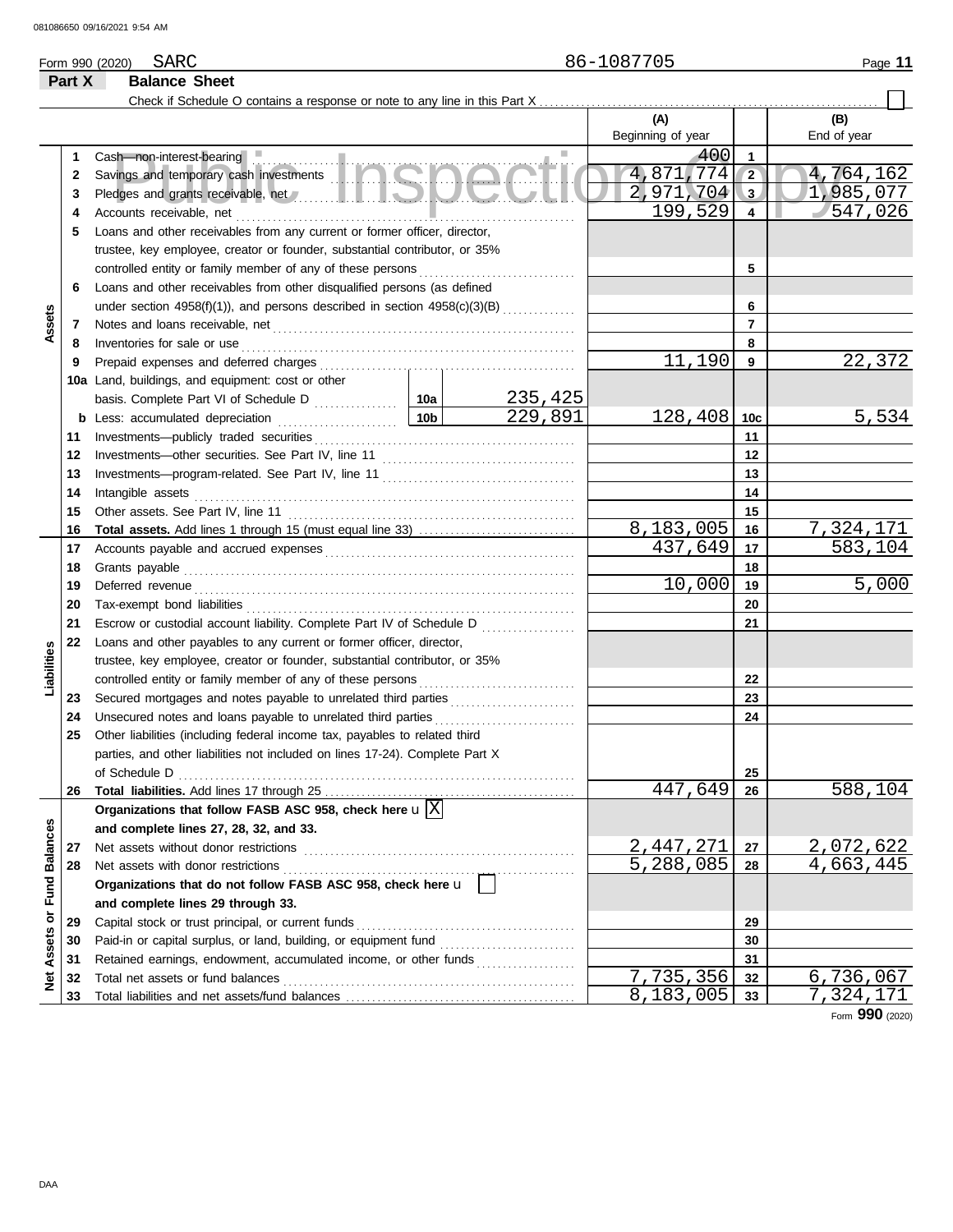|    | 86-1087705<br>Form 990 (2020) SARC                                                                                                                                                                                                   |                |                        |            | Page 12 |
|----|--------------------------------------------------------------------------------------------------------------------------------------------------------------------------------------------------------------------------------------|----------------|------------------------|------------|---------|
|    | <b>Reconciliation of Net Assets</b><br>Part XI                                                                                                                                                                                       |                |                        |            |         |
|    |                                                                                                                                                                                                                                      |                |                        |            |         |
| 1  |                                                                                                                                                                                                                                      | $\mathbf{1}$   | $2,628,5\overline{42}$ |            |         |
| 2  |                                                                                                                                                                                                                                      | $\mathbf{2}$   | 3,627,831              |            |         |
| 3  |                                                                                                                                                                                                                                      | $\mathbf{3}$   |                        | -999,289   |         |
| 4  | Revenue less expenses. Subtract line 2 from line 1<br>Net assets or fund balances at beginning of year (must equal Part X, line 32, column (A))                                                                                      | $\overline{4}$ | 7, 735, 356            |            |         |
| 5  | Net unrealized gains (losses) on investments <b>and the set of the set of the set of the set of the set of the set of the set of the set of the set of the set of the set of the set of the set of the set of the set of the set</b> | 5.             |                        |            |         |
| 6  |                                                                                                                                                                                                                                      | 6              |                        |            |         |
| 7  |                                                                                                                                                                                                                                      | $\overline{7}$ |                        |            |         |
| 8  |                                                                                                                                                                                                                                      | 8              |                        |            |         |
| 9  |                                                                                                                                                                                                                                      | 9              |                        |            |         |
| 10 | Net assets or fund balances at end of year. Combine lines 3 through 9 (must equal Part X, line                                                                                                                                       |                |                        |            |         |
|    |                                                                                                                                                                                                                                      | 10             | 6,736,067              |            |         |
|    | <b>Financial Statements and Reporting</b><br>Part XII                                                                                                                                                                                |                |                        |            |         |
|    |                                                                                                                                                                                                                                      |                |                        |            |         |
|    |                                                                                                                                                                                                                                      |                |                        | <b>Yes</b> | No      |
| 1  | X<br>Accounting method used to prepare the Form 990:<br>Cash<br>Accrual<br>Other                                                                                                                                                     |                |                        |            |         |
|    | If the organization changed its method of accounting from a prior year or checked "Other," explain in                                                                                                                                |                |                        |            |         |
|    | Schedule O.                                                                                                                                                                                                                          |                |                        |            |         |
|    | 2a Were the organization's financial statements compiled or reviewed by an independent accountant?                                                                                                                                   |                | 2a                     |            | Х       |
|    | If "Yes," check a box below to indicate whether the financial statements for the year were compiled or                                                                                                                               |                |                        |            |         |
|    | reviewed on a separate basis, consolidated basis, or both:                                                                                                                                                                           |                |                        |            |         |
|    | Consolidated basis     Both consolidated and separate basis<br>Separate basis                                                                                                                                                        |                |                        |            |         |
|    | <b>b</b> Were the organization's financial statements audited by an independent accountant?                                                                                                                                          |                | 2b                     | Χ          |         |
|    | If "Yes," check a box below to indicate whether the financial statements for the year were audited on a                                                                                                                              |                |                        |            |         |
|    | separate basis, consolidated basis, or both:                                                                                                                                                                                         |                |                        |            |         |
|    | X Separate basis<br>  Consolidated basis<br>  Both consolidated and separate basis                                                                                                                                                   |                |                        |            |         |
|    | If "Yes" to line 2a or 2b, does the organization have a committee that assumes responsibility for oversight of                                                                                                                       |                |                        |            |         |
|    | the audit, review, or compilation of its financial statements and selection of an independent accountant?                                                                                                                            |                | 2c                     | X          |         |
|    | If the organization changed either its oversight process or selection process during the tax year, explain on                                                                                                                        |                |                        |            |         |
|    | Schedule O.                                                                                                                                                                                                                          |                |                        |            |         |
|    | 3a As a result of a federal award, was the organization required to undergo an audit or audits as set forth in the                                                                                                                   |                |                        |            |         |
|    | Single Audit Act and OMB Circular A-133?                                                                                                                                                                                             |                | За                     |            | Χ       |
|    | <b>b</b> If "Yes," did the organization undergo the required audit or audits? If the organization did not undergo the                                                                                                                |                |                        |            |         |
|    | required audit or audits, explain why on Schedule O and describe any steps taken to undergo such audits                                                                                                                              |                | 3b                     |            |         |
|    |                                                                                                                                                                                                                                      |                |                        | $\sim$     |         |

Form **990** (2020)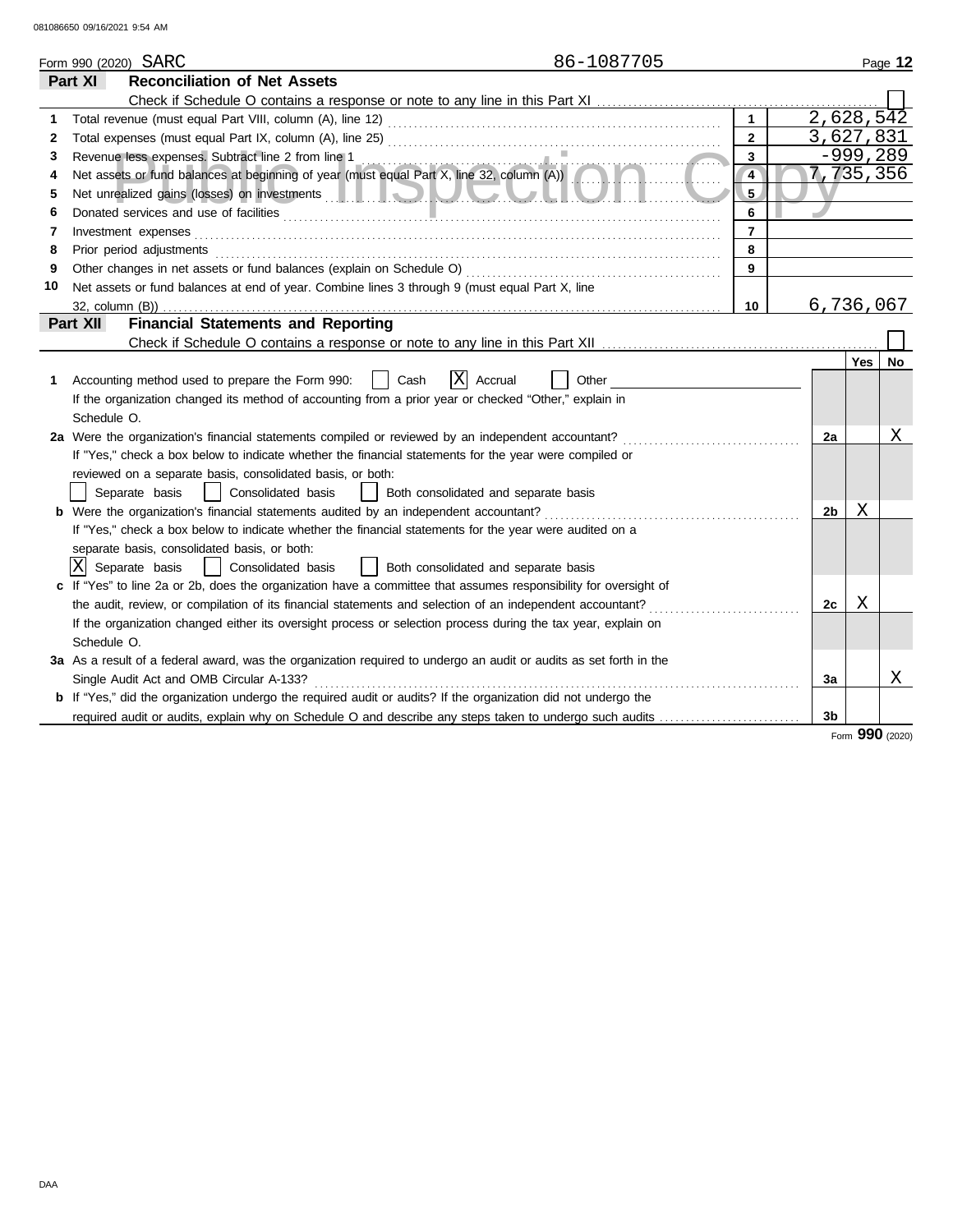| <b>SCHEDULE A</b>                     | <b>Public Charity Status and Public Support</b><br>OMB No. 1545-0047                                                                                           |                                                                                                                                                                                                                      |                          |                                                                                                                                                                                                                                                                |                                      |  |  |  |  |
|---------------------------------------|----------------------------------------------------------------------------------------------------------------------------------------------------------------|----------------------------------------------------------------------------------------------------------------------------------------------------------------------------------------------------------------------|--------------------------|----------------------------------------------------------------------------------------------------------------------------------------------------------------------------------------------------------------------------------------------------------------|--------------------------------------|--|--|--|--|
| (Form 990 or 990-EZ)                  |                                                                                                                                                                | Complete if the organization is a section 501(c)(3) organization or a section 4947(a)(1) nonexempt charitable trust.                                                                                                 |                          |                                                                                                                                                                                                                                                                | <b>2020</b>                          |  |  |  |  |
| Department of the Treasury            |                                                                                                                                                                | u Attach to Form 990 or Form 990-EZ.                                                                                                                                                                                 |                          |                                                                                                                                                                                                                                                                | Open to Public                       |  |  |  |  |
| Internal Revenue Service              |                                                                                                                                                                | <b>u</b> Go to <i>www.irs.gov/Form990</i> for instructions and the latest information.                                                                                                                               |                          |                                                                                                                                                                                                                                                                | Inspection                           |  |  |  |  |
| Name of the organization              | ш                                                                                                                                                              |                                                                                                                                                                                                                      |                          |                                                                                                                                                                                                                                                                | Employer identification number       |  |  |  |  |
| Part I                                | <b>SARC</b>                                                                                                                                                    |                                                                                                                                                                                                                      |                          | 86-1087705<br>Reason for Public Charity Status. (All organizations must complete this part.) See instructions.                                                                                                                                                 |                                      |  |  |  |  |
|                                       |                                                                                                                                                                | The organization is not a private foundation because it is: (For lines 1 through 12, check only one box.)                                                                                                            |                          |                                                                                                                                                                                                                                                                |                                      |  |  |  |  |
| 1                                     |                                                                                                                                                                | A church, convention of churches, or association of churches described in section 170(b)(1)(A)(i).                                                                                                                   |                          |                                                                                                                                                                                                                                                                |                                      |  |  |  |  |
| 2                                     |                                                                                                                                                                | A school described in section 170(b)(1)(A)(ii). (Attach Schedule E (Form 990 or 990-EZ).)                                                                                                                            |                          |                                                                                                                                                                                                                                                                |                                      |  |  |  |  |
| 3                                     |                                                                                                                                                                | A hospital or a cooperative hospital service organization described in section 170(b)(1)(A)(iii).                                                                                                                    |                          |                                                                                                                                                                                                                                                                |                                      |  |  |  |  |
| 4                                     | A medical research organization operated in conjunction with a hospital described in section 170(b)(1)(A)(iii). Enter the hospital's name,<br>city, and state: |                                                                                                                                                                                                                      |                          |                                                                                                                                                                                                                                                                |                                      |  |  |  |  |
| 5                                     |                                                                                                                                                                | An organization operated for the benefit of a college or university owned or operated by a governmental unit described in                                                                                            |                          |                                                                                                                                                                                                                                                                |                                      |  |  |  |  |
|                                       | section 170(b)(1)(A)(iv). (Complete Part II.)                                                                                                                  |                                                                                                                                                                                                                      |                          |                                                                                                                                                                                                                                                                |                                      |  |  |  |  |
| 6                                     |                                                                                                                                                                | A federal, state, or local government or governmental unit described in section 170(b)(1)(A)(v).                                                                                                                     |                          |                                                                                                                                                                                                                                                                |                                      |  |  |  |  |
| X<br>7                                | described in section 170(b)(1)(A)(vi). (Complete Part II.)                                                                                                     |                                                                                                                                                                                                                      |                          | An organization that normally receives a substantial part of its support from a governmental unit or from the general public                                                                                                                                   |                                      |  |  |  |  |
| 8                                     |                                                                                                                                                                | A community trust described in section 170(b)(1)(A)(vi). (Complete Part II.)                                                                                                                                         |                          |                                                                                                                                                                                                                                                                |                                      |  |  |  |  |
| 9<br>university:                      |                                                                                                                                                                | or university or a non-land-grant college of agriculture (see instructions). Enter the name, city, and state of the college or                                                                                       |                          | An agricultural research organization described in section 170(b)(1)(A)(ix) operated in conjunction with a land-grant college                                                                                                                                  |                                      |  |  |  |  |
| 10                                    |                                                                                                                                                                |                                                                                                                                                                                                                      |                          | An organization that normally receives: (1) more than 33 1/3% of its support from contributions, membership fees, and gross                                                                                                                                    |                                      |  |  |  |  |
|                                       |                                                                                                                                                                | receipts from activities related to its exempt functions, subject to certain exceptions; and (2) no more than 331/3% of its                                                                                          |                          |                                                                                                                                                                                                                                                                |                                      |  |  |  |  |
|                                       |                                                                                                                                                                | support from gross investment income and unrelated business taxable income (less section 511 tax) from businesses<br>acquired by the organization after June 30, 1975. See section 509(a)(2). (Complete Part III.)   |                          |                                                                                                                                                                                                                                                                |                                      |  |  |  |  |
| 11                                    |                                                                                                                                                                | An organization organized and operated exclusively to test for public safety. See section 509(a)(4).                                                                                                                 |                          |                                                                                                                                                                                                                                                                |                                      |  |  |  |  |
| 12                                    |                                                                                                                                                                |                                                                                                                                                                                                                      |                          | An organization organized and operated exclusively for the benefit of, to perform the functions of, or to carry out the purposes                                                                                                                               |                                      |  |  |  |  |
|                                       |                                                                                                                                                                |                                                                                                                                                                                                                      |                          | of one or more publicly supported organizations described in section 509(a)(1) or section 509(a)(2). See section 509(a)(3).<br>Check the box in lines 12a through 12d that describes the type of supporting organization and complete lines 12e, 12f, and 12g. |                                      |  |  |  |  |
| a                                     |                                                                                                                                                                |                                                                                                                                                                                                                      |                          | Type I. A supporting organization operated, supervised, or controlled by its supported organization(s), typically by giving                                                                                                                                    |                                      |  |  |  |  |
|                                       |                                                                                                                                                                | the supported organization(s) the power to regularly appoint or elect a majority of the directors or trustees of the                                                                                                 |                          |                                                                                                                                                                                                                                                                |                                      |  |  |  |  |
| b                                     |                                                                                                                                                                | supporting organization. You must complete Part IV, Sections A and B.                                                                                                                                                |                          | Type II. A supporting organization supervised or controlled in connection with its supported organization(s), by having                                                                                                                                        |                                      |  |  |  |  |
|                                       |                                                                                                                                                                |                                                                                                                                                                                                                      |                          | control or management of the supporting organization vested in the same persons that control or manage the supported                                                                                                                                           |                                      |  |  |  |  |
|                                       |                                                                                                                                                                | organization(s). You must complete Part IV, Sections A and C.                                                                                                                                                        |                          |                                                                                                                                                                                                                                                                |                                      |  |  |  |  |
| c                                     |                                                                                                                                                                | its supported organization(s) (see instructions). You must complete Part IV, Sections A, D, and E.                                                                                                                   |                          | Type III functionally integrated. A supporting organization operated in connection with, and functionally integrated with,                                                                                                                                     |                                      |  |  |  |  |
| d                                     |                                                                                                                                                                |                                                                                                                                                                                                                      |                          | Type III non-functionally integrated. A supporting organization operated in connection with its supported organization(s)<br>that is not functionally integrated. The organization generally must satisfy a distribution requirement and an attentiveness      |                                      |  |  |  |  |
|                                       |                                                                                                                                                                | requirement (see instructions). You must complete Part IV, Sections A and D, and Part V.                                                                                                                             |                          |                                                                                                                                                                                                                                                                |                                      |  |  |  |  |
| е                                     |                                                                                                                                                                | Check this box if the organization received a written determination from the IRS that it is a Type I, Type II, Type III<br>functionally integrated, or Type III non-functionally integrated supporting organization. |                          |                                                                                                                                                                                                                                                                |                                      |  |  |  |  |
| f                                     | Enter the number of supported organizations                                                                                                                    |                                                                                                                                                                                                                      |                          |                                                                                                                                                                                                                                                                |                                      |  |  |  |  |
| g                                     | (ii) EIN                                                                                                                                                       | Provide the following information about the supported organization(s).                                                                                                                                               | (iv) Is the organization | (v) Amount of monetary                                                                                                                                                                                                                                         | (vi) Amount of                       |  |  |  |  |
| (i) Name of supported<br>organization |                                                                                                                                                                | (iii) Type of organization<br>(described on lines 1-10                                                                                                                                                               | listed in your governing | support (see                                                                                                                                                                                                                                                   | other support (see                   |  |  |  |  |
|                                       |                                                                                                                                                                | above (see instructions))                                                                                                                                                                                            | document?                | instructions)                                                                                                                                                                                                                                                  | instructions)                        |  |  |  |  |
| (A)                                   |                                                                                                                                                                |                                                                                                                                                                                                                      | Yes<br>No                |                                                                                                                                                                                                                                                                |                                      |  |  |  |  |
|                                       |                                                                                                                                                                |                                                                                                                                                                                                                      |                          |                                                                                                                                                                                                                                                                |                                      |  |  |  |  |
| (B)                                   |                                                                                                                                                                |                                                                                                                                                                                                                      |                          |                                                                                                                                                                                                                                                                |                                      |  |  |  |  |
| (C)                                   |                                                                                                                                                                |                                                                                                                                                                                                                      |                          |                                                                                                                                                                                                                                                                |                                      |  |  |  |  |
| (D)                                   |                                                                                                                                                                |                                                                                                                                                                                                                      |                          |                                                                                                                                                                                                                                                                |                                      |  |  |  |  |
| (E)                                   |                                                                                                                                                                |                                                                                                                                                                                                                      |                          |                                                                                                                                                                                                                                                                |                                      |  |  |  |  |
| Total                                 |                                                                                                                                                                |                                                                                                                                                                                                                      |                          |                                                                                                                                                                                                                                                                |                                      |  |  |  |  |
|                                       |                                                                                                                                                                | For Paperwork Reduction Act Notice, see the Instructions for Form 990 or 990-EZ.                                                                                                                                     |                          |                                                                                                                                                                                                                                                                | Schedule A (Form 990 or 990-EZ) 2020 |  |  |  |  |

**For Paperwork Reduction Act Notice, see the Instructions for Form 990 or 990-EZ.**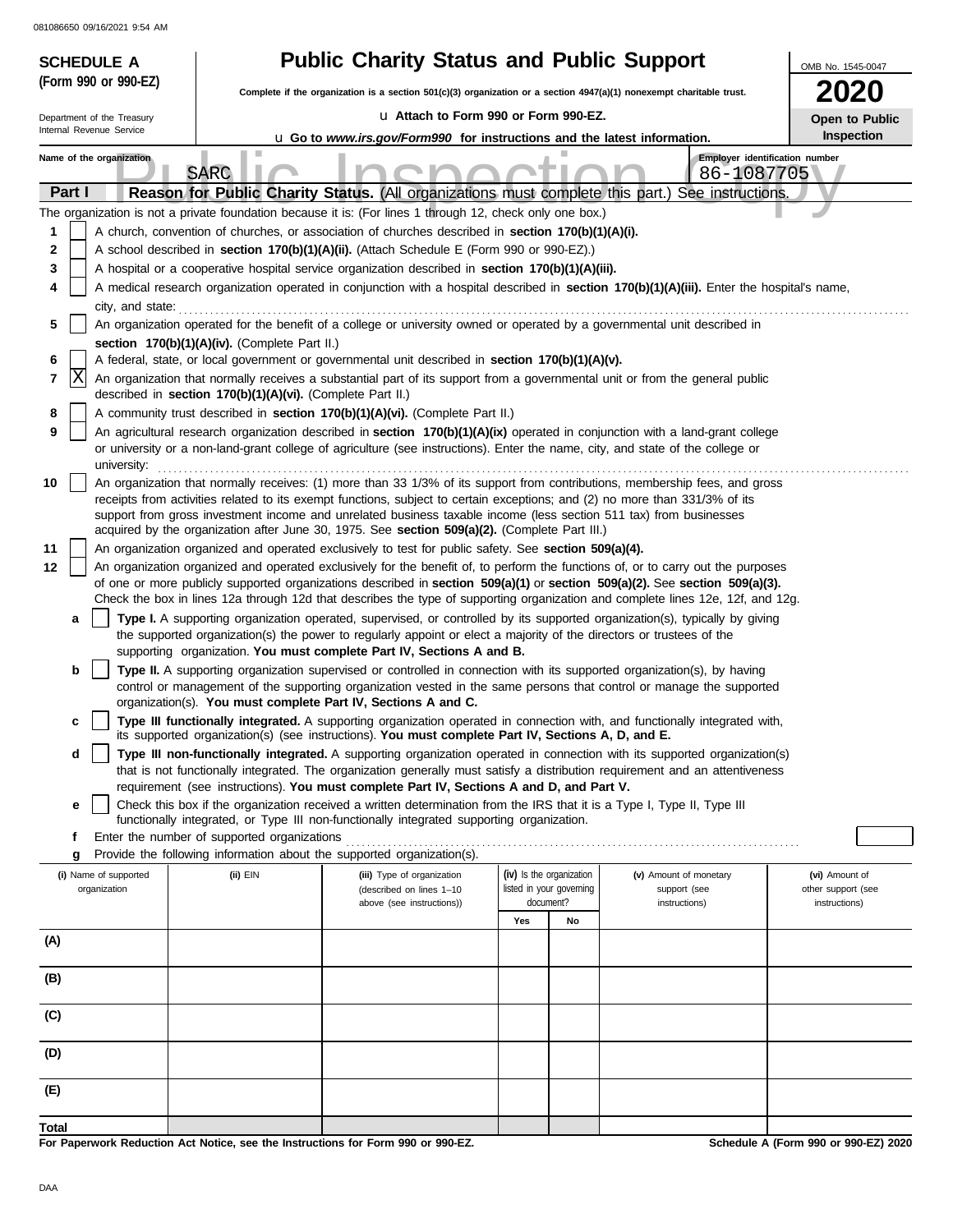|              | SARC<br>Schedule A (Form 990 or 990-EZ) 2020                                                                                                                                                                                |           |            |            |             | 86-1087705 | Page 2                          |
|--------------|-----------------------------------------------------------------------------------------------------------------------------------------------------------------------------------------------------------------------------|-----------|------------|------------|-------------|------------|---------------------------------|
|              | Support Schedule for Organizations Described in Sections 170(b)(1)(A)(iv) and 170(b)(1)(A)(vi)<br>Part II                                                                                                                   |           |            |            |             |            |                                 |
|              | (Complete only if you checked the box on line 5, 7, or 8 of Part I or if the organization failed to qualify under                                                                                                           |           |            |            |             |            |                                 |
|              | Part III. If the organization fails to qualify under the tests listed below, please complete Part III.)                                                                                                                     |           |            |            |             |            |                                 |
|              | Section A. Public Support                                                                                                                                                                                                   |           |            |            |             |            |                                 |
|              | Calendar year (or fiscal year beginning in)<br>$\mathbf{u}$                                                                                                                                                                 | (a) 2016  | (b) $2017$ | $(c)$ 2018 | $(d)$ 2019  | (e) 2020   | (f) Total                       |
| 1.           | Gifts, grants, contributions, and<br>membership fees received. (Do not                                                                                                                                                      |           |            |            |             |            |                                 |
|              | include any "unusual grants.")                                                                                                                                                                                              | 1,881,392 | 1,401,787  | 3,136,080  | 3, 264, 244 | 2,606,020  | 12,289,523                      |
| $\mathbf{2}$ | Tax revenues levied for the<br>organization's benefit and either paid<br>to or expended on its behalf                                                                                                                       |           |            |            |             |            |                                 |
| 3            | The value of services or facilities<br>furnished by a governmental unit to the<br>organization without charge<br><u>.</u><br>1912. – Paul Paul Paul                                                                         |           |            |            |             |            |                                 |
| 4            | Total. Add lines 1 through 3                                                                                                                                                                                                | 1,881,392 | 1,401,787  | 3,136,080  | 3, 264, 244 | 2,606,020  | 12,289,523                      |
| 5            | The portion of total contributions by<br>each person (other than a<br>governmental unit or publicly<br>supported organization) included on<br>line 1 that exceeds 2% of the amount<br>shown on line 11, column (f) $\ldots$ |           |            |            |             |            |                                 |
| 6            | Public support. Subtract line 5 from line 4                                                                                                                                                                                 |           |            |            |             |            | 5,320,630<br>6,968,893          |
|              | <b>Section B. Total Support</b>                                                                                                                                                                                             |           |            |            |             |            |                                 |
|              | Calendar year (or fiscal year beginning in)<br>$\mathbf{u}$                                                                                                                                                                 | (a) 2016  | (b) $2017$ | $(c)$ 2018 | $(d)$ 2019  | (e) 2020   | (f) Total                       |
| 7            | Amounts from line 4                                                                                                                                                                                                         | 1,881,392 | 1,401,787  | 3,136,080  | 3, 264, 244 | 2,606,020  | 12,289,523                      |
| 8            | Gross income from interest, dividends,<br>payments received on securities loans,<br>rents, royalties, and income from                                                                                                       | 16, 126   | 13,385     | 22,751     | 20, 314     | 5,839      | 78,415                          |
| 9            | Net income from unrelated business<br>activities, whether or not the business<br>is regularly carried on                                                                                                                    |           |            | 15,438     | 13,273      |            | 28,711                          |
| 10           | Other income. Do not include gain or<br>loss from the sale of capital assets<br>(Explain in Part VI.)                                                                                                                       |           |            |            |             | 939        | 939                             |
| 11           | Total support. Add lines 7 through 10                                                                                                                                                                                       |           |            |            |             |            | 12,397,588                      |
| 12           | Gross receipts from related activities, etc. (see instructions)                                                                                                                                                             |           |            |            |             | 12         | 4,100,867                       |
| 13           | First 5 years. If the Form 990 is for the organization's first, second, third, fourth, or fifth tax year as a section 501(c)(3)<br>organization, check this box and stop here                                               |           |            |            |             |            |                                 |
|              | Section C. Computation of Public Support Percentage                                                                                                                                                                         |           |            |            |             |            |                                 |
| 14           | Public support percentage for 2020 (line 6, column (f) divided by line 11, column (f)) [[[[[[[[[[[[[[[[[[[[[[                                                                                                               |           |            |            |             | 14         | 56.21%                          |
| 15           | Public support percentage from 2019 Schedule A, Part II, line 14                                                                                                                                                            |           |            |            |             | 15         | 54.64%                          |
| 16a          | 33 1/3% support test-2020. If the organization did not check the box on line 13, and line 14 is 33 1/3% or more, check this                                                                                                 |           |            |            |             |            |                                 |
|              | box and stop here. The organization qualifies as a publicly supported organization                                                                                                                                          |           |            |            |             |            | $\blacktriangleright$ $\vert$ X |
| b            | 33 1/3% support test-2019. If the organization did not check a box on line 13 or 16a, and line 15 is 33 1/3% or more, check                                                                                                 |           |            |            |             |            |                                 |
|              | this box and stop here. The organization qualifies as a publicly supported organization                                                                                                                                     |           |            |            |             |            |                                 |
| 17a          | 10%-facts-and-circumstances test-2020. If the organization did not check a box on line 13, 16a, or 16b, and line 14 is                                                                                                      |           |            |            |             |            |                                 |
|              | 10% or more, and if the organization meets the "facts-and-circumstances" test, check this box and stop here. Explain in                                                                                                     |           |            |            |             |            |                                 |
|              | Part VI how the organization meets the "facts-and-circumstances" test. The organization qualifies as a publicly supported<br>organization                                                                                   |           |            |            |             |            |                                 |
| b            | 10%-facts-and-circumstances test-2019. If the organization did not check a box on line 13, 16a, 16b, or 17a, and line                                                                                                       |           |            |            |             |            |                                 |
|              | 15 is 10% or more, and if the organization meets the "facts-and-circumstances" test, check this box and stop here. Explain                                                                                                  |           |            |            |             |            |                                 |
|              | in Part VI how the organization meets the "facts-and-circumstances" test. The organization qualifies as a publicly supported<br>organization                                                                                |           |            |            |             |            |                                 |
| 18           | Private foundation. If the organization did not check a box on line 13, 16a, 16b, 17a, or 17b, check this box and see                                                                                                       |           |            |            |             |            |                                 |
|              | instructions                                                                                                                                                                                                                |           |            |            |             |            |                                 |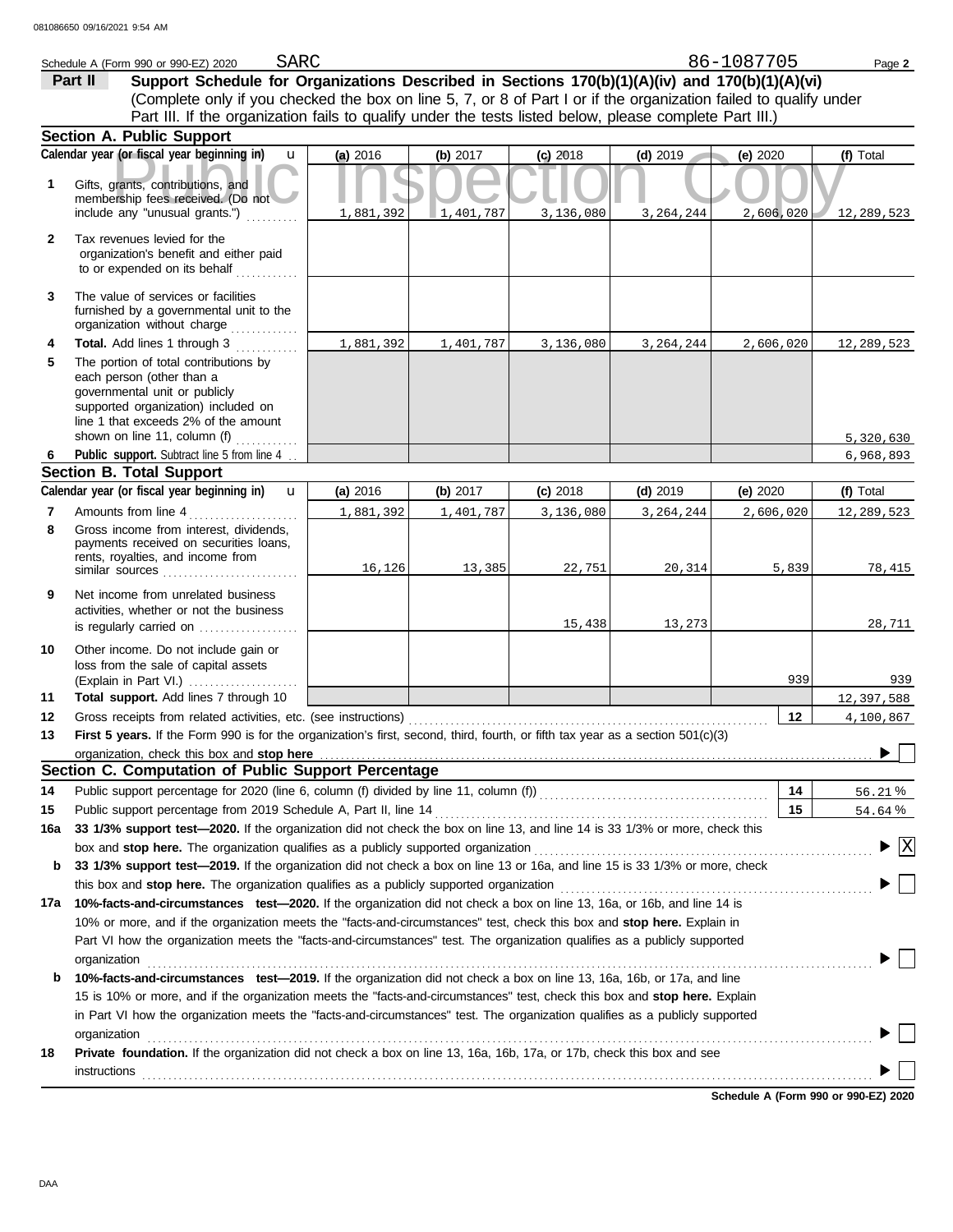| 86-1087705 |  |
|------------|--|
|            |  |

|          | Schedule A (Form 990 or 990-EZ) 2020 | SARC |                                                                                                                    | 86-1087705 | Page 3 |
|----------|--------------------------------------|------|--------------------------------------------------------------------------------------------------------------------|------------|--------|
| Part III |                                      |      | Support Schedule for Organizations Described in Section 509(a)(2)                                                  |            |        |
|          |                                      |      | (Complete only if you checked the box on line 10 of Part I or if the organization failed to qualify under Part II. |            |        |
|          |                                      |      | If the organization fails to qualify under the tests listed below, please complete Part II.)                       |            |        |

|              | <b>Section A. Public Support</b>                                                                                                                                                  |          |            |            |            |            |           |
|--------------|-----------------------------------------------------------------------------------------------------------------------------------------------------------------------------------|----------|------------|------------|------------|------------|-----------|
|              | Calendar year (or fiscal year beginning in)<br>$\mathbf{u}$                                                                                                                       | (a) 2016 | (b) $2017$ | $(c)$ 2018 | $(d)$ 2019 | (e) 2020   | (f) Total |
| 1            | Gifts, grants, contributions, and membership fees<br>received. (Do not include any "unusual grants.")                                                                             |          |            |            |            |            |           |
| $\mathbf{2}$ | Gross receipts from admissions, merchandise<br>sold or services performed, or facilities<br>furnished in any activity that is related to the<br>organization's fax-exempt purpose |          |            |            |            |            |           |
| 3            | Gross receipts from activities that are not an<br>unrelated trade or business under section 513                                                                                   |          |            |            |            |            |           |
| 4            | Tax revenues levied for the<br>organization's benefit and either paid<br>to or expended on its behalf                                                                             |          |            |            |            |            |           |
| 5            | The value of services or facilities<br>furnished by a governmental unit to the<br>organization without charge                                                                     |          |            |            |            |            |           |
| 6            | Total. Add lines 1 through 5<br>.                                                                                                                                                 |          |            |            |            |            |           |
| 7a           | Amounts included on lines 1, 2, and 3<br>received from disqualified persons                                                                                                       |          |            |            |            |            |           |
| b            | Amounts included on lines 2 and 3<br>received from other than disqualified<br>persons that exceed the greater of \$5,000<br>or 1% of the amount on line 13 for the year $\ldots$  |          |            |            |            |            |           |
| c            | Add lines 7a and 7b                                                                                                                                                               |          |            |            |            |            |           |
| 8            | Public support. (Subtract line 7c from<br>line $6.$ )                                                                                                                             |          |            |            |            |            |           |
|              | <b>Section B. Total Support</b>                                                                                                                                                   |          |            |            |            |            |           |
|              | Calendar year (or fiscal year beginning in)<br>$\mathbf{u}$                                                                                                                       | (a) 2016 | (b) 2017   | $(c)$ 2018 | $(d)$ 2019 | (e) $2020$ | (f) Total |
| 9            | Amounts from line 6                                                                                                                                                               |          |            |            |            |            |           |
| 10a          | Gross income from interest, dividends,<br>payments received on securities loans, rents,<br>royalties, and income from similar sources                                             |          |            |            |            |            |           |
| b            | Unrelated business taxable income (less<br>section 511 taxes) from businesses<br>acquired after June 30, 1975                                                                     |          |            |            |            |            |           |
| c            | Add lines 10a and 10b                                                                                                                                                             |          |            |            |            |            |           |
| 11           | Net income from unrelated business<br>activities not included in line 10b, whether<br>or not the business is regularly carried on                                                 |          |            |            |            |            |           |
| 12           | Other income. Do not include gain or<br>loss from the sale of capital assets<br>(Explain in Part VI.)<br><u> 1999 - Johann John Stoff, market f</u>                               |          |            |            |            |            |           |
| 13           | Total support. (Add lines 9, 10c, 11,<br>and $12.$ )                                                                                                                              |          |            |            |            |            |           |
| 14           | First 5 years. If the Form 990 is for the organization's first, second, third, fourth, or fifth tax year as a section 501(c)(3)<br>organization, check this box and stop here     |          |            |            |            |            |           |
|              | Section C. Computation of Public Support Percentage                                                                                                                               |          |            |            |            |            |           |
| 15           |                                                                                                                                                                                   |          |            |            |            | 15         | %         |
| 16           |                                                                                                                                                                                   |          |            |            |            | 16         | %         |
|              | Section D. Computation of Investment Income Percentage                                                                                                                            |          |            |            |            |            |           |
| 17           | Investment income percentage for 2020 (line 10c, column (f), divided by line 13, column (f)) [[[[[[[[[[[[[[[[                                                                     |          |            |            |            | 17         | %         |
| 18           |                                                                                                                                                                                   |          |            |            |            | 18         | %         |
| 19a          | 33 1/3% support tests-2020. If the organization did not check the box on line 14, and line 15 is more than 33 1/3%, and line                                                      |          |            |            |            |            |           |
|              |                                                                                                                                                                                   |          |            |            |            |            | ▶ 凵       |
| b            | 33 1/3% support tests-2019. If the organization did not check a box on line 14 or line 19a, and line 16 is more than 33 1/3%, and                                                 |          |            |            |            |            | ▶││       |
|              |                                                                                                                                                                                   |          |            |            |            |            |           |
| 20           |                                                                                                                                                                                   |          |            |            |            |            |           |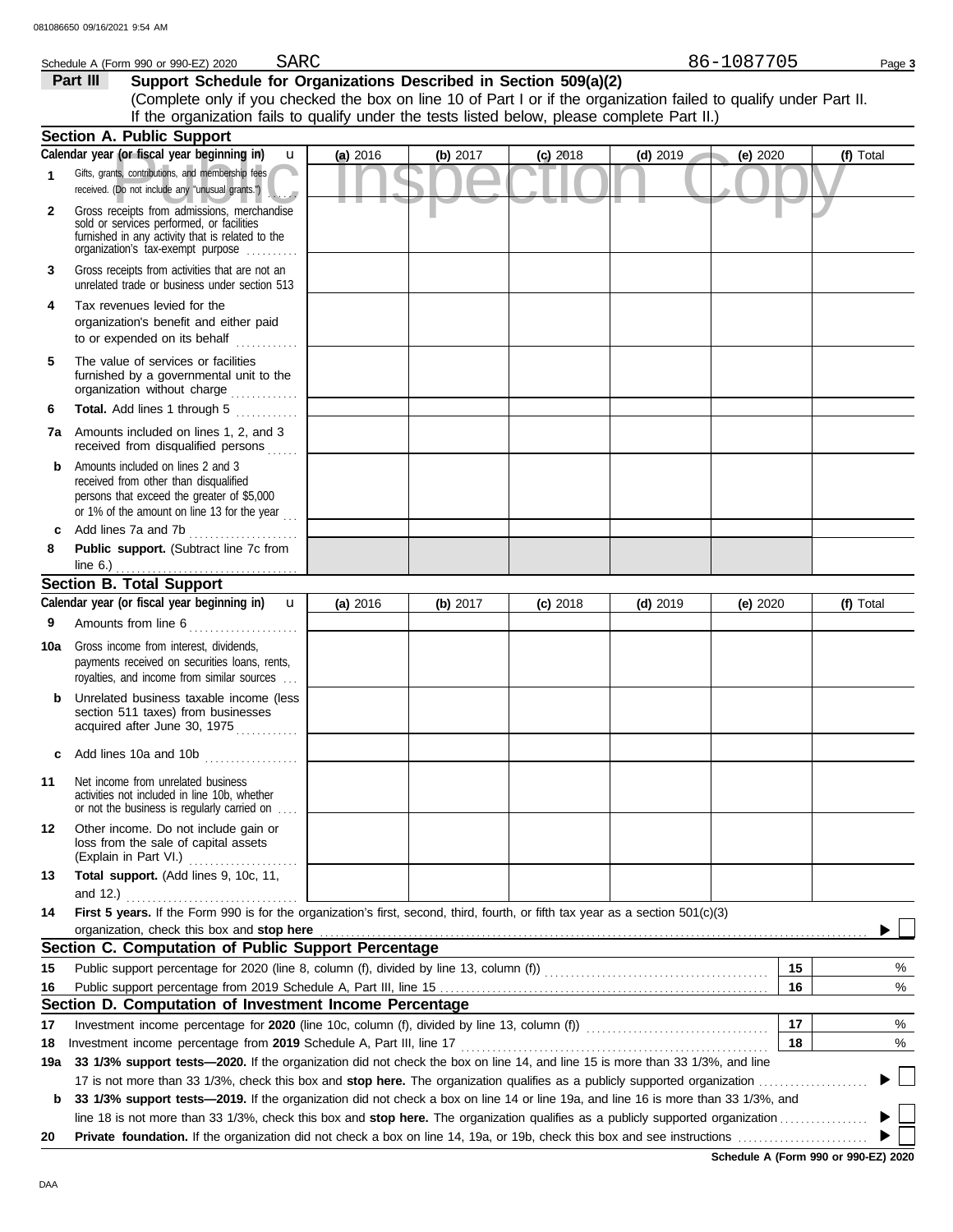|              | 31086650 09/16/2021 9:54 AM                                                                                         |              |        |  |  |  |  |
|--------------|---------------------------------------------------------------------------------------------------------------------|--------------|--------|--|--|--|--|
|              | 86-1087705<br>SARC<br>Schedule A (Form 990 or 990-EZ) 2020                                                          |              | Page 4 |  |  |  |  |
| Part IV      | <b>Supporting Organizations</b>                                                                                     |              |        |  |  |  |  |
|              | (Complete only if you checked a box in line 12 on Part I. If you checked box 12a, Part I, complete Sections A       |              |        |  |  |  |  |
|              | and B. If you checked box 12b, Part I, complete Sections A and C. If you checked box 12c, Part I, complete          |              |        |  |  |  |  |
|              | Sections A, D, and E. If you checked box 12d, Part I, complete Sections A and D, and complete Part V.)              |              |        |  |  |  |  |
|              | Section A. All Supporting Organizations                                                                             |              |        |  |  |  |  |
|              |                                                                                                                     | Yes          | No     |  |  |  |  |
| 1            | Are all of the organization's supported organizations listed by name in the organization's governing                |              |        |  |  |  |  |
|              | documents? If "No," describe in Part VI how the supported organizations are designated. If designated by            |              |        |  |  |  |  |
|              | class or purpose, describe the designation. If historic and continuing relationship, explain.                       |              |        |  |  |  |  |
| $\mathbf{2}$ | Did the organization have any supported organization that does not have an IRS determination of status              |              |        |  |  |  |  |
|              | under section 509(a)(1) or (2)? If "Yes," explain in Part VI how the organization determined that the supported     |              |        |  |  |  |  |
|              | organization was described in section 509(a)(1) or (2).                                                             | $\mathbf{2}$ |        |  |  |  |  |
| За           | Did the organization have a supported organization described in section $501(c)(4)$ , (5), or (6)? If "Yes," answer |              |        |  |  |  |  |
|              | lines 3b and 3c below.                                                                                              | 3a           |        |  |  |  |  |
| b            | Did the organization confirm that each supported organization qualified under section $501(c)(4)$ , (5), or (6) and |              |        |  |  |  |  |
|              | satisfied the public support tests under section 509(a)(2)? If "Yes," describe in Part VI when and how the          |              |        |  |  |  |  |
|              | organization made the determination.                                                                                | 3b           |        |  |  |  |  |
| c            | Did the organization ensure that all support to such organizations was used exclusively for section 170(c)(2)(B)    |              |        |  |  |  |  |
|              | purposes? If "Yes," explain in Part VI what controls the organization put in place to ensure such use.              | 3c           |        |  |  |  |  |
| 4a           | Was any supported organization not organized in the United States ("foreign supported organization")? If            |              |        |  |  |  |  |
|              | "Yes," and if you checked 12a or 12b in Part I, answer (b) and (c) below.                                           | 4a           |        |  |  |  |  |

- **b** Did the organization have ultimate control and discretion in deciding whether to make grants to the foreign supported organization? *If "Yes," describe in Part VI how the organization had such control and discretion despite being controlled or supervised by or in connection with its supported organizations.*
- **c** Did the organization support any foreign supported organization that does not have an IRS determination under sections 501(c)(3) and 509(a)(1) or (2)? *If "Yes," explain in Part VI what controls the organization used to ensure that all support to the foreign supported organization was used exclusively for section 170(c)(2)(B) purposes.*
- **5a** Did the organization add, substitute, or remove any supported organizations during the tax year? *If "Yes," answer lines 5b and 5c below (if applicable). Also, provide detail in Part VI, including (i) the names and EIN numbers of the supported organizations added, substituted, or removed; (ii) the reasons for each such action; (iii) the authority under the organization's organizing document authorizing such action; and (iv) how the action was accomplished (such as by amendment to the organizing document).*
- **b Type I or Type II only.** Was any added or substituted supported organization part of a class already designated in the organization's organizing document?
- **c Substitutions only.** Was the substitution the result of an event beyond the organization's control?
- **6** Did the organization provide support (whether in the form of grants or the provision of services or facilities) to anyone other than (i) its supported organizations, (ii) individuals that are part of the charitable class benefited by one or more of its supported organizations, or (iii) other supporting organizations that also support or benefit one or more of the filing organization's supported organizations? *If "Yes," provide detail in Part VI.*
- **7** Did the organization provide a grant, loan, compensation, or other similar payment to a substantial contributor (as defined in section 4958(c)(3)(C)), a family member of a substantial contributor, or a 35% controlled entity with regard to a substantial contributor? *If "Yes," complete Part I of Schedule L (Form 990 or 990-EZ).*
- **8** Did the organization make a loan to a disqualified person (as defined in section 4958) not described in line 7? *If "Yes," complete Part I of Schedule L (Form 990 or 990-EZ).*
- **9a** Was the organization controlled directly or indirectly at any time during the tax year by one or more disqualified persons, as defined in section 4946 (other than foundation managers and organizations described in section 509(a)(1) or (2))? *If "Yes," provide detail in Part VI.*
- **b** Did one or more disqualified persons (as defined in line 9a) hold a controlling interest in any entity in which the supporting organization had an interest? *If "Yes," provide detail in Part VI.*
- **c** Did a disqualified person (as defined in line 9a) have an ownership interest in, or derive any personal benefit from, assets in which the supporting organization also had an interest? *If "Yes," provide detail in Part VI.*
- **10a** Was the organization subject to the excess business holdings rules of section 4943 because of section 4943(f) (regarding certain Type II supporting organizations, and all Type III non-functionally integrated supporting organizations)? *If "Yes," answer line 10b below.*
	- **b** Did the organization have any excess business holdings in the tax year? *(Use Schedule C, Form 4720, to determine whether the organization had excess business holdings.)*

**4b 4c 5a 5b 5c 6 7 8 9a 9b 9c 10a 10b**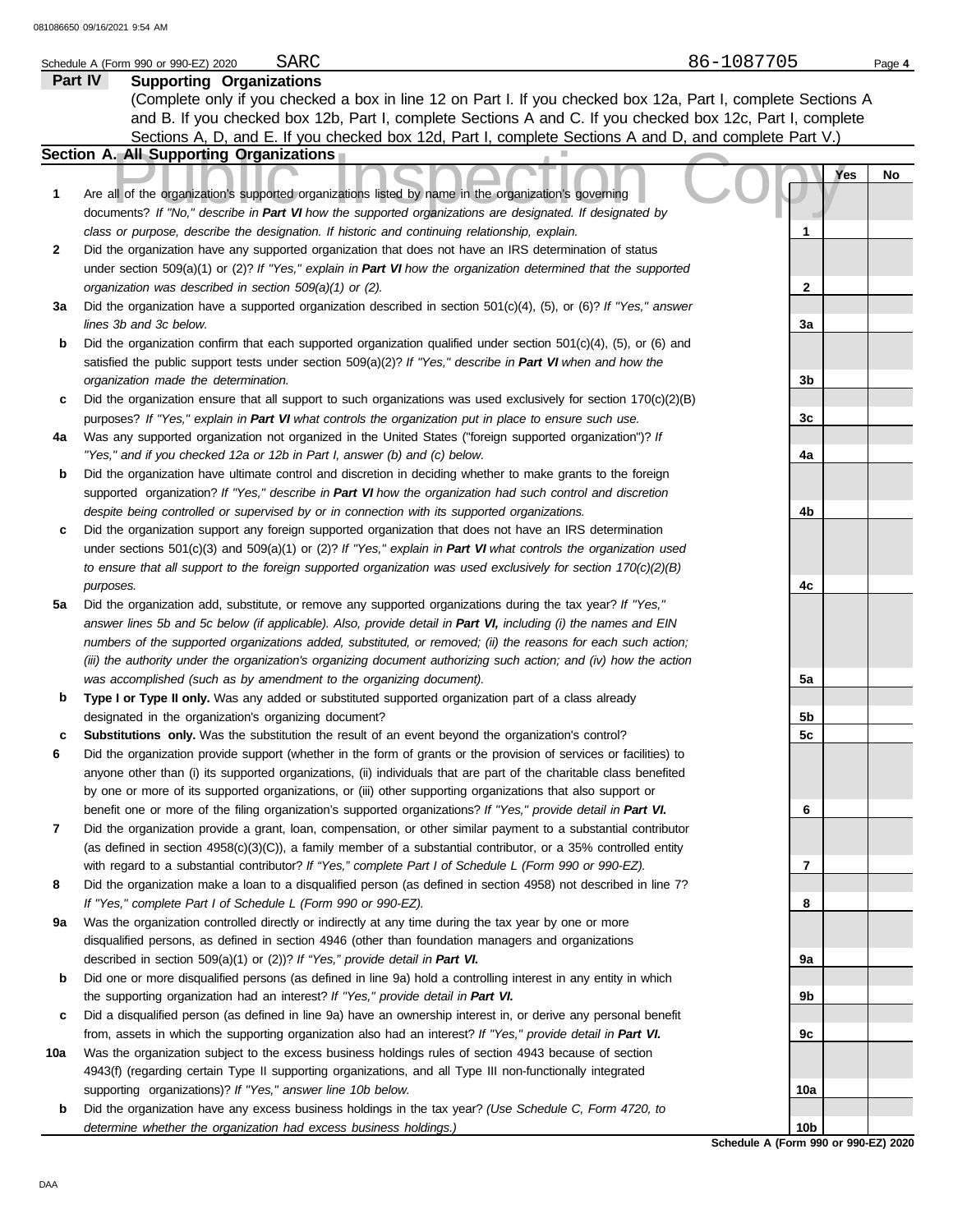|     | Part IV<br><b>Supporting Organizations (continued)</b>                                                                            |                 |     |    |
|-----|-----------------------------------------------------------------------------------------------------------------------------------|-----------------|-----|----|
|     |                                                                                                                                   |                 | Yes | No |
| 11  | Has the organization accepted a gift or contribution from any of the following persons?                                           |                 |     |    |
| а   | A person who directly or indirectly controls, either alone or together with persons described in lines 11b and                    |                 |     |    |
|     | 11c below, the governing body of a supported organization?                                                                        | 11a             |     |    |
| b   | A family member of a person described in line 11a above?                                                                          | 11 <sub>b</sub> |     |    |
| c   | A 35% controlled entity of a person described in line 11a or 11b above? If "Yes" to line 11a, 11b, or 11c, provide                |                 |     |    |
|     | detail in Part VI.                                                                                                                | 11 <sub>c</sub> |     |    |
|     | Section B. Type I Supporting Organizations                                                                                        |                 |     |    |
|     |                                                                                                                                   |                 | Yes | No |
|     |                                                                                                                                   |                 |     |    |
| 1   | Did the governing body, members of the governing body, officers acting in their official capacity, or membership of one or        |                 |     |    |
|     | more supported organizations have the power to regularly appoint or elect at least a majority of the organization's officers,     |                 |     |    |
|     | directors, or trustees at all times during the tax year? If "No," describe in Part VI how the supported organization(s)           |                 |     |    |
|     | effectively operated, supervised, or controlled the organization's activities. If the organization had more than one supported    |                 |     |    |
|     | organization, describe how the powers to appoint and/or remove officers, directors, or trustees were allocated among the          |                 |     |    |
|     | supported organizations and what conditions or restrictions, if any, applied to such powers during the tax year.                  | 1               |     |    |
| 2   | Did the organization operate for the benefit of any supported organization other than the supported                               |                 |     |    |
|     | organization(s) that operated, supervised, or controlled the supporting organization? If "Yes," explain in Part                   |                 |     |    |
|     | VI how providing such benefit carried out the purposes of the supported organization(s) that operated,                            |                 |     |    |
|     | supervised, or controlled the supporting organization.                                                                            | 2               |     |    |
|     | Section C. Type II Supporting Organizations                                                                                       |                 |     |    |
|     |                                                                                                                                   |                 | Yes | No |
| 1   | Were a majority of the organization's directors or trustees during the tax year also a majority of the directors                  |                 |     |    |
|     | or trustees of each of the organization's supported organization(s)? If "No," describe in Part VI how control                     |                 |     |    |
|     | or management of the supporting organization was vested in the same persons that controlled or managed                            |                 |     |    |
|     | the supported organization(s).                                                                                                    | 1               |     |    |
|     | Section D. All Type III Supporting Organizations                                                                                  |                 |     |    |
|     |                                                                                                                                   |                 | Yes | No |
| 1   | Did the organization provide to each of its supported organizations, by the last day of the fifth month of the                    |                 |     |    |
|     | organization's tax year, (i) a written notice describing the type and amount of support provided during the prior tax             |                 |     |    |
|     | year, (ii) a copy of the Form 990 that was most recently filed as of the date of notification, and (iii) copies of the            |                 |     |    |
|     | organization's governing documents in effect on the date of notification, to the extent not previously provided?                  | 1               |     |    |
| 2   | Were any of the organization's officers, directors, or trustees either (i) appointed or elected by the supported                  |                 |     |    |
|     | organization(s) or (ii) serving on the governing body of a supported organization? If "No," explain in Part VI how                |                 |     |    |
|     | the organization maintained a close and continuous working relationship with the supported organization(s).                       | 2               |     |    |
| 3   | By reason of the relationship described in line 2, above, did the organization's supported organizations have                     |                 |     |    |
|     | a significant voice in the organization's investment policies and in directing the use of the organization's                      |                 |     |    |
|     | income or assets at all times during the tax year? If "Yes," describe in Part VI the role the organization's                      |                 |     |    |
|     |                                                                                                                                   | 3               |     |    |
|     | supported organizations played in this regard.<br>Section E. Type III Functionally-Integrated Supporting Organizations            |                 |     |    |
|     |                                                                                                                                   |                 |     |    |
| 1   | Check the box next to the method that the organization used to satisfy the Integral Part Test during the year (see instructions). |                 |     |    |
| a   | The organization satisfied the Activities Test. Complete line 2 below.                                                            |                 |     |    |
| b   | The organization is the parent of each of its supported organizations. Complete line 3 below.                                     |                 |     |    |
| с   | The organization supported a governmental entity. Describe in Part VI how you supported a governmental entity (see instructions). |                 |     |    |
| 2   | Activities Test. Answer lines 2a and 2b below.                                                                                    |                 | Yes | No |
| а   | Did substantially all of the organization's activities during the tax year directly further the exempt purposes of                |                 |     |    |
|     | the supported organization(s) to which the organization was responsive? If "Yes," then in Part VI identify                        |                 |     |    |
|     | those supported organizations and explain how these activities directly furthered their exempt purposes,                          |                 |     |    |
|     | how the organization was responsive to those supported organizations, and how the organization determined                         |                 |     |    |
|     | that these activities constituted substantially all of its activities.                                                            | 2a              |     |    |
| b   | Did the activities described in line 2a, above, constitute activities that, but for the organization's involvement,               |                 |     |    |
|     | one or more of the organization's supported organization(s) would have been engaged in? If "Yes," explain in                      |                 |     |    |
|     | Part VI the reasons for the organization's position that its supported organization(s) would have engaged in                      |                 |     |    |
|     | these activities but for the organization's involvement.                                                                          | 2b              |     |    |
| 3   | Parent of Supported Organizations. Answer lines 3a and 3b below.                                                                  |                 |     |    |
| а   | Did the organization have the power to regularly appoint or elect a majority of the officers, directors, or                       |                 |     |    |
|     | trustees of each of the supported organizations? If "Yes" or "No," provide details in Part VI.                                    | За              |     |    |
| b   | Did the organization exercise a substantial degree of direction over the policies, programs, and activities of each               |                 |     |    |
|     | of its supported organizations? If "Yes," describe in Part VI the role played by the organization in this regard.                 | 3b              |     |    |
| DAA | Schedule A (Form 990 or 990-EZ) 2020                                                                                              |                 |     |    |
|     |                                                                                                                                   |                 |     |    |

Schedule A (Form 990 or 990-EZ) 2020 SARC **SARC** Page 5

86-1087705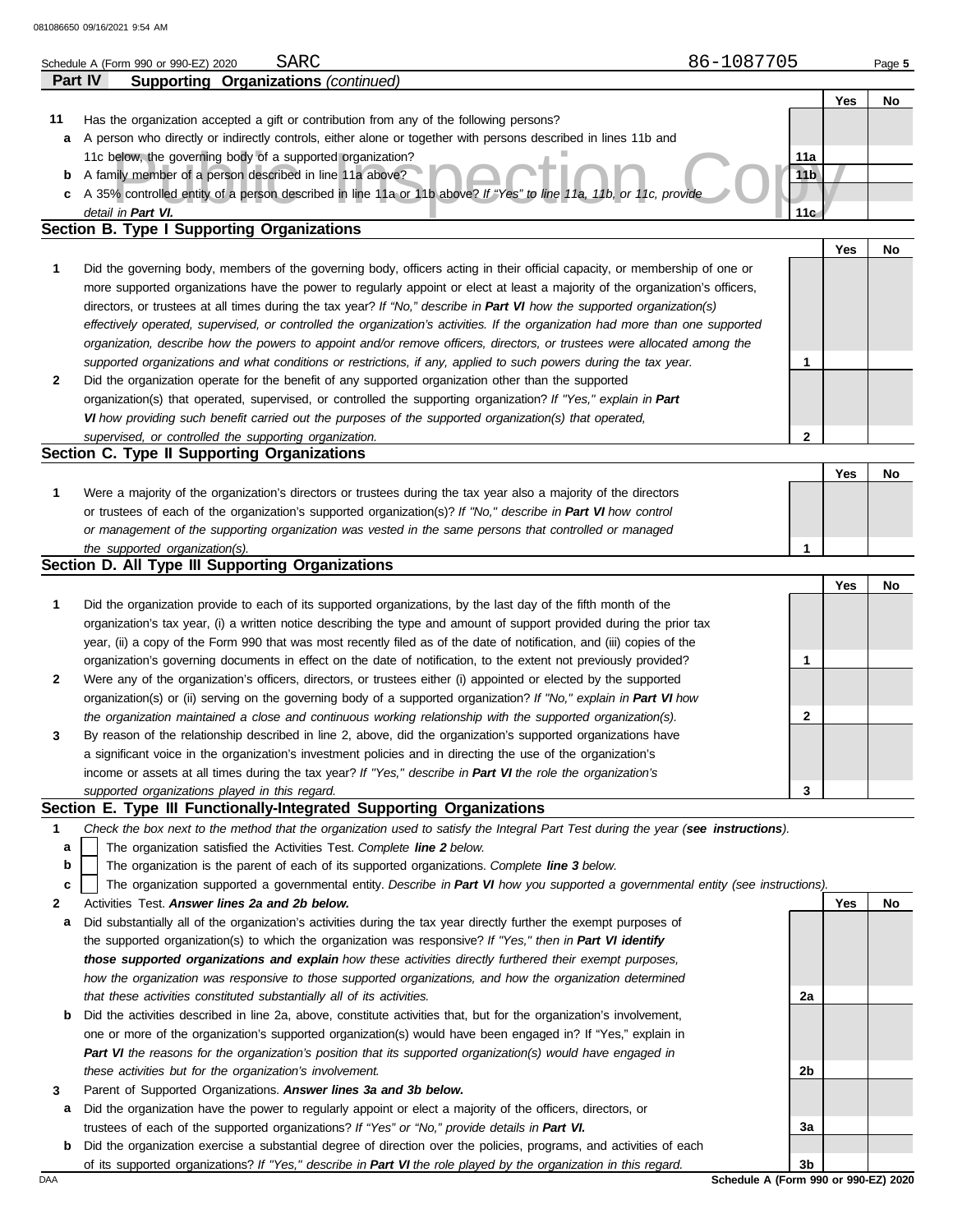|              | SARC<br>Schedule A (Form 990 or 990-EZ) 2020                                                                                     |                | 86-1087705     | Page 6                         |
|--------------|----------------------------------------------------------------------------------------------------------------------------------|----------------|----------------|--------------------------------|
| Part V       | Type III Non-Functionally Integrated 509(a)(3) Supporting Organizations                                                          |                |                |                                |
| 1            | Check here if the organization satisfied the Integral Part Test as a qualifying trust on Nov. 20, 1970 (explain in Part VI). See |                |                |                                |
|              | instructions. All other Type III non-functionally integrated supporting organizations must complete Sections A through E.        |                |                |                                |
|              | Section A - Adjusted Net Income                                                                                                  |                | (A) Prior Year | (B) Current Year               |
|              |                                                                                                                                  |                |                | (optional)                     |
| 1            | Net short-term capital gain                                                                                                      | 1              |                |                                |
| $\mathbf{2}$ | Recoveries of prior-year distributions                                                                                           | $\overline{2}$ |                |                                |
| 3            | Other gross income (see instructions)                                                                                            | 3              |                |                                |
| 4            | Add lines 1 through 3.                                                                                                           | 4              |                |                                |
| 5.           | Depreciation and depletion                                                                                                       | 5              |                |                                |
| 6            | Portion of operating expenses paid or incurred for production or collection of                                                   |                |                |                                |
|              | gross income or for management, conservation, or maintenance of property                                                         |                |                |                                |
|              | held for production of income (see instructions)                                                                                 | 6              |                |                                |
| 7            | Other expenses (see instructions)                                                                                                | $\overline{7}$ |                |                                |
| 8            | Adjusted Net Income (subtract lines 5, 6, and 7 from line 4)                                                                     | 8              |                |                                |
|              | Section B - Minimum Asset Amount                                                                                                 |                | (A) Prior Year | (B) Current Year<br>(optional) |
| 1.           | Aggregate fair market value of all non-exempt-use assets (see                                                                    |                |                |                                |
|              | instructions for short tax year or assets held for part of year):                                                                |                |                |                                |
|              | a Average monthly value of securities                                                                                            | 1a             |                |                                |
|              | <b>b</b> Average monthly cash balances                                                                                           | 1b             |                |                                |
|              | c Fair market value of other non-exempt-use assets                                                                               | 1 <sub>c</sub> |                |                                |
|              | d Total (add lines 1a, 1b, and 1c)                                                                                               | 1d             |                |                                |
|              | e Discount claimed for blockage or other factors                                                                                 |                |                |                                |
|              | (explain in detail in Part VI):                                                                                                  |                |                |                                |
| $\mathbf{2}$ | Acquisition indebtedness applicable to non-exempt-use assets                                                                     | $\mathbf{2}$   |                |                                |
| 3            | Subtract line 2 from line 1d.                                                                                                    | 3              |                |                                |
| 4            | Cash deemed held for exempt use. Enter 0.015 of line 3 (for greater amount,                                                      |                |                |                                |
|              | see instructions).                                                                                                               | 4              |                |                                |
| 5.           | Net value of non-exempt-use assets (subtract line 4 from line 3)                                                                 | 5              |                |                                |
| 6            | Multiply line 5 by 0.035.                                                                                                        | 6              |                |                                |
| 7            | Recoveries of prior-year distributions                                                                                           | $\overline{7}$ |                |                                |
| 8            | Minimum Asset Amount (add line 7 to line 6)                                                                                      | 8              |                |                                |
|              | Section C - Distributable Amount                                                                                                 |                |                | <b>Current Year</b>            |
| 1            | Adjusted net income for prior year (from Section A, line 8, column A)                                                            | $\mathbf{1}$   |                |                                |
| $\mathbf{2}$ | Enter 0.85 of line 1.                                                                                                            | $\mathbf{2}$   |                |                                |
| 3            | Minimum asset amount for prior year (from Section B, line 8, column A)                                                           | 3              |                |                                |
| 4            | Enter greater of line 2 or line 3.                                                                                               | 4              |                |                                |
| 5            | Income tax imposed in prior year                                                                                                 | 5              |                |                                |
| 6            | <b>Distributable Amount.</b> Subtract line 5 from line 4, unless subject to                                                      |                |                |                                |
|              | emergency temporary reduction (see instructions).                                                                                | 6              |                |                                |

**7** | Check here if the current year is the organization's first as a non-functionally integrated Type III supporting organization (see instructions).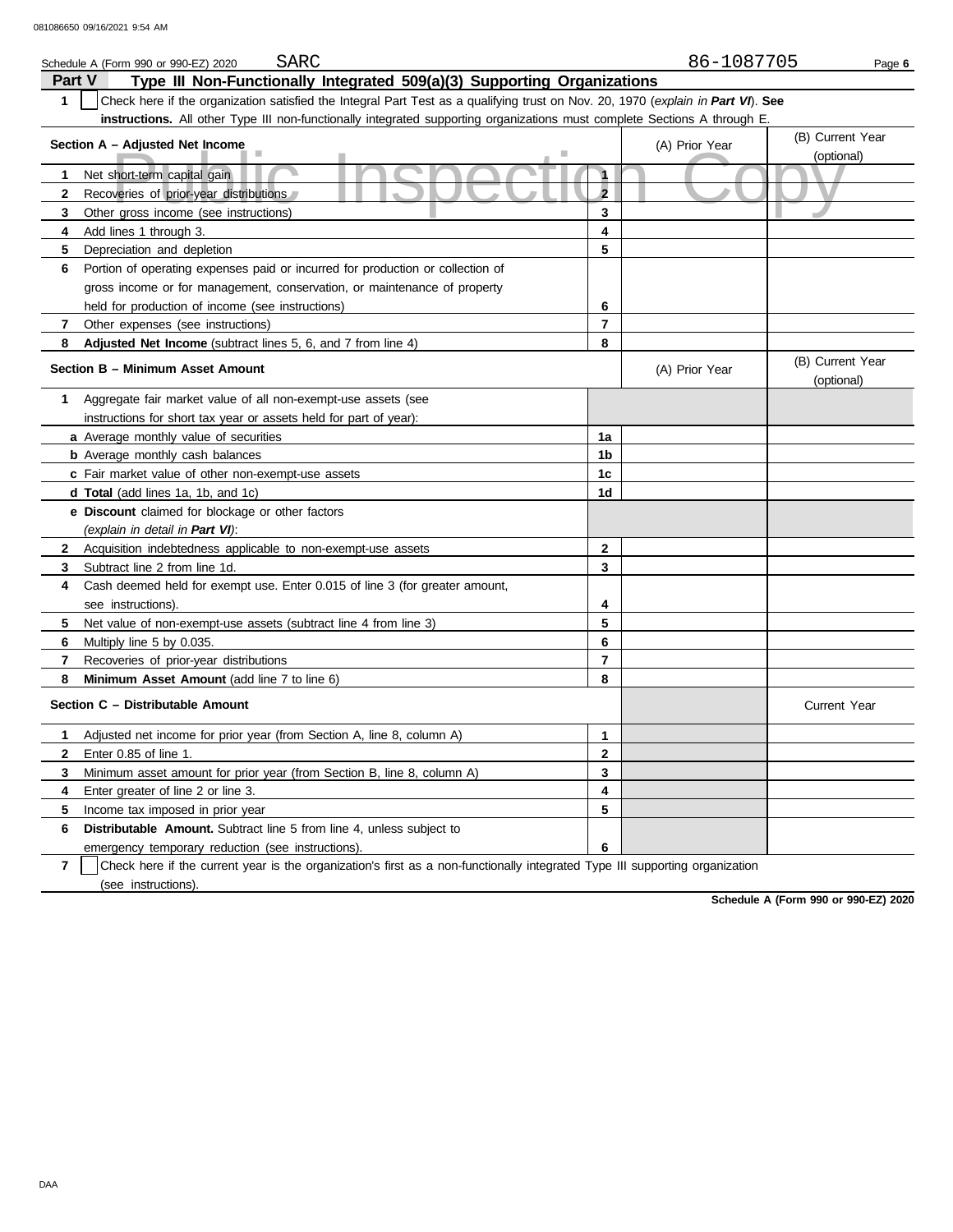|               | 86-1087705<br>SARC<br>Schedule A (Form 990 or 990-EZ) 2020<br>Page 7                                       |                                    |                                                      |                                                  |  |  |
|---------------|------------------------------------------------------------------------------------------------------------|------------------------------------|------------------------------------------------------|--------------------------------------------------|--|--|
| <b>Part V</b> | Type III Non-Functionally Integrated 509(a)(3) Supporting Organizations (continued)                        |                                    |                                                      |                                                  |  |  |
|               | Section D - Distributions                                                                                  |                                    |                                                      | <b>Current Year</b>                              |  |  |
| 1             | Amounts paid to supported organizations to accomplish exempt purposes                                      |                                    |                                                      |                                                  |  |  |
| $\mathbf{2}$  | Amounts paid to perform activity that directly furthers exempt purposes of supported                       |                                    |                                                      |                                                  |  |  |
|               | organizations, in excess of income from activity                                                           |                                    |                                                      |                                                  |  |  |
| 3             | Administrative expenses paid to accomplish exempt purposes of supported organizations                      |                                    |                                                      |                                                  |  |  |
| 4             | Amounts paid to acquire exempt-use assets                                                                  |                                    |                                                      |                                                  |  |  |
| 5             | Qualified set-aside amounts (prior IRS approval required—provide details in Part VI)                       |                                    |                                                      |                                                  |  |  |
| 6             | Other distributions (describe in Part VI). See instructions.                                               |                                    |                                                      |                                                  |  |  |
| 7             | Total annual distributions. Add lines 1 through 6.                                                         |                                    |                                                      |                                                  |  |  |
| 8             | Distributions to attentive supported organizations to which the organization is responsive                 |                                    |                                                      |                                                  |  |  |
|               | (provide details in Part VI). See instructions.                                                            |                                    |                                                      |                                                  |  |  |
| 9             | Distributable amount for 2020 from Section C, line 6                                                       |                                    |                                                      |                                                  |  |  |
| 10            | Line 8 amount divided by line 9 amount                                                                     |                                    |                                                      |                                                  |  |  |
|               | <b>Section E - Distribution Allocations (see instructions)</b>                                             | (i)<br><b>Excess Distributions</b> | (ii)<br><b>Underdistributions</b><br><b>Pre-2020</b> | (iii)<br><b>Distributable</b><br>Amount for 2020 |  |  |
| 1             | Distributable amount for 2020 from Section C, line 6                                                       |                                    |                                                      |                                                  |  |  |
| $\mathbf{2}$  | Underdistributions, if any, for years prior to 2020<br>(reasonable cause required-explain in Part VI). See |                                    |                                                      |                                                  |  |  |
| 3             | instructions.<br>Excess distributions carryover, if any, to 2020                                           |                                    |                                                      |                                                  |  |  |
|               |                                                                                                            |                                    |                                                      |                                                  |  |  |
|               |                                                                                                            |                                    |                                                      |                                                  |  |  |
|               |                                                                                                            |                                    |                                                      |                                                  |  |  |
|               |                                                                                                            |                                    |                                                      |                                                  |  |  |
|               | <b>e</b> From 2019                                                                                         |                                    |                                                      |                                                  |  |  |
|               | f Total of lines 3a through 3e                                                                             |                                    |                                                      |                                                  |  |  |
|               | g Applied to underdistributions of prior years                                                             |                                    |                                                      |                                                  |  |  |
|               | h Applied to 2020 distributable amount                                                                     |                                    |                                                      |                                                  |  |  |
|               | Carryover from 2015 not applied (see instructions)                                                         |                                    |                                                      |                                                  |  |  |
|               | Remainder. Subtract lines 3q, 3h, and 3i from line 3f.                                                     |                                    |                                                      |                                                  |  |  |
| 4             | Distributions for 2020 from                                                                                |                                    |                                                      |                                                  |  |  |
|               | Section D, line 7:<br>\$                                                                                   |                                    |                                                      |                                                  |  |  |
|               | a Applied to underdistributions of prior years                                                             |                                    |                                                      |                                                  |  |  |
|               | <b>b</b> Applied to 2020 distributable amount                                                              |                                    |                                                      |                                                  |  |  |
|               | c Remainder. Subtract lines 4a and 4b from line 4.                                                         |                                    |                                                      |                                                  |  |  |
| 5             | Remaining underdistributions for years prior to 2020, if                                                   |                                    |                                                      |                                                  |  |  |
|               | any. Subtract lines 3g and 4a from line 2. For result                                                      |                                    |                                                      |                                                  |  |  |
|               | greater than zero, explain in Part VI. See instructions.                                                   |                                    |                                                      |                                                  |  |  |
| 6             | Remaining underdistributions for 2020 Subtract lines 3h                                                    |                                    |                                                      |                                                  |  |  |
|               | and 4b from line 1. For result greater than zero, explain in                                               |                                    |                                                      |                                                  |  |  |
|               | Part VI. See instructions.                                                                                 |                                    |                                                      |                                                  |  |  |
| 7             | Excess distributions carryover to 2021. Add lines 3j                                                       |                                    |                                                      |                                                  |  |  |
|               | and 4c.                                                                                                    |                                    |                                                      |                                                  |  |  |
| 8             | Breakdown of line 7:                                                                                       |                                    |                                                      |                                                  |  |  |
|               | a Excess from 2016                                                                                         |                                    |                                                      |                                                  |  |  |
|               |                                                                                                            |                                    |                                                      |                                                  |  |  |
|               | <b>c</b> Excess from 2018                                                                                  |                                    |                                                      |                                                  |  |  |
|               | d Excess from 2019.                                                                                        |                                    |                                                      |                                                  |  |  |
|               | e Excess from 2020                                                                                         |                                    |                                                      |                                                  |  |  |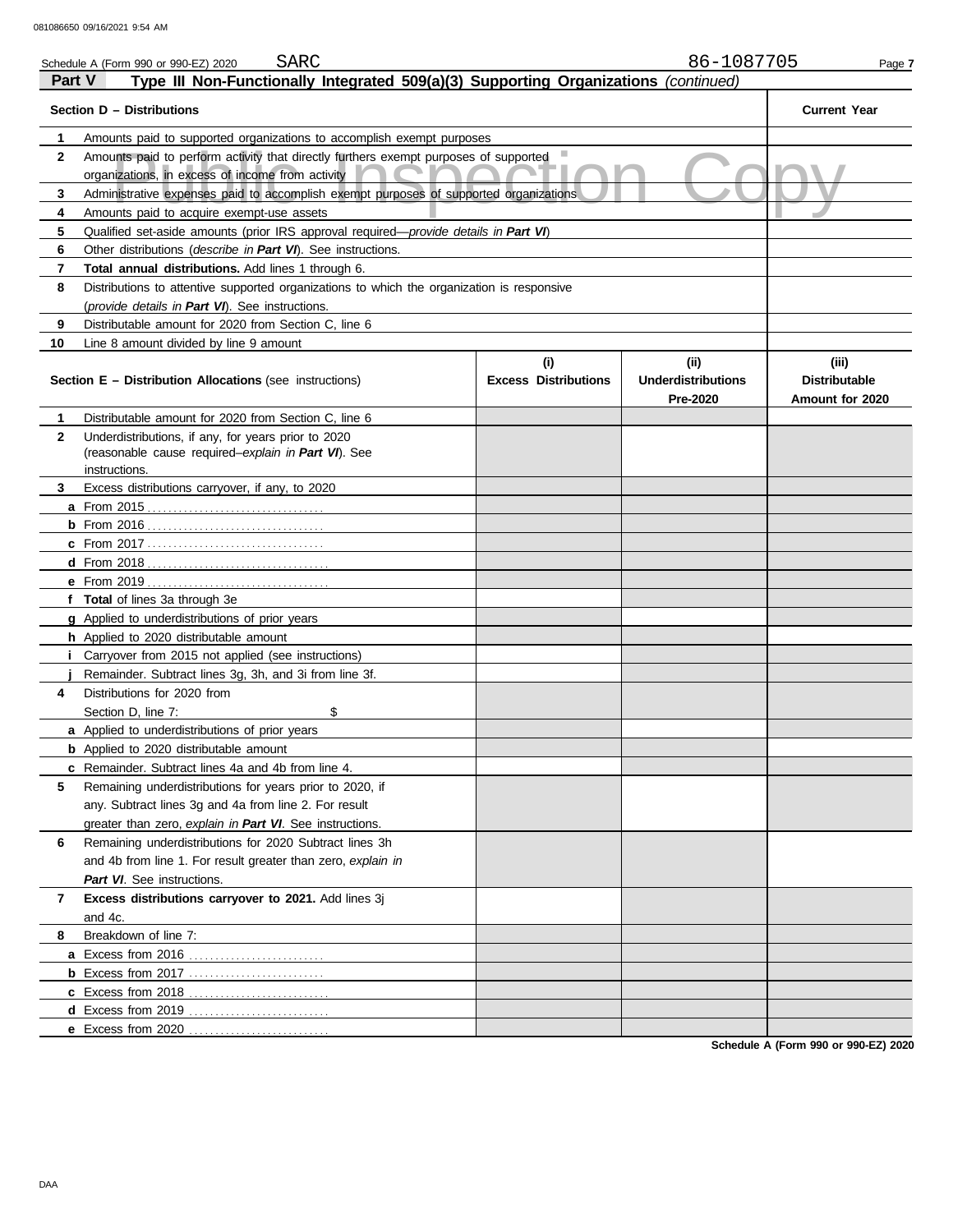| Part VI | Schedule A (Form 990 or 990-EZ) 2020 | <b>SARC</b> | Supplemental Information. Provide the explanations required by Part II, line 10; Part II, line 17a or 17b; Part                                                                                                                                | 86-1087705 | Page 8 |
|---------|--------------------------------------|-------------|------------------------------------------------------------------------------------------------------------------------------------------------------------------------------------------------------------------------------------------------|------------|--------|
|         |                                      |             | III, line 12; Part IV, Section A, lines 1, 2, 3b, 3c, 4b, 4c, 5a, 6, 9a, 9b, 9c, 11a, 11b, and 11c; Part IV, Section<br>B, lines 1 and 2; Part IV, Section C, line 1; Part IV, Section D, lines 2 and 3; Part IV, Section E, lines 1c, 2a, 2b, |            |        |
|         |                                      |             | 3a, and 3b; Part V, line 1; Part V, Section B, line 1e; Part V, Section D, lines 5, 6, and 8; and Part V, Section E,<br>lines 2, 5, and 6. Also complete this part for any additional information. (See instructions.)                         |            |        |
|         |                                      |             |                                                                                                                                                                                                                                                |            |        |
|         |                                      |             |                                                                                                                                                                                                                                                |            |        |
|         |                                      |             |                                                                                                                                                                                                                                                |            |        |
|         |                                      |             |                                                                                                                                                                                                                                                |            |        |
|         |                                      |             |                                                                                                                                                                                                                                                |            |        |
|         |                                      |             |                                                                                                                                                                                                                                                |            |        |
|         |                                      |             |                                                                                                                                                                                                                                                |            |        |
|         |                                      |             |                                                                                                                                                                                                                                                |            |        |
|         |                                      |             |                                                                                                                                                                                                                                                |            |        |
|         |                                      |             |                                                                                                                                                                                                                                                |            |        |
|         |                                      |             |                                                                                                                                                                                                                                                |            |        |
|         |                                      |             |                                                                                                                                                                                                                                                |            |        |
|         |                                      |             |                                                                                                                                                                                                                                                |            |        |
|         |                                      |             |                                                                                                                                                                                                                                                |            |        |
|         |                                      |             |                                                                                                                                                                                                                                                |            |        |
|         |                                      |             |                                                                                                                                                                                                                                                |            |        |
|         |                                      |             |                                                                                                                                                                                                                                                |            |        |
|         |                                      |             |                                                                                                                                                                                                                                                |            |        |
|         |                                      |             |                                                                                                                                                                                                                                                |            |        |
|         |                                      |             |                                                                                                                                                                                                                                                |            |        |
|         |                                      |             |                                                                                                                                                                                                                                                |            |        |
|         |                                      |             |                                                                                                                                                                                                                                                |            |        |
|         |                                      |             |                                                                                                                                                                                                                                                |            |        |
|         |                                      |             |                                                                                                                                                                                                                                                |            |        |
|         |                                      |             |                                                                                                                                                                                                                                                |            |        |
|         |                                      |             |                                                                                                                                                                                                                                                |            |        |
|         |                                      |             |                                                                                                                                                                                                                                                |            |        |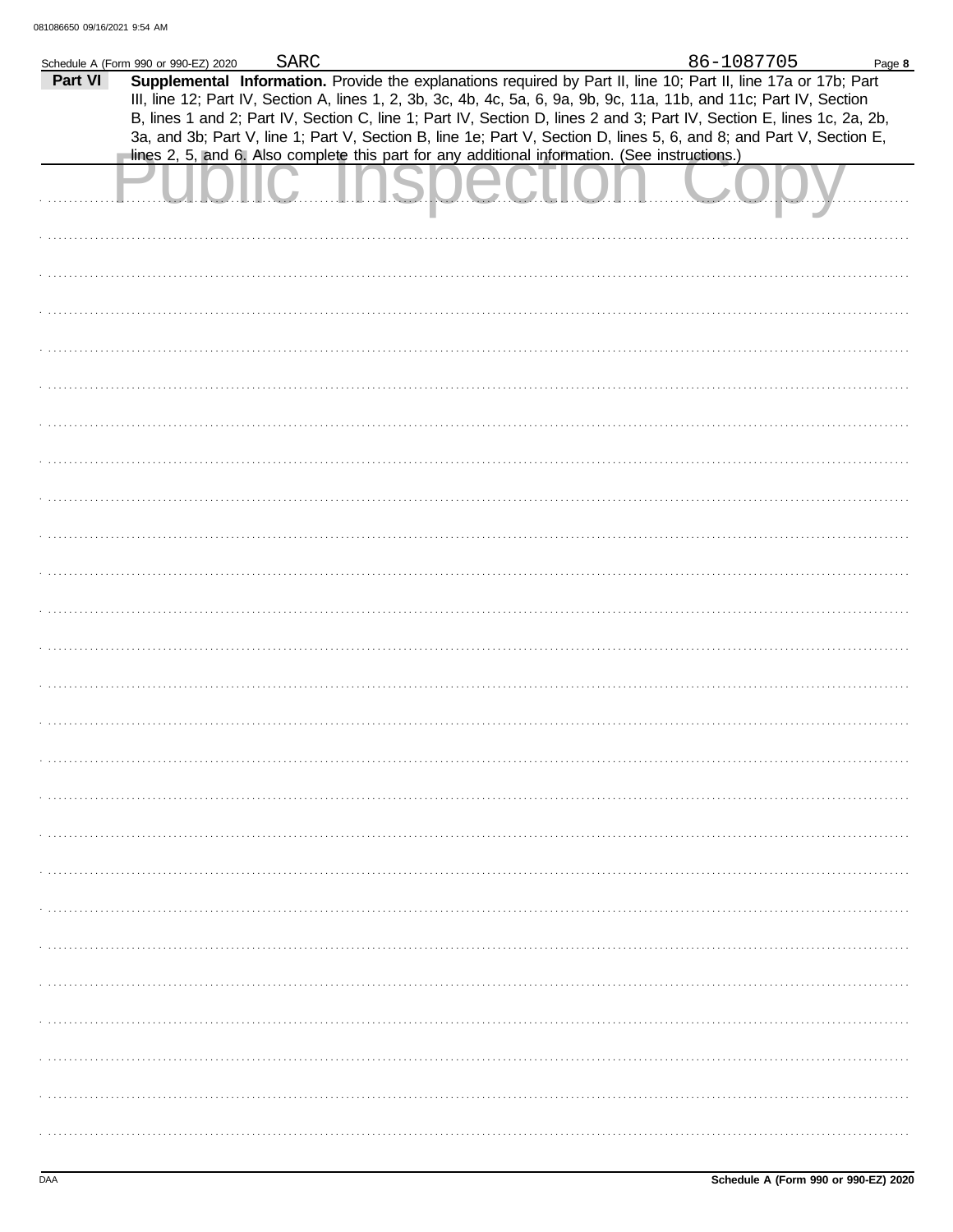| 081086650 09/16/2021 9:54 AM                                                                                                                                                                                                                                                                                                                                                                                                                                                                                     |                                                                                                                                                                                                                                                                                                                                                                                                                                                                |                                |  |  |  |  |
|------------------------------------------------------------------------------------------------------------------------------------------------------------------------------------------------------------------------------------------------------------------------------------------------------------------------------------------------------------------------------------------------------------------------------------------------------------------------------------------------------------------|----------------------------------------------------------------------------------------------------------------------------------------------------------------------------------------------------------------------------------------------------------------------------------------------------------------------------------------------------------------------------------------------------------------------------------------------------------------|--------------------------------|--|--|--|--|
| <b>Schedule B</b>                                                                                                                                                                                                                                                                                                                                                                                                                                                                                                | <b>Schedule of Contributors</b>                                                                                                                                                                                                                                                                                                                                                                                                                                | OMB No. 1545-0047              |  |  |  |  |
| (Form 990, 990-EZ,<br>or 990-PF)<br>Department of the Treasury<br>Internal Revenue Service                                                                                                                                                                                                                                                                                                                                                                                                                       | u Attach to Form 990, Form 990-EZ, or Form 990-PF.<br>u Go to www.irs.gov/Form990 for the latest information.                                                                                                                                                                                                                                                                                                                                                  |                                |  |  |  |  |
| Name of the organization<br><b>SARC</b><br>Organization type (check one)                                                                                                                                                                                                                                                                                                                                                                                                                                         | 86-1087705                                                                                                                                                                                                                                                                                                                                                                                                                                                     | Employer identification number |  |  |  |  |
| Filers of:                                                                                                                                                                                                                                                                                                                                                                                                                                                                                                       | Section:                                                                                                                                                                                                                                                                                                                                                                                                                                                       |                                |  |  |  |  |
| 3 ) (enter number) organization<br>ΙXΙ<br>Form 990 or 990-EZ<br>501(c)                                                                                                                                                                                                                                                                                                                                                                                                                                           |                                                                                                                                                                                                                                                                                                                                                                                                                                                                |                                |  |  |  |  |
|                                                                                                                                                                                                                                                                                                                                                                                                                                                                                                                  | $4947(a)(1)$ nonexempt charitable trust not treated as a private foundation                                                                                                                                                                                                                                                                                                                                                                                    |                                |  |  |  |  |
|                                                                                                                                                                                                                                                                                                                                                                                                                                                                                                                  | 527 political organization                                                                                                                                                                                                                                                                                                                                                                                                                                     |                                |  |  |  |  |
| Form 990-PF                                                                                                                                                                                                                                                                                                                                                                                                                                                                                                      | 501(c)(3) exempt private foundation                                                                                                                                                                                                                                                                                                                                                                                                                            |                                |  |  |  |  |
| 4947(a)(1) nonexempt charitable trust treated as a private foundation                                                                                                                                                                                                                                                                                                                                                                                                                                            |                                                                                                                                                                                                                                                                                                                                                                                                                                                                |                                |  |  |  |  |
|                                                                                                                                                                                                                                                                                                                                                                                                                                                                                                                  | 501(c)(3) taxable private foundation                                                                                                                                                                                                                                                                                                                                                                                                                           |                                |  |  |  |  |
|                                                                                                                                                                                                                                                                                                                                                                                                                                                                                                                  |                                                                                                                                                                                                                                                                                                                                                                                                                                                                |                                |  |  |  |  |
| instructions.                                                                                                                                                                                                                                                                                                                                                                                                                                                                                                    | Check if your organization is covered by the General Rule or a Special Rule.<br>Note: Only a section $501(c)(7)$ , (8), or (10) organization can check boxes for both the General Rule and a Special Rule. See                                                                                                                                                                                                                                                 |                                |  |  |  |  |
| <b>General Rule</b>                                                                                                                                                                                                                                                                                                                                                                                                                                                                                              |                                                                                                                                                                                                                                                                                                                                                                                                                                                                |                                |  |  |  |  |
| For an organization filing Form 990, 990-EZ, or 990-PF that received, during the year, contributions totaling \$5,000<br>or more (in money or property) from any one contributor. Complete Parts I and II. See instructions for determining a<br>contributor's total contributions.                                                                                                                                                                                                                              |                                                                                                                                                                                                                                                                                                                                                                                                                                                                |                                |  |  |  |  |
| <b>Special Rules</b>                                                                                                                                                                                                                                                                                                                                                                                                                                                                                             |                                                                                                                                                                                                                                                                                                                                                                                                                                                                |                                |  |  |  |  |
| ΙX<br>For an organization described in section 501(c)(3) filing Form 990 or 990-EZ that met the $331/3%$ support test of the<br>regulations under sections 509(a)(1) and 170(b)(1)(A)(vi), that checked Schedule A (Form 990 or 990-EZ), Part II, line<br>13, 16a, or 16b, and that received from any one contributor, during the year, total contributions of the greater of (1)<br>\$5,000; or (2) 2% of the amount on (i) Form 990, Part VIII, line 1h; or (ii) Form 990-EZ, line 1. Complete Parts I and II. |                                                                                                                                                                                                                                                                                                                                                                                                                                                                |                                |  |  |  |  |
|                                                                                                                                                                                                                                                                                                                                                                                                                                                                                                                  | For an organization described in section 501(c)(7), (8), or (10) filing Form 990 or 990-EZ that received from any one<br>contributor, during the year, total contributions of more than \$1,000 exclusively for religious, charitable, scientific,<br>literary, or educational purposes, or for the prevention of cruelty to children or animals. Complete Parts I (entering<br>"N/A" in column (b) instead of the contributor name and address), II, and III. |                                |  |  |  |  |

For an organization described in section 501(c)(7), (8), or (10) filing Form 990 or 990-EZ that received from any one contributor, during the year, contributions *exclusively* for religious, charitable, etc., purposes, but no such contributions totaled more than \$1,000. If this box is checked, enter here the total contributions that were received during the year for an *exclusively* religious, charitable, etc., purpose. Don't complete any of the parts unless the **General Rule** applies to this organization because it received *nonexclusively* religious, charitable, etc., contributions totaling \$5,000 or more during the year . . . . . . . . . . . . . . . . . . . . . . . . . . . . . . . . . . . . . . . . . . . . . . . . . . . . . . . . . . . . . . . . . . . . . . . . . . . . . . . .

990-EZ, or 990-PF), but it **must** answer "No" on Part IV, line 2, of its Form 990; or check the box on line H of its Form 990-EZ or on its Form 990-PF, Part I, line 2, to certify that it doesn't meet the filing requirements of Schedule B (Form 990, 990-EZ, or 990-PF). **Caution:** An organization that isn't covered by the General Rule and/or the Special Rules doesn't file Schedule B (Form 990,

**For Paperwork Reduction Act Notice, see the instructions for Form 990, 990-EZ, or 990-PF.**

**Schedule B (Form 990, 990-EZ, or 990-PF) (2020)**

 $\triangleright$  \$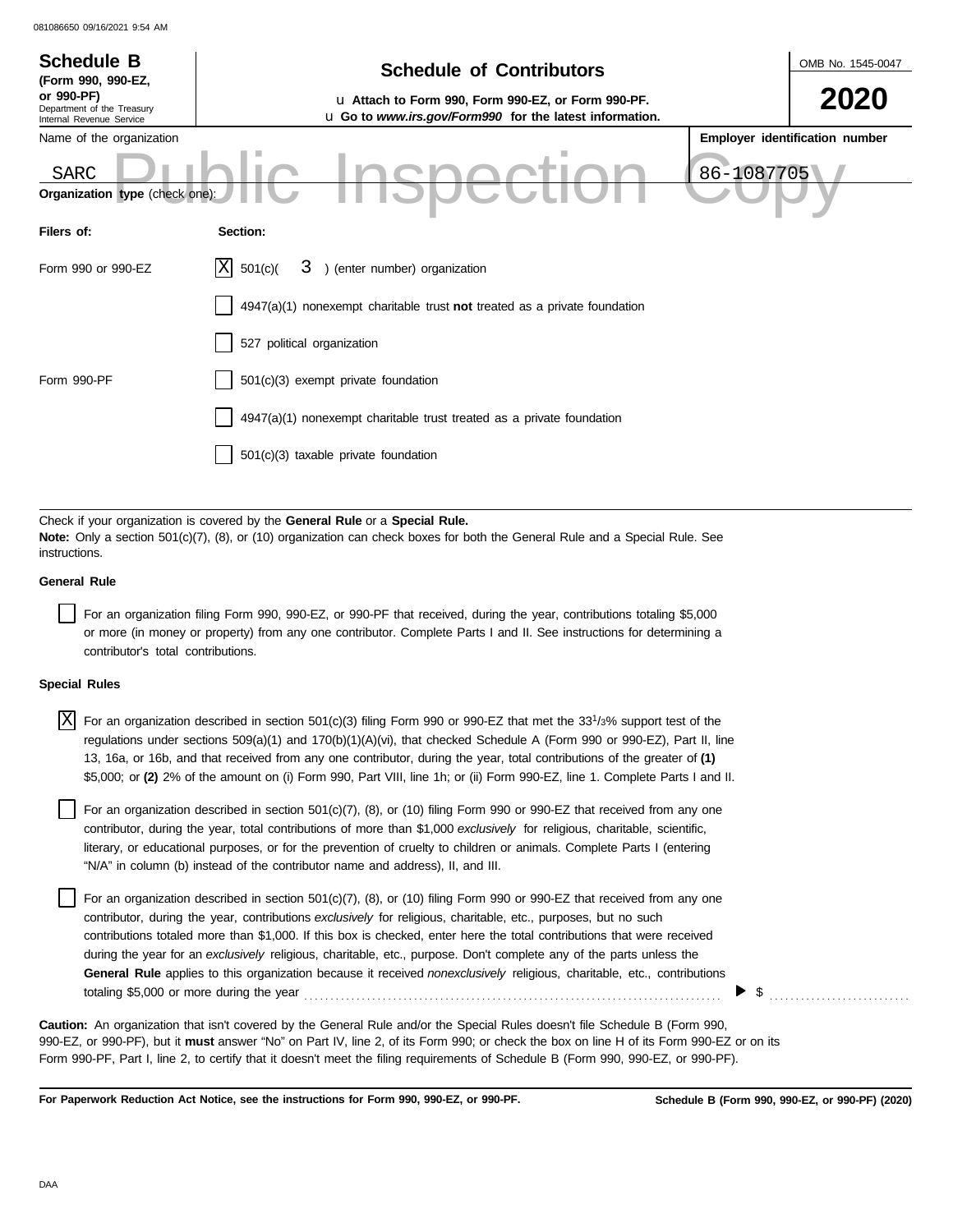| Schedule B (Form 990, 990-EZ, or 990-PF) (2020) | Page<br>∩t<br>Page $\blacktriangle$ |
|-------------------------------------------------|-------------------------------------|
| Name of organization                            | Employer identification number      |
| SARC                                            | 86-1087705                          |

| Part I                  | <b>Contributors</b> (see instructions). Use duplicate copies of Part I if additional space is needed. |                                                        |                                                                                                                      |
|-------------------------|-------------------------------------------------------------------------------------------------------|--------------------------------------------------------|----------------------------------------------------------------------------------------------------------------------|
| (a)<br>No.              | (b)<br>Name, address, and ZIP + 4                                                                     | (c)<br><b>Total contributions</b>                      | (d)<br>Type of contribution                                                                                          |
| $1$                     |                                                                                                       | 150,000<br>$\frac{1}{2}$                               | $\overline{\text{X}}$<br>Person<br>Payroll<br><b>Noncash</b><br>(Complete Part II for<br>noncash contributions.)     |
| (a)                     | (b)                                                                                                   | (c)                                                    | (d)                                                                                                                  |
| No.<br>$\overline{a}$ . | Name, address, and ZIP + 4                                                                            | <b>Total contributions</b><br>150,000<br>$\frac{1}{2}$ | Type of contribution<br>X<br>Person<br>Payroll<br><b>Noncash</b><br>(Complete Part II for<br>noncash contributions.) |
| (a)                     | (b)                                                                                                   | (c)                                                    | (d)                                                                                                                  |
| No.<br>$\mathbf{3}$ .   | Name, address, and ZIP + 4                                                                            | <b>Total contributions</b><br>60,853<br>\$             | Type of contribution<br>X<br>Person<br>Payroll<br>Noncash<br>(Complete Part II for<br>noncash contributions.)        |
| (a)<br>No.              | (b)<br>Name, address, and ZIP + 4                                                                     | (c)<br><b>Total contributions</b>                      | (d)<br>Type of contribution                                                                                          |
| $\frac{4}{1}$           |                                                                                                       | 256,368<br>$\mathsf{\$}$                               | Χ<br>Person<br>Payroll<br>Noncash<br>(Complete Part II for<br>noncash contributions.)                                |
| (a)<br>No.              | (b)<br>Name, address, and ZIP + 4                                                                     | (c)<br><b>Total contributions</b>                      | (d)<br>Type of contribution                                                                                          |
| $\overline{5}$ .        |                                                                                                       | 99,279<br>$\frac{1}{2}$                                | X<br>Person<br>Payroll<br>Noncash<br>(Complete Part II for<br>noncash contributions.)                                |
| (a)<br>No.              | (b)<br>Name, address, and ZIP + 4                                                                     | (c)<br><b>Total contributions</b>                      | (d)<br>Type of contribution                                                                                          |
| $6 \overline{6}$        |                                                                                                       | 425,000<br>$\frac{1}{2}$                               | X<br>Person<br>Payroll<br>Noncash<br>(Complete Part II for<br>noncash contributions.)                                |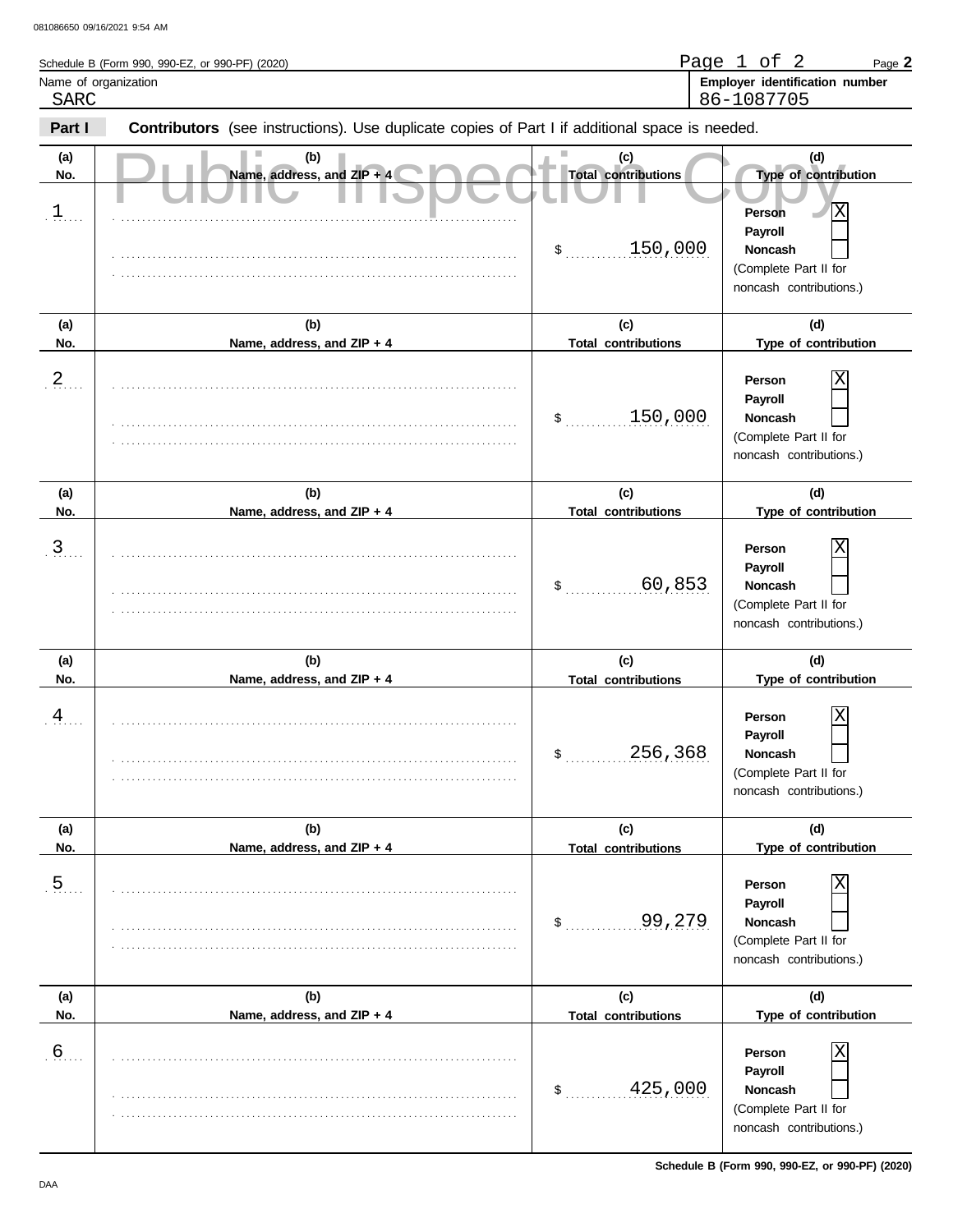| Schedule B (Form 990, 990-EZ, or 990-PF) (2020) | Page<br>$\sim$ $+$<br>Page $\mathbb{Z}$ |
|-------------------------------------------------|-----------------------------------------|
| Name of organization                            | Employer identification number          |
| SARC                                            | 86-1087705                              |

| Part I         | Contributors (see instructions). Use duplicate copies of Part I if additional space is needed. |                                   |                                                                                                                  |  |  |  |  |  |  |
|----------------|------------------------------------------------------------------------------------------------|-----------------------------------|------------------------------------------------------------------------------------------------------------------|--|--|--|--|--|--|
| (a)<br>No.     | (b)<br>Name, address, and ZIP + 4                                                              | (c)<br><b>Total contributions</b> | (d)<br>Type of contribution                                                                                      |  |  |  |  |  |  |
| $\overline{7}$ |                                                                                                | 346,534<br>$\sim$                 | $\overline{\text{X}}$<br>Person<br>Payroll<br><b>Noncash</b><br>(Complete Part II for<br>noncash contributions.) |  |  |  |  |  |  |
| (a)            | (b)                                                                                            | (c)                               | (d)                                                                                                              |  |  |  |  |  |  |
| No.            | Name, address, and ZIP + 4                                                                     | <b>Total contributions</b>        | Type of contribution                                                                                             |  |  |  |  |  |  |
| 8              |                                                                                                | 146,612<br>\$                     | Χ<br>Person<br>Payroll<br><b>Noncash</b><br>(Complete Part II for<br>noncash contributions.)                     |  |  |  |  |  |  |
| (a)            | (b)                                                                                            | (c)                               | (d)                                                                                                              |  |  |  |  |  |  |
| No.            | Name, address, and ZIP + 4                                                                     | <b>Total contributions</b>        | Type of contribution                                                                                             |  |  |  |  |  |  |
| 9              |                                                                                                | 286,344<br>\$                     | Χ<br>Person<br>Payroll<br><b>Noncash</b><br>(Complete Part II for<br>noncash contributions.)                     |  |  |  |  |  |  |
| (a)            | (b)                                                                                            | (c)                               | (d)                                                                                                              |  |  |  |  |  |  |
| No.            | Name, address, and ZIP + 4                                                                     | <b>Total contributions</b><br>\$  | Type of contribution<br>Person<br>Payroll<br><b>Noncash</b><br>(Complete Part II for<br>noncash contributions.)  |  |  |  |  |  |  |
| (a)            | (b)                                                                                            | (c)                               | (d)                                                                                                              |  |  |  |  |  |  |
| No.            | Name, address, and ZIP + 4                                                                     | <b>Total contributions</b><br>\$  | Type of contribution<br>Person<br>Payroll<br>Noncash<br>(Complete Part II for<br>noncash contributions.)         |  |  |  |  |  |  |
| (a)            | (b)                                                                                            | (c)                               | (d)                                                                                                              |  |  |  |  |  |  |
| No.            | Name, address, and ZIP + 4                                                                     | <b>Total contributions</b>        | Type of contribution                                                                                             |  |  |  |  |  |  |
|                |                                                                                                | \$                                | Person<br>Payroll<br>Noncash<br>(Complete Part II for<br>noncash contributions.)                                 |  |  |  |  |  |  |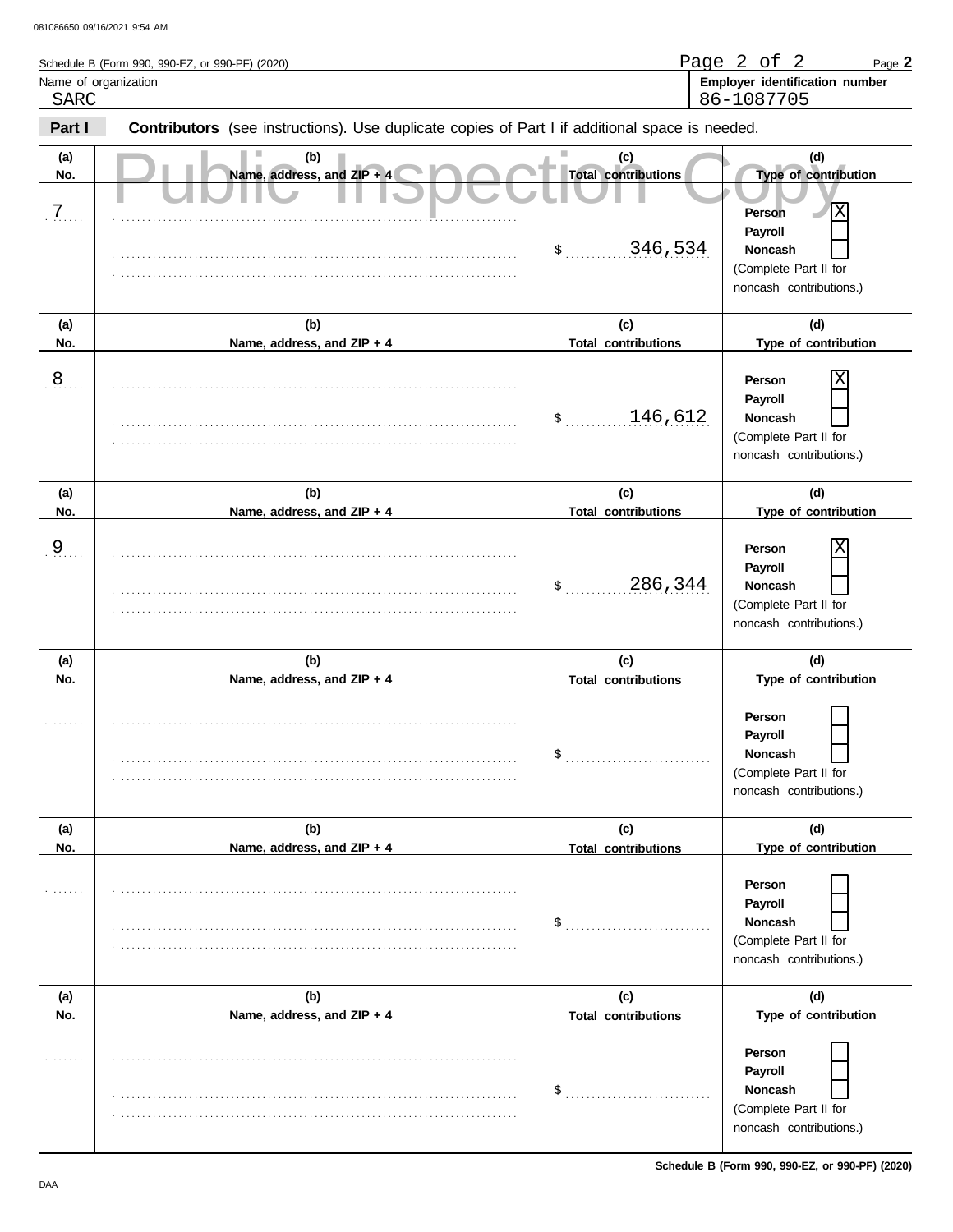|              | <b>SCHEDULE D</b><br>(Form 990)<br>Department of the Treasury                                                                           |                                                                                                                                                                | OMB No. 1545-0047<br>Open to Public |                                                    |                |                                 |  |  |
|--------------|-----------------------------------------------------------------------------------------------------------------------------------------|----------------------------------------------------------------------------------------------------------------------------------------------------------------|-------------------------------------|----------------------------------------------------|----------------|---------------------------------|--|--|
|              | Internal Revenue Service                                                                                                                | <b>u</b> Go to <i>www.irs.gov/Form990</i> for instructions and the latest information.                                                                         |                                     |                                                    |                | <b>Inspection</b>               |  |  |
|              | Name of the organization                                                                                                                |                                                                                                                                                                |                                     |                                                    |                | Employer identification number  |  |  |
|              | <b>SARC</b>                                                                                                                             |                                                                                                                                                                | 86-1087705                          |                                                    |                |                                 |  |  |
|              | Part I                                                                                                                                  |                                                                                                                                                                |                                     |                                                    |                |                                 |  |  |
|              |                                                                                                                                         | Organizations Maintaining Donor Advised Funds or Other Similar Funds or Accounts.<br>Complete if the organization answered "Yes" on Form 990, Part IV, line 6. |                                     |                                                    |                |                                 |  |  |
|              |                                                                                                                                         |                                                                                                                                                                |                                     | (a) Donor advised funds                            |                | (b) Funds and other accounts    |  |  |
| 1            | Total number at end of year                                                                                                             |                                                                                                                                                                |                                     |                                                    |                |                                 |  |  |
| 2            |                                                                                                                                         |                                                                                                                                                                |                                     |                                                    |                |                                 |  |  |
| 3            |                                                                                                                                         |                                                                                                                                                                |                                     |                                                    |                |                                 |  |  |
| 4            |                                                                                                                                         |                                                                                                                                                                |                                     |                                                    |                |                                 |  |  |
| 5            |                                                                                                                                         | Did the organization inform all donors and donor advisors in writing that the assets held in donor advised                                                     |                                     |                                                    |                |                                 |  |  |
|              |                                                                                                                                         |                                                                                                                                                                |                                     |                                                    |                | Yes<br>No                       |  |  |
| 6            |                                                                                                                                         | Did the organization inform all grantees, donors, and donor advisors in writing that grant funds can be used                                                   |                                     |                                                    |                |                                 |  |  |
|              |                                                                                                                                         | only for charitable purposes and not for the benefit of the donor or donor advisor, or for any other purpose                                                   |                                     |                                                    |                |                                 |  |  |
|              |                                                                                                                                         |                                                                                                                                                                |                                     |                                                    |                | Yes<br>No                       |  |  |
|              | Part II                                                                                                                                 | <b>Conservation Easements.</b>                                                                                                                                 |                                     |                                                    |                |                                 |  |  |
|              |                                                                                                                                         | Complete if the organization answered "Yes" on Form 990, Part IV, line 7.                                                                                      |                                     |                                                    |                |                                 |  |  |
| 1            |                                                                                                                                         | Purpose(s) of conservation easements held by the organization (check all that apply).                                                                          |                                     |                                                    |                |                                 |  |  |
|              |                                                                                                                                         | Preservation of land for public use (for example, recreation or education)                                                                                     |                                     | Preservation of a historically important land area |                |                                 |  |  |
|              | Protection of natural habitat<br>Preservation of open space                                                                             |                                                                                                                                                                |                                     | Preservation of a certified historic structure     |                |                                 |  |  |
| $\mathbf{2}$ |                                                                                                                                         | Complete lines 2a through 2d if the organization held a qualified conservation contribution in the form of a conservation                                      |                                     |                                                    |                |                                 |  |  |
|              | easement on the last day of the tax year.                                                                                               |                                                                                                                                                                |                                     |                                                    |                | Held at the End of the Tax Year |  |  |
| a            |                                                                                                                                         |                                                                                                                                                                |                                     |                                                    | 2a             |                                 |  |  |
| b            |                                                                                                                                         |                                                                                                                                                                |                                     |                                                    | 2 <sub>b</sub> |                                 |  |  |
| c            |                                                                                                                                         | Number of conservation easements on a certified historic structure included in (a) [[[[[ [ [ ]]]                                                               |                                     |                                                    | 2c             |                                 |  |  |
|              |                                                                                                                                         | d Number of conservation easements included in (c) acquired after 7/25/06, and not on a                                                                        |                                     |                                                    |                |                                 |  |  |
|              |                                                                                                                                         | historic structure listed in the National Register                                                                                                             |                                     |                                                    | 2d             |                                 |  |  |
| 3            |                                                                                                                                         | Number of conservation easements modified, transferred, released, extinguished, or terminated by the organization during the                                   |                                     |                                                    |                |                                 |  |  |
|              | tax year <b>u</b><br>.                                                                                                                  |                                                                                                                                                                |                                     |                                                    |                |                                 |  |  |
|              |                                                                                                                                         | Number of states where property subject to conservation easement is located u                                                                                  |                                     |                                                    |                |                                 |  |  |
| 5            |                                                                                                                                         | Does the organization have a written policy regarding the periodic monitoring, inspection, handling of                                                         |                                     |                                                    |                |                                 |  |  |
|              |                                                                                                                                         | violations, and enforcement of the conservation easements it holds?                                                                                            |                                     |                                                    |                | Yes<br>No                       |  |  |
| 6            |                                                                                                                                         | Staff and volunteer hours devoted to monitoring, inspecting, handling of violations, and enforcing conservation easements during the year                      |                                     |                                                    |                |                                 |  |  |
|              | u <sub></sub>                                                                                                                           |                                                                                                                                                                |                                     |                                                    |                |                                 |  |  |
| 7            |                                                                                                                                         | Amount of expenses incurred in monitoring, inspecting, handling of violations, and enforcing conservation easements during the year                            |                                     |                                                    |                |                                 |  |  |
|              |                                                                                                                                         |                                                                                                                                                                |                                     |                                                    |                |                                 |  |  |
| 8            |                                                                                                                                         | Does each conservation easement reported on line 2(d) above satisfy the requirements of section 170(h)(4)(B)(i)                                                |                                     |                                                    |                | Yes<br>No                       |  |  |
| 9            |                                                                                                                                         | In Part XIII, describe how the organization reports conservation easements in its revenue and expense statement and                                            |                                     |                                                    |                |                                 |  |  |
|              |                                                                                                                                         | balance sheet, and include, if applicable, the text of the footnote to the organization's financial statements that describes the                              |                                     |                                                    |                |                                 |  |  |
|              |                                                                                                                                         | organization's accounting for conservation easements.                                                                                                          |                                     |                                                    |                |                                 |  |  |
|              | Part III                                                                                                                                | Organizations Maintaining Collections of Art, Historical Treasures, or Other Similar Assets.                                                                   |                                     |                                                    |                |                                 |  |  |
|              |                                                                                                                                         | Complete if the organization answered "Yes" on Form 990, Part IV, line 8.                                                                                      |                                     |                                                    |                |                                 |  |  |
|              |                                                                                                                                         | 1a If the organization elected, as permitted under FASB ASC 958, not to report in its revenue statement and balance sheet works                                |                                     |                                                    |                |                                 |  |  |
|              |                                                                                                                                         | of art, historical treasures, or other similar assets held for public exhibition, education, or research in furtherance of public                              |                                     |                                                    |                |                                 |  |  |
|              |                                                                                                                                         | service, provide in Part XIII the text of the footnote to its financial statements that describes these items.                                                 |                                     |                                                    |                |                                 |  |  |
| b            |                                                                                                                                         | If the organization elected, as permitted under FASB ASC 958, to report in its revenue statement and balance sheet works of                                    |                                     |                                                    |                |                                 |  |  |
|              | art, historical treasures, or other similar assets held for public exhibition, education, or research in furtherance of public service, |                                                                                                                                                                |                                     |                                                    |                |                                 |  |  |
|              |                                                                                                                                         | provide the following amounts relating to these items:                                                                                                         |                                     |                                                    |                |                                 |  |  |
|              |                                                                                                                                         |                                                                                                                                                                |                                     |                                                    |                |                                 |  |  |
|              |                                                                                                                                         |                                                                                                                                                                |                                     |                                                    |                | $\mathbf{u}$ \$                 |  |  |
| 2            |                                                                                                                                         | If the organization received or held works of art, historical treasures, or other similar assets for financial gain, provide the                               |                                     |                                                    |                |                                 |  |  |
|              |                                                                                                                                         | following amounts required to be reported under FASB ASC 958 relating to these items:                                                                          |                                     |                                                    |                |                                 |  |  |
| а            |                                                                                                                                         |                                                                                                                                                                |                                     |                                                    |                | $\frac{u \cdot \sin \theta}{2}$ |  |  |
|              |                                                                                                                                         |                                                                                                                                                                |                                     |                                                    |                |                                 |  |  |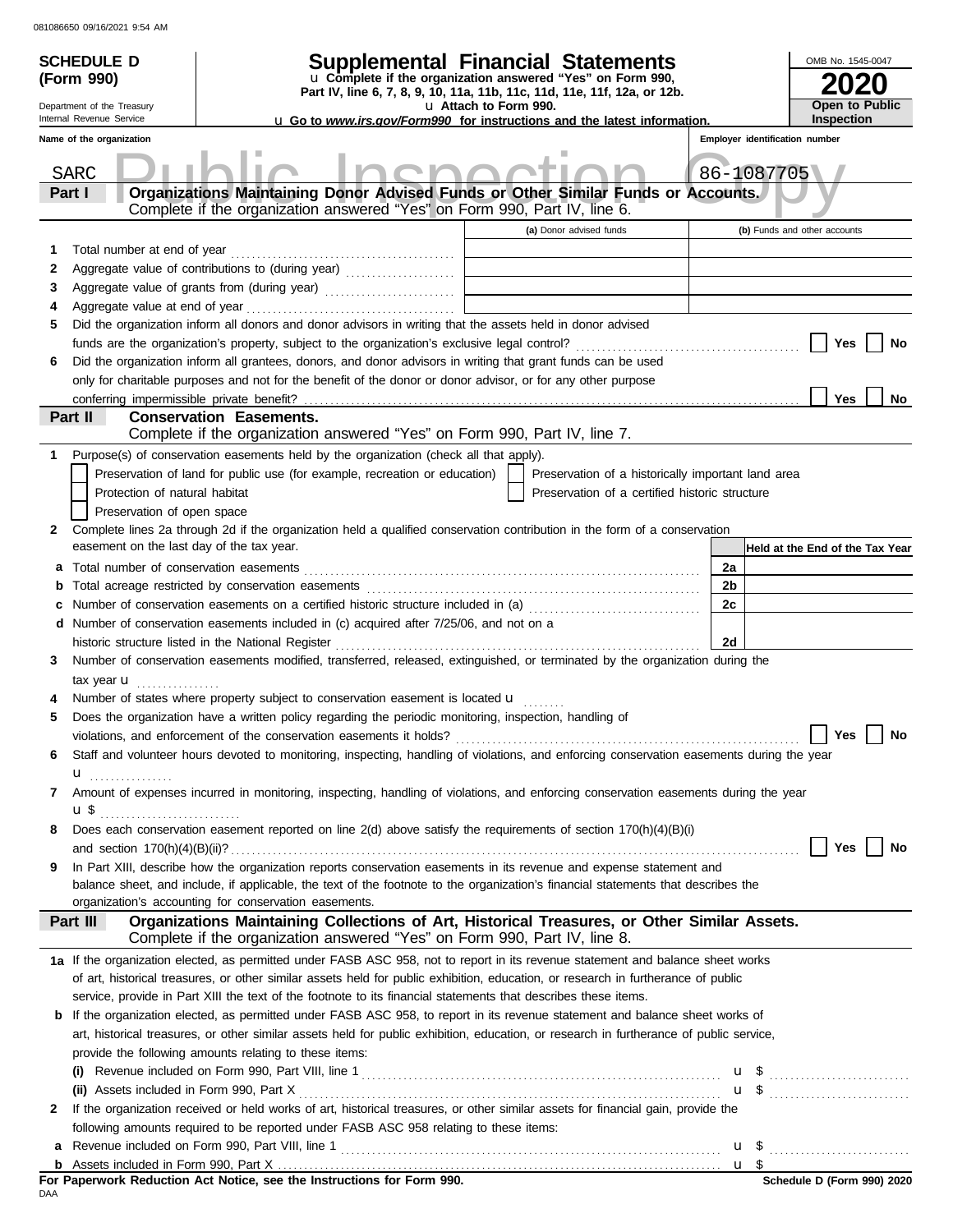|                        | SARC<br>Schedule D (Form 990) 2020                                                                                                                                                                                                                                                                                                                                                                                                                                   |                                              |                         |                    | 86-1087705      |                      |                | Page 2              |
|------------------------|----------------------------------------------------------------------------------------------------------------------------------------------------------------------------------------------------------------------------------------------------------------------------------------------------------------------------------------------------------------------------------------------------------------------------------------------------------------------|----------------------------------------------|-------------------------|--------------------|-----------------|----------------------|----------------|---------------------|
|                        | Organizations Maintaining Collections of Art, Historical Treasures, or Other Similar Assets (continued)<br>Part III                                                                                                                                                                                                                                                                                                                                                  |                                              |                         |                    |                 |                      |                |                     |
|                        | 3 Using the organization's acquisition, accession, and other records, check any of the following that make significant use of its<br>collection items (check all that apply):                                                                                                                                                                                                                                                                                        |                                              |                         |                    |                 |                      |                |                     |
| a<br>b<br>c<br>4<br>5. | Public exhibition<br>Loan or exchange program<br>d<br>Other $\frac{1}{2}$<br>Scholarly research<br>e<br>$in$ <sup><math>\sim</math></sup><br>Preservation for future generations<br>Provide a description of the organization's collections and explain how they further the organization's exempt purpose in Part<br>XIII.<br>During the year, did the organization solicit or receive donations of art, historical treasures, or other similar<br>Yes<br><b>No</b> |                                              |                         |                    |                 |                      |                |                     |
|                        | Part IV<br><b>Escrow and Custodial Arrangements.</b>                                                                                                                                                                                                                                                                                                                                                                                                                 |                                              |                         |                    |                 |                      |                |                     |
|                        | Complete if the organization answered "Yes" on Form 990, Part IV, line 9, or reported an amount on Form<br>990, Part X, line 21.                                                                                                                                                                                                                                                                                                                                     |                                              |                         |                    |                 |                      |                |                     |
|                        | 1a Is the organization an agent, trustee, custodian or other intermediary for contributions or other assets not                                                                                                                                                                                                                                                                                                                                                      |                                              |                         |                    |                 |                      |                |                     |
|                        |                                                                                                                                                                                                                                                                                                                                                                                                                                                                      |                                              |                         |                    |                 |                      | Yes            | No                  |
|                        | b If "Yes," explain the arrangement in Part XIII and complete the following table:                                                                                                                                                                                                                                                                                                                                                                                   |                                              |                         |                    |                 |                      | Amount         |                     |
|                        |                                                                                                                                                                                                                                                                                                                                                                                                                                                                      |                                              |                         |                    |                 |                      |                |                     |
| c                      | Beginning balance expressions and the contract of the contract of the contract of the contract of the contract of the contract of the contract of the contract of the contract of the contract of the contract of the contract                                                                                                                                                                                                                                       |                                              |                         |                    |                 | 1c<br>1d             |                |                     |
|                        |                                                                                                                                                                                                                                                                                                                                                                                                                                                                      |                                              |                         |                    |                 | 1e                   |                |                     |
| f                      |                                                                                                                                                                                                                                                                                                                                                                                                                                                                      |                                              |                         |                    |                 | 1f                   |                |                     |
|                        | 2a Did the organization include an amount on Form 990, Part X, line 21, for escrow or custodial account liability?                                                                                                                                                                                                                                                                                                                                                   |                                              |                         |                    |                 |                      | Yes            | No                  |
|                        |                                                                                                                                                                                                                                                                                                                                                                                                                                                                      |                                              |                         |                    |                 |                      |                |                     |
|                        | <b>Endowment Funds.</b><br>Part V                                                                                                                                                                                                                                                                                                                                                                                                                                    |                                              |                         |                    |                 |                      |                |                     |
|                        | Complete if the organization answered "Yes" on Form 990, Part IV, line 10.                                                                                                                                                                                                                                                                                                                                                                                           |                                              |                         |                    |                 |                      |                |                     |
|                        |                                                                                                                                                                                                                                                                                                                                                                                                                                                                      | (a) Current year                             | (b) Prior year          | (c) Two years back |                 | (d) Three years back |                | (e) Four years back |
|                        | 1a Beginning of year balance                                                                                                                                                                                                                                                                                                                                                                                                                                         | the control of the control of the control of |                         |                    |                 |                      |                |                     |
| b                      | Contributions <b>CONTRIBUTE:</b>                                                                                                                                                                                                                                                                                                                                                                                                                                     |                                              |                         |                    |                 |                      |                |                     |
| c                      | Net investment earnings, gains, and                                                                                                                                                                                                                                                                                                                                                                                                                                  |                                              |                         |                    |                 |                      |                |                     |
|                        | d Grants or scholarships                                                                                                                                                                                                                                                                                                                                                                                                                                             |                                              |                         |                    |                 |                      |                |                     |
|                        | e Other expenditures for facilities and                                                                                                                                                                                                                                                                                                                                                                                                                              |                                              |                         |                    |                 |                      |                |                     |
|                        |                                                                                                                                                                                                                                                                                                                                                                                                                                                                      |                                              |                         |                    |                 |                      |                |                     |
|                        | f Administrative expenses                                                                                                                                                                                                                                                                                                                                                                                                                                            |                                              |                         |                    |                 |                      |                |                     |
| g                      |                                                                                                                                                                                                                                                                                                                                                                                                                                                                      |                                              |                         |                    |                 |                      |                |                     |
| 2                      | Provide the estimated percentage of the current year end balance (line 1g, column (a)) held as:                                                                                                                                                                                                                                                                                                                                                                      |                                              |                         |                    |                 |                      |                |                     |
| a                      | Board designated or quasi-endowment u<br>Permanent endowment <b>u</b> %                                                                                                                                                                                                                                                                                                                                                                                              | %                                            |                         |                    |                 |                      |                |                     |
| c                      | Term endowment <b>u</b><br>$\%$                                                                                                                                                                                                                                                                                                                                                                                                                                      |                                              |                         |                    |                 |                      |                |                     |
|                        | The percentages on lines 2a, 2b, and 2c should equal 100%.                                                                                                                                                                                                                                                                                                                                                                                                           |                                              |                         |                    |                 |                      |                |                     |
|                        | 3a Are there endowment funds not in the possession of the organization that are held and administered for the                                                                                                                                                                                                                                                                                                                                                        |                                              |                         |                    |                 |                      |                |                     |
|                        | organization by:                                                                                                                                                                                                                                                                                                                                                                                                                                                     |                                              |                         |                    |                 |                      |                | Yes<br>No.          |
|                        |                                                                                                                                                                                                                                                                                                                                                                                                                                                                      |                                              |                         |                    |                 |                      | 3a(i)          |                     |
|                        |                                                                                                                                                                                                                                                                                                                                                                                                                                                                      |                                              |                         |                    |                 |                      | 3a(ii)         |                     |
|                        |                                                                                                                                                                                                                                                                                                                                                                                                                                                                      |                                              |                         |                    |                 |                      | 3b             |                     |
| 4                      | Describe in Part XIII the intended uses of the organization's endowment funds.                                                                                                                                                                                                                                                                                                                                                                                       |                                              |                         |                    |                 |                      |                |                     |
|                        | Land, Buildings, and Equipment.<br>Part VI<br>Complete if the organization answered "Yes" on Form 990, Part IV, line 11a. See Form 990, Part X, line 10.                                                                                                                                                                                                                                                                                                             |                                              |                         |                    |                 |                      |                |                     |
|                        | Description of property                                                                                                                                                                                                                                                                                                                                                                                                                                              | (a) Cost or other basis                      | (b) Cost or other basis |                    | (c) Accumulated |                      | (d) Book value |                     |
|                        |                                                                                                                                                                                                                                                                                                                                                                                                                                                                      | (investment)                                 | (other)                 |                    | depreciation    |                      |                |                     |
|                        |                                                                                                                                                                                                                                                                                                                                                                                                                                                                      |                                              |                         |                    |                 |                      |                |                     |
| b                      |                                                                                                                                                                                                                                                                                                                                                                                                                                                                      |                                              |                         |                    |                 |                      |                |                     |
|                        | Leasehold improvements                                                                                                                                                                                                                                                                                                                                                                                                                                               |                                              |                         |                    |                 |                      |                |                     |
| d                      |                                                                                                                                                                                                                                                                                                                                                                                                                                                                      |                                              |                         | 235,425            |                 | 229,891              |                | 5,534               |
|                        |                                                                                                                                                                                                                                                                                                                                                                                                                                                                      |                                              |                         |                    |                 |                      |                |                     |
|                        |                                                                                                                                                                                                                                                                                                                                                                                                                                                                      |                                              |                         |                    |                 | $\mathbf u$          |                | 5,534               |

**Schedule D (Form 990) 2020**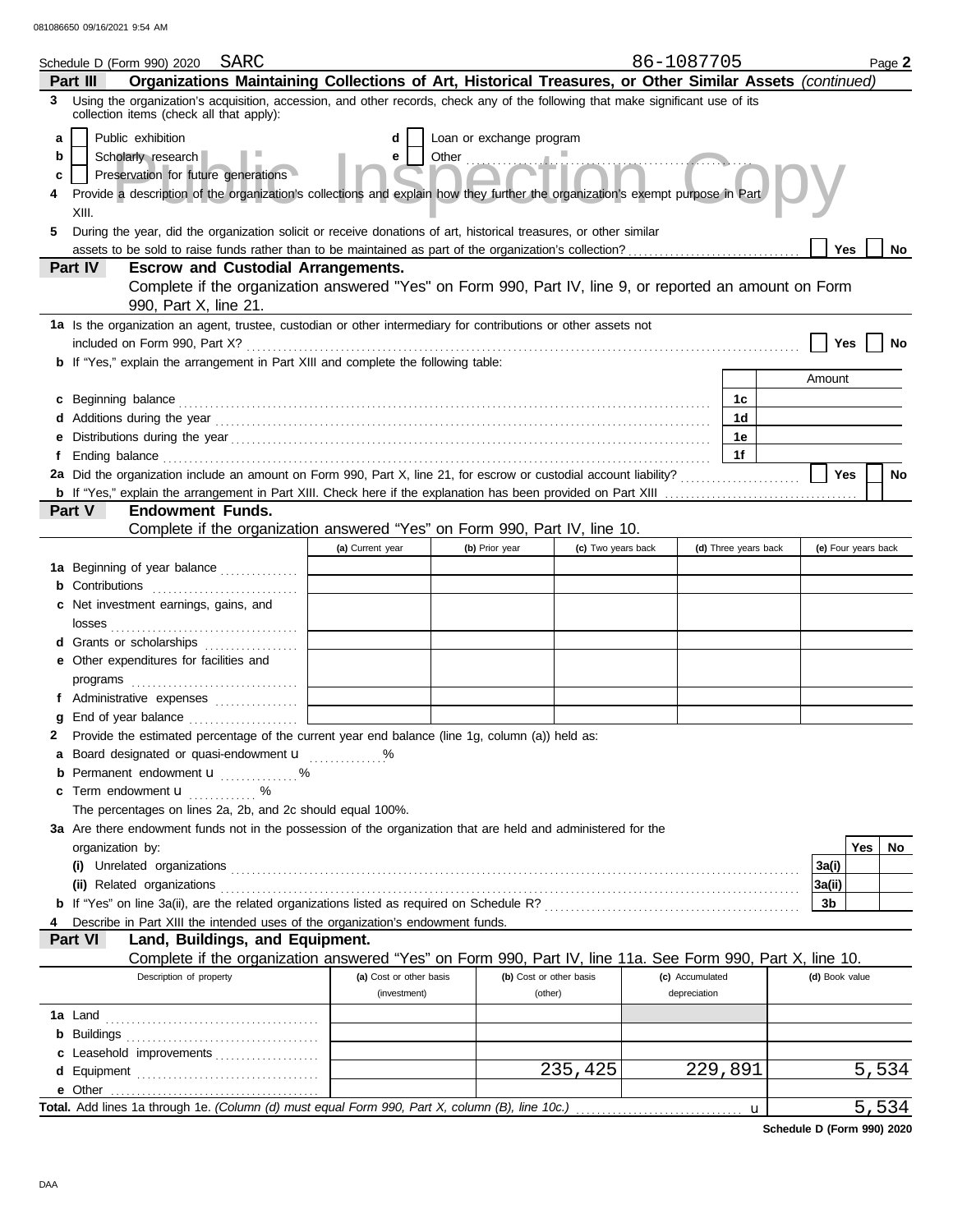| 081086650 09/16/2021 9:54 AM                    |                                                                                                            |                |                                                              |                |
|-------------------------------------------------|------------------------------------------------------------------------------------------------------------|----------------|--------------------------------------------------------------|----------------|
|                                                 | SARC<br>Schedule D (Form 990) 2020                                                                         |                | 86-1087705                                                   | Page 3         |
| <b>Part VII</b>                                 | <b>Investments - Other Securities.</b>                                                                     |                |                                                              |                |
|                                                 | Complete if the organization answered "Yes" on Form 990, Part IV, line 11b. See Form 990, Part X, line 12. |                |                                                              |                |
|                                                 | (a) Description of security or category                                                                    | (b) Book value | (c) Method of valuation:                                     |                |
|                                                 | (including name of security)                                                                               |                | Cost or end-of-year market value                             |                |
| (1) Financial derivatives<br>$(3)$ Other<br>(A) | ٠<br>(2) Closely held equity interests                                                                     | ш              |                                                              |                |
| (B)                                             |                                                                                                            |                |                                                              |                |
| (C)                                             |                                                                                                            |                |                                                              |                |
| (D)                                             |                                                                                                            |                |                                                              |                |
| (E)                                             |                                                                                                            |                |                                                              |                |
|                                                 |                                                                                                            |                |                                                              |                |
| (G)                                             |                                                                                                            |                |                                                              |                |
| (H)                                             |                                                                                                            |                |                                                              |                |
|                                                 | Total. (Column (b) must equal Form 990, Part X, col. (B) line 12.)<br>u                                    |                |                                                              |                |
| Part VIII                                       | Investments - Program Related.                                                                             |                |                                                              |                |
|                                                 | Complete if the organization answered "Yes" on Form 990, Part IV, line 11c. See Form 990, Part X, line 13. |                |                                                              |                |
|                                                 | (a) Description of investment                                                                              | (b) Book value | (c) Method of valuation:<br>Cost or end-of-year market value |                |
| (1)                                             |                                                                                                            |                |                                                              |                |
| (2)                                             |                                                                                                            |                |                                                              |                |
| (3)                                             |                                                                                                            |                |                                                              |                |
| (4)                                             |                                                                                                            |                |                                                              |                |
| (5)                                             |                                                                                                            |                |                                                              |                |
| (6)                                             |                                                                                                            |                |                                                              |                |
| (7)                                             |                                                                                                            |                |                                                              |                |
| (8)                                             |                                                                                                            |                |                                                              |                |
| (9)                                             |                                                                                                            |                |                                                              |                |
| Part IX                                         | Total. (Column (b) must equal Form 990, Part X, col. (B) line 13.)<br>$\mathbf u$<br>Other Assets.         |                |                                                              |                |
|                                                 | Complete if the organization answered "Yes" on Form 990, Part IV, line 11d. See Form 990, Part X, line 15. |                |                                                              |                |
|                                                 | (a) Description                                                                                            |                |                                                              | (b) Book value |
| (1)                                             |                                                                                                            |                |                                                              |                |
| <u>(2)</u>                                      |                                                                                                            |                |                                                              |                |
| (3)                                             |                                                                                                            |                |                                                              |                |
| (4)                                             |                                                                                                            |                |                                                              |                |
| (5)                                             |                                                                                                            |                |                                                              |                |
| (6)                                             |                                                                                                            |                |                                                              |                |
| (7)                                             |                                                                                                            |                |                                                              |                |
| (8)                                             |                                                                                                            |                |                                                              |                |
| (9)                                             |                                                                                                            |                |                                                              |                |
| Part X                                          | Total. (Column (b) must equal Form 990, Part X, col. (B) line 15.)<br>Other Liabilities.                   |                | u                                                            |                |
|                                                 | Complete if the organization answered "Yes" on Form 990, Part IV, line 11e or 11f. See Form 990, Part X,   |                |                                                              |                |
|                                                 | line 25.                                                                                                   |                |                                                              |                |
| 1.                                              | (a) Description of liability<br>(1) Federal income taxes                                                   |                |                                                              | (b) Book value |

| ι.  | (a) Description or liability                                                      | (b) DOOK value |
|-----|-----------------------------------------------------------------------------------|----------------|
| (1) | Federal income taxes                                                              |                |
| (2) |                                                                                   |                |
| (3) |                                                                                   |                |
| (4) |                                                                                   |                |
| (5) |                                                                                   |                |
| (6) |                                                                                   |                |
| (7) |                                                                                   |                |
| (8) |                                                                                   |                |
| (9) |                                                                                   |                |
|     | Total. (Column (b) must equal Form 990, Part X, col. (B) line 25.)<br>$\mathbf u$ |                |

Liability for uncertain tax positions. In Part XIII, provide the text of the footnote to the organization's financial statements that reports the **2.**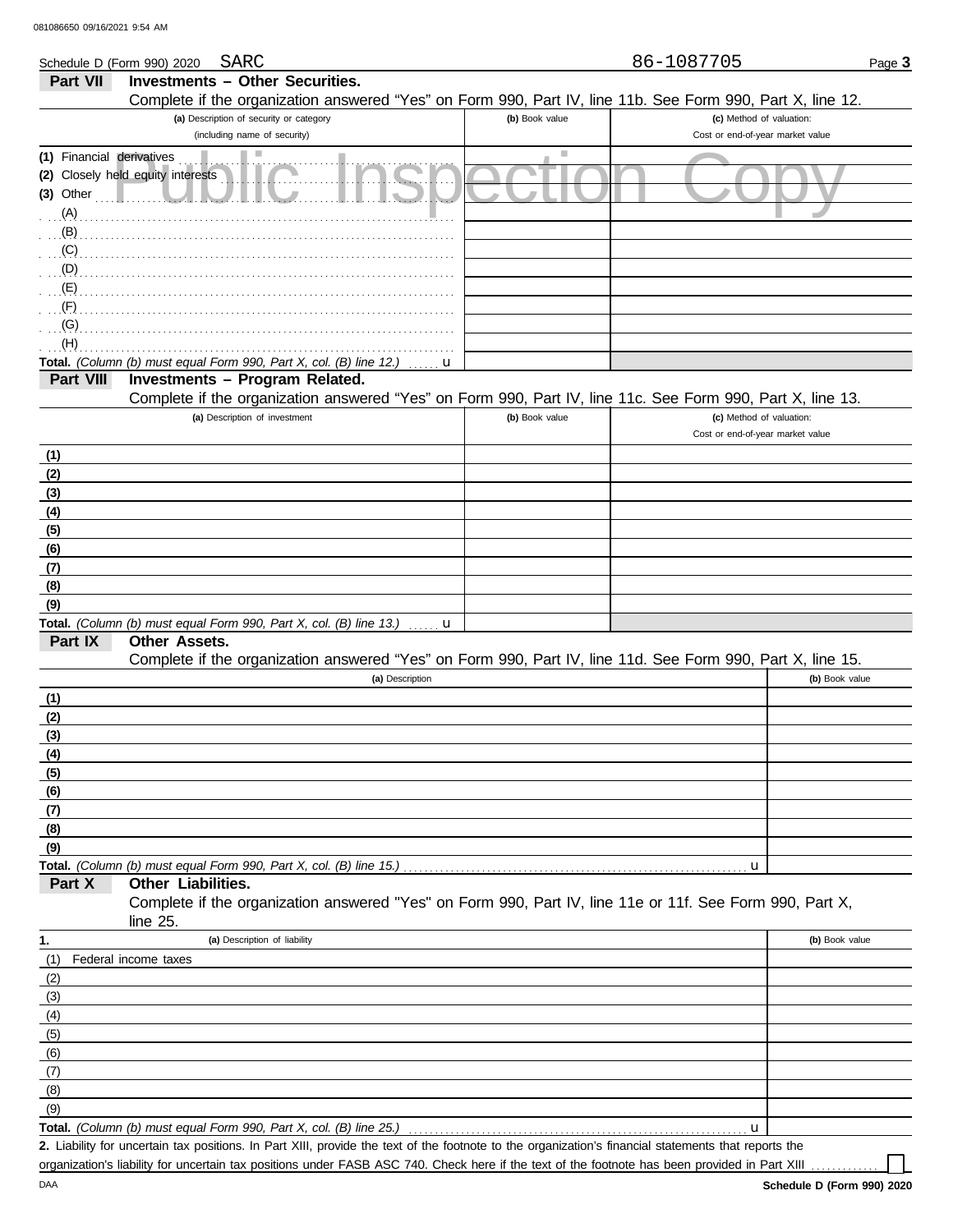|   | SARC<br>Schedule D (Form 990) 2020                                                                                                                                                                                                   |                | 86-1087705 |              | Page 4    |
|---|--------------------------------------------------------------------------------------------------------------------------------------------------------------------------------------------------------------------------------------|----------------|------------|--------------|-----------|
|   | Reconciliation of Revenue per Audited Financial Statements With Revenue per Return.<br>Part XI                                                                                                                                       |                |            |              |           |
|   | Complete if the organization answered "Yes" on Form 990, Part IV, line 12a.                                                                                                                                                          |                |            |              |           |
| 1 |                                                                                                                                                                                                                                      |                |            | $\mathbf{1}$ | 2,628,542 |
| 2 | Amounts included on line 1 but not on Form 990, Part VIII, line 12:                                                                                                                                                                  |                |            |              |           |
|   |                                                                                                                                                                                                                                      | 2a             |            |              |           |
| b | Donated services and use of facilities <b>Community of the service of the service</b> of                                                                                                                                             | 2 <sub>b</sub> |            |              |           |
| c | Recoveries of prior year grants <b>the contract of the contract of the contract of the contract of the contract of the contract of the contract of the contract of the contract of the contract of the contract of the contract </b> | 2c             |            |              |           |
| d |                                                                                                                                                                                                                                      | 2d             |            |              |           |
| е |                                                                                                                                                                                                                                      |                |            | 2e           |           |
| З |                                                                                                                                                                                                                                      |                |            | 3            | 2,628,542 |
|   | Amounts included on Form 990, Part VIII, line 12, but not on line 1:                                                                                                                                                                 |                |            |              |           |
| 4 |                                                                                                                                                                                                                                      |                |            |              |           |
|   |                                                                                                                                                                                                                                      | 4a<br>4b       |            |              |           |
|   |                                                                                                                                                                                                                                      |                |            |              |           |
| c | Add lines 4a and 4b                                                                                                                                                                                                                  |                |            | 4с<br>5      |           |
| 5 |                                                                                                                                                                                                                                      |                |            |              | 2,628,542 |
|   | Reconciliation of Expenses per Audited Financial Statements With Expenses per Return.<br>Part XII                                                                                                                                    |                |            |              |           |
|   | Complete if the organization answered "Yes" on Form 990, Part IV, line 12a.                                                                                                                                                          |                |            |              |           |
| 1 | Total expenses and losses per audited financial statements                                                                                                                                                                           |                |            | $\mathbf{1}$ | 3,627,831 |
| 2 | Amounts included on line 1 but not on Form 990, Part IX, line 25:                                                                                                                                                                    |                |            |              |           |
|   |                                                                                                                                                                                                                                      | 2a             |            |              |           |
|   |                                                                                                                                                                                                                                      | 2 <sub>b</sub> |            |              |           |
| c |                                                                                                                                                                                                                                      | 2 <sub>c</sub> |            |              |           |
| d |                                                                                                                                                                                                                                      | 2d             |            |              |           |
| е |                                                                                                                                                                                                                                      |                |            | 2e           |           |
| 3 |                                                                                                                                                                                                                                      |                |            | 3            | 3,627,831 |
| 4 | Amounts included on Form 990, Part IX, line 25, but not on line 1:                                                                                                                                                                   |                |            |              |           |
|   | a Investment expenses not included on Form 990, Part VIII, line 7b                                                                                                                                                                   | 4a             |            |              |           |
|   | <b>b</b> Other (Describe in Part XIII.) <b>CONFIDENT</b> 1                                                                                                                                                                           | 4b             |            |              |           |
|   | c Add lines 4a and 4b                                                                                                                                                                                                                |                |            | 4c           |           |
|   |                                                                                                                                                                                                                                      |                |            | 5            | 3,627,831 |
|   | Part XIII Supplemental Information.                                                                                                                                                                                                  |                |            |              |           |
|   | Provide the descriptions required for Part II, lines 3, 5, and 9; Part III, lines 1a and 4; Part IV, lines 1b and 2b; Part V, line 4; Part X, line                                                                                   |                |            |              |           |
|   | 2; Part XI, lines 2d and 4b; and Part XII, lines 2d and 4b. Also complete this part to provide any additional information.                                                                                                           |                |            |              |           |
|   |                                                                                                                                                                                                                                      |                |            |              |           |
|   |                                                                                                                                                                                                                                      |                |            |              |           |
|   |                                                                                                                                                                                                                                      |                |            |              |           |
|   |                                                                                                                                                                                                                                      |                |            |              |           |
|   |                                                                                                                                                                                                                                      |                |            |              |           |
|   |                                                                                                                                                                                                                                      |                |            |              |           |
|   |                                                                                                                                                                                                                                      |                |            |              |           |
|   |                                                                                                                                                                                                                                      |                |            |              |           |
|   |                                                                                                                                                                                                                                      |                |            |              |           |
|   |                                                                                                                                                                                                                                      |                |            |              |           |
|   |                                                                                                                                                                                                                                      |                |            |              |           |
|   |                                                                                                                                                                                                                                      |                |            |              |           |
|   |                                                                                                                                                                                                                                      |                |            |              |           |
|   |                                                                                                                                                                                                                                      |                |            |              |           |
|   |                                                                                                                                                                                                                                      |                |            |              |           |
|   |                                                                                                                                                                                                                                      |                |            |              |           |
|   |                                                                                                                                                                                                                                      |                |            |              |           |
|   |                                                                                                                                                                                                                                      |                |            |              |           |
|   |                                                                                                                                                                                                                                      |                |            |              |           |
|   |                                                                                                                                                                                                                                      |                |            |              |           |
|   |                                                                                                                                                                                                                                      |                |            |              |           |
|   |                                                                                                                                                                                                                                      |                |            |              |           |
|   |                                                                                                                                                                                                                                      |                |            |              |           |
|   |                                                                                                                                                                                                                                      |                |            |              |           |
|   |                                                                                                                                                                                                                                      |                |            |              |           |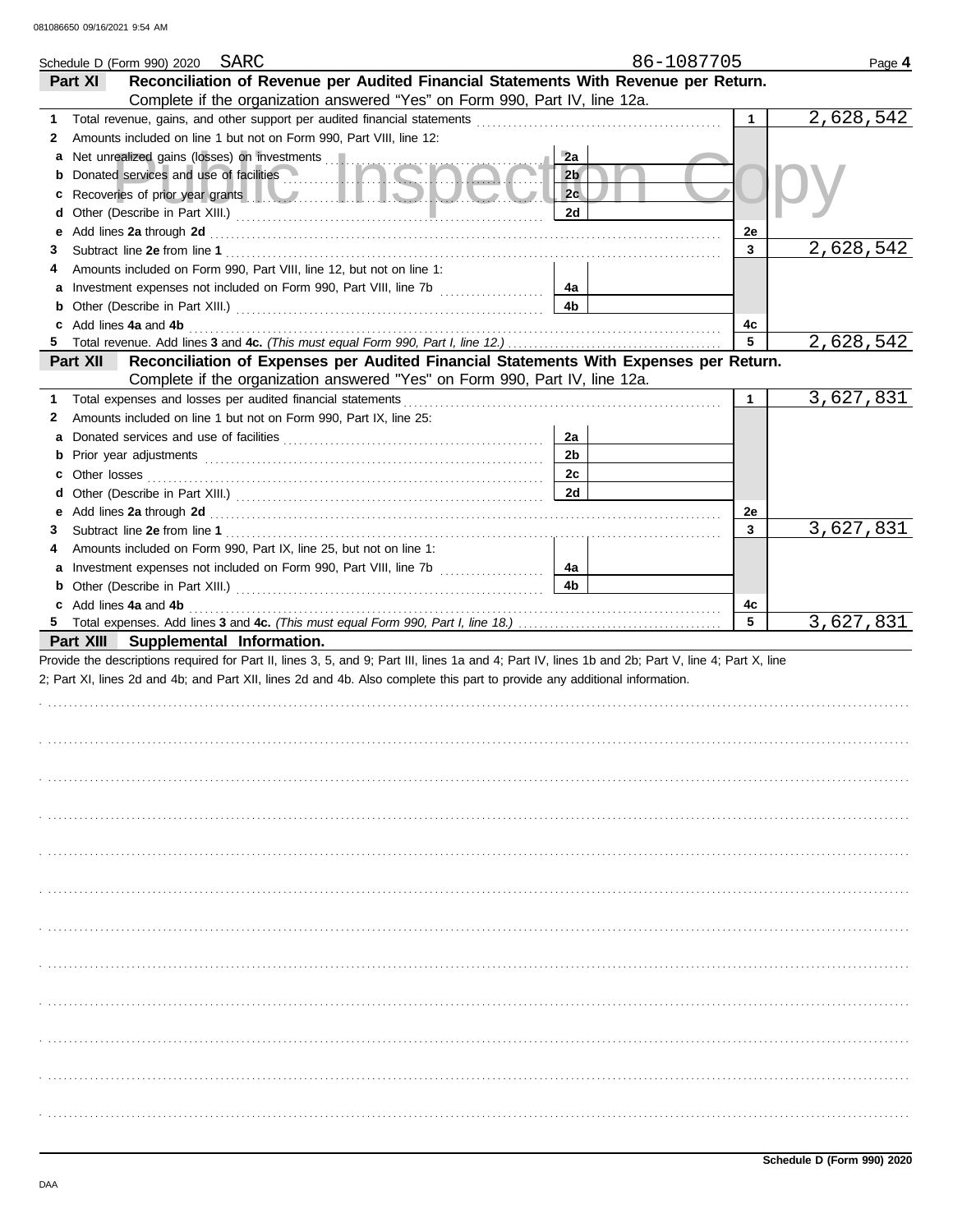|                                                                                          | 86-1087705 | Page 5 |
|------------------------------------------------------------------------------------------|------------|--------|
| Schedule D (Form 990) 2020 SARC<br><b>Part XIII Supplemental Information</b> (continued) |            |        |
|                                                                                          |            |        |
|                                                                                          |            |        |
|                                                                                          |            |        |
| Public Inspection Copy                                                                   |            |        |
|                                                                                          |            |        |
|                                                                                          |            |        |
|                                                                                          |            |        |
|                                                                                          |            |        |
|                                                                                          |            |        |
|                                                                                          |            |        |
|                                                                                          |            |        |
|                                                                                          |            |        |
|                                                                                          |            |        |
|                                                                                          |            |        |
|                                                                                          |            |        |
|                                                                                          |            |        |
|                                                                                          |            |        |
|                                                                                          |            |        |
|                                                                                          |            |        |
|                                                                                          |            |        |
|                                                                                          |            |        |
|                                                                                          |            |        |
|                                                                                          |            |        |
|                                                                                          |            |        |
|                                                                                          |            |        |
|                                                                                          |            |        |
|                                                                                          |            |        |
|                                                                                          |            |        |
|                                                                                          |            |        |
|                                                                                          |            |        |
|                                                                                          |            |        |
|                                                                                          |            |        |
|                                                                                          |            |        |
|                                                                                          |            |        |
|                                                                                          |            |        |
|                                                                                          |            |        |
|                                                                                          |            |        |
|                                                                                          |            |        |
|                                                                                          |            |        |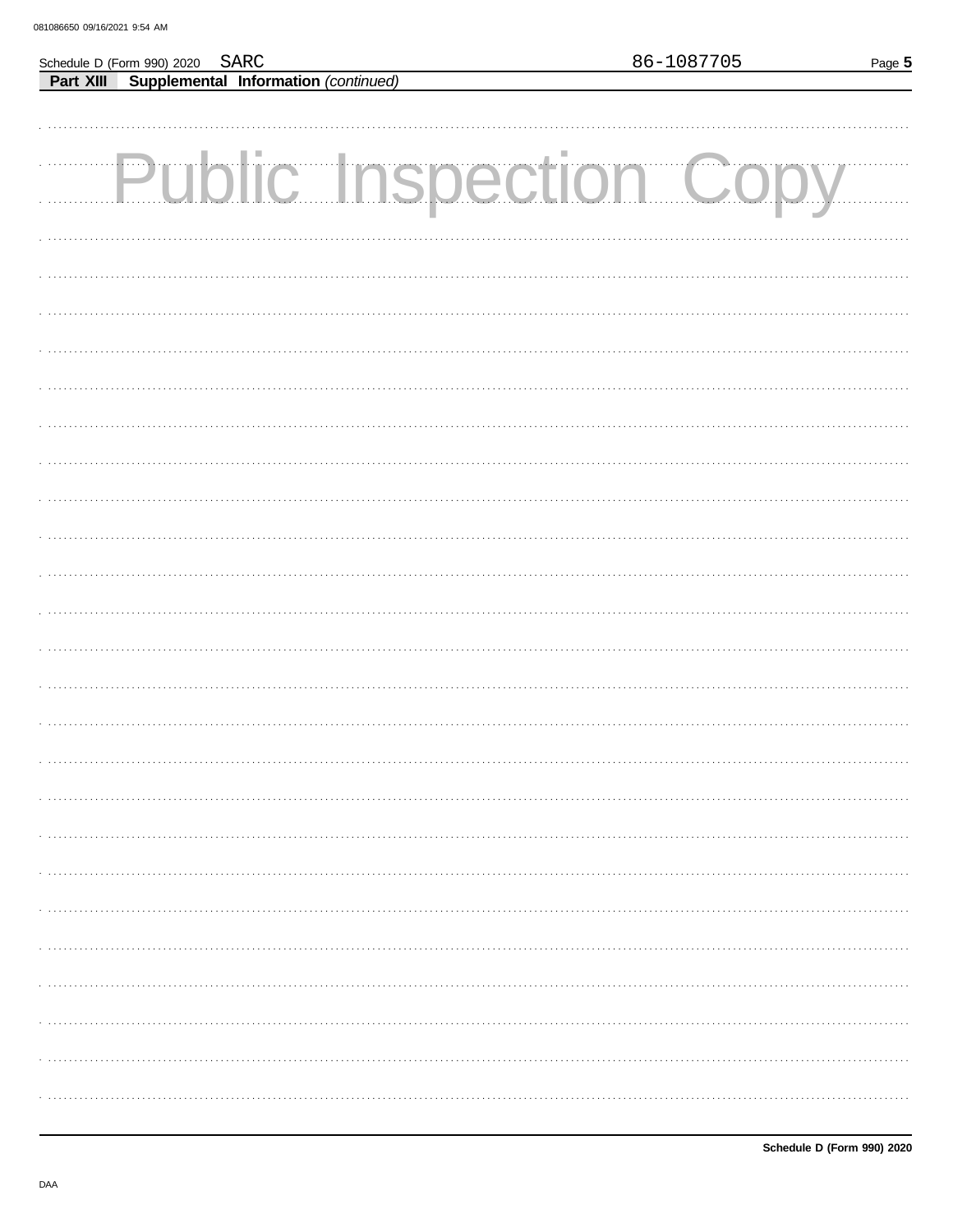|   | <b>Compensation Information</b><br><b>SCHEDULE J</b><br>For certain Officers, Directors, Trustees, Key Employees, and Highest |                                                                                                                      | OMB No. 1545-0047          |            |              |
|---|-------------------------------------------------------------------------------------------------------------------------------|----------------------------------------------------------------------------------------------------------------------|----------------------------|------------|--------------|
|   | (Form 990)                                                                                                                    | <b>Compensated Employees</b>                                                                                         |                            |            |              |
|   |                                                                                                                               | u Complete if the organization answered "Yes" on Form 990, Part IV, line 23.<br>u Attach to Form 990.                | Open to Public             |            |              |
|   | Department of the Treasury<br>Internal Revenue Service                                                                        | uGo to www.irs.gov/Form990 for instructions and the latest information.                                              |                            | Inspection |              |
|   | Name of the organization                                                                                                      | Employer identification number                                                                                       |                            |            |              |
|   |                                                                                                                               | <b>SARC</b><br>86-1087705                                                                                            |                            |            |              |
|   | Part I                                                                                                                        | Questions Regarding Compensation                                                                                     |                            |            |              |
|   |                                                                                                                               | 1a Check the appropriate box(es) if the organization provided any of the following to or for a person listed on Form |                            | Yes        | No           |
|   |                                                                                                                               | 990, Part VII, Section A, line 1a. Complete Part III to provide any relevant information regarding these items.      |                            |            |              |
|   | First-class or charter travel                                                                                                 | Housing allowance or residence for personal use                                                                      |                            |            |              |
|   | Travel for companions                                                                                                         | Payments for business use of personal residence                                                                      |                            |            |              |
|   |                                                                                                                               | Health or social club dues or initiation fees<br>Tax indemnification and gross-up payments                           |                            |            |              |
|   | Discretionary spending account                                                                                                | Personal services (such as maid, chauffeur, chef)                                                                    |                            |            |              |
|   |                                                                                                                               | <b>b</b> If any of the boxes on line 1a are checked, did the organization follow a written policy regarding payment  |                            |            |              |
|   |                                                                                                                               | or reimbursement or provision of all of the expenses described above? If "No," complete Part III to                  |                            |            |              |
|   | explain                                                                                                                       |                                                                                                                      | 1b                         |            |              |
|   |                                                                                                                               |                                                                                                                      |                            |            |              |
| 2 |                                                                                                                               | Did the organization require substantiation prior to reimbursing or allowing expenses incurred by all                |                            |            |              |
|   |                                                                                                                               | directors, trustees, and officers, including the CEO/Executive Director, regarding the items checked on line         |                            |            |              |
|   | 1a?                                                                                                                           |                                                                                                                      | 2                          |            |              |
| 3 |                                                                                                                               | Indicate which, if any, of the following the organization used to establish the compensation of the                  |                            |            |              |
|   |                                                                                                                               | organization's CEO/Executive Director. Check all that apply. Do not check any boxes for methods used by a            |                            |            |              |
|   |                                                                                                                               | related organization to establish compensation of the CEO/Executive Director, but explain in Part III.               |                            |            |              |
|   | Compensation committee                                                                                                        | Written employment contract                                                                                          |                            |            |              |
|   | X                                                                                                                             | $\overline{\text{X}}$<br>Compensation survey or study<br>Independent compensation consultant                         |                            |            |              |
|   | Form 990 of other organizations                                                                                               | $\overline{\mathrm{x}}$<br>Approval by the board or compensation committee                                           |                            |            |              |
| 4 |                                                                                                                               | During the year, did any person listed on Form 990, Part VII, Section A, line 1a, with respect to the filing         |                            |            |              |
|   | organization or a related organization:                                                                                       |                                                                                                                      |                            |            |              |
|   |                                                                                                                               | a Receive a severance payment or change-of-control payment?                                                          | 4a                         |            | Χ            |
| b |                                                                                                                               | Participate in or receive payment from a supplemental nonqualified retirement plan?                                  | 4b                         |            | Χ            |
|   |                                                                                                                               | c Participate in or receive payment from an equity-based compensation arrangement?                                   | 4c                         |            | Χ            |
|   |                                                                                                                               | If "Yes" to any of lines 4a-c, list the persons and provide the applicable amounts for each item in Part III.        |                            |            |              |
|   |                                                                                                                               | Only section $501(c)(3)$ , $501(c)(4)$ , and $501(c)(29)$ organizations must complete lines $5-9$ .                  |                            |            |              |
| 5 |                                                                                                                               | For persons listed on Form 990, Part VII, Section A, line 1a, did the organization pay or accrue any                 |                            |            |              |
|   |                                                                                                                               | compensation contingent on the revenues of:                                                                          |                            |            |              |
|   | a The organization?                                                                                                           |                                                                                                                      | 5a                         |            | $\mathbf{X}$ |
|   |                                                                                                                               |                                                                                                                      | 5b                         |            | Χ            |
|   |                                                                                                                               | If "Yes" on line 5a or 5b, describe in Part III.                                                                     |                            |            |              |
| 6 |                                                                                                                               | For persons listed on Form 990, Part VII, Section A, line 1a, did the organization pay or accrue any                 |                            |            |              |
|   |                                                                                                                               | compensation contingent on the net earnings of:                                                                      |                            |            |              |
|   | a The organization?                                                                                                           |                                                                                                                      | 6а                         |            | $\mathbf{X}$ |
|   |                                                                                                                               |                                                                                                                      | 6b                         |            | Χ            |
|   |                                                                                                                               | If "Yes" on line 6a or 6b, describe in Part III.                                                                     |                            |            |              |
| 7 |                                                                                                                               | For persons listed on Form 990, Part VII, Section A, line 1a, did the organization provide any nonfixed              |                            |            |              |
|   |                                                                                                                               | payments not described on lines 5 and 6? If "Yes," describe in Part III                                              | 7                          |            | Χ            |
| 8 |                                                                                                                               | Were any amounts reported on Form 990, Part VII, paid or accrued pursuant to a contract that was subject             |                            |            |              |
|   |                                                                                                                               | to the initial contract exception described in Regulations section 53.4958-4(a)(3)? If "Yes," describe               |                            |            |              |
|   |                                                                                                                               | $\ $ n Part III $\ $                                                                                                 | 8                          |            | Χ            |
| 9 |                                                                                                                               | If "Yes" on line 8, did the organization also follow the rebuttable presumption procedure described in               |                            |            |              |
|   |                                                                                                                               |                                                                                                                      | 9                          |            |              |
|   |                                                                                                                               | For Paperwork Reduction Act Notice, see the Instructions for Form 990.                                               | Schedule J (Form 990) 2020 |            |              |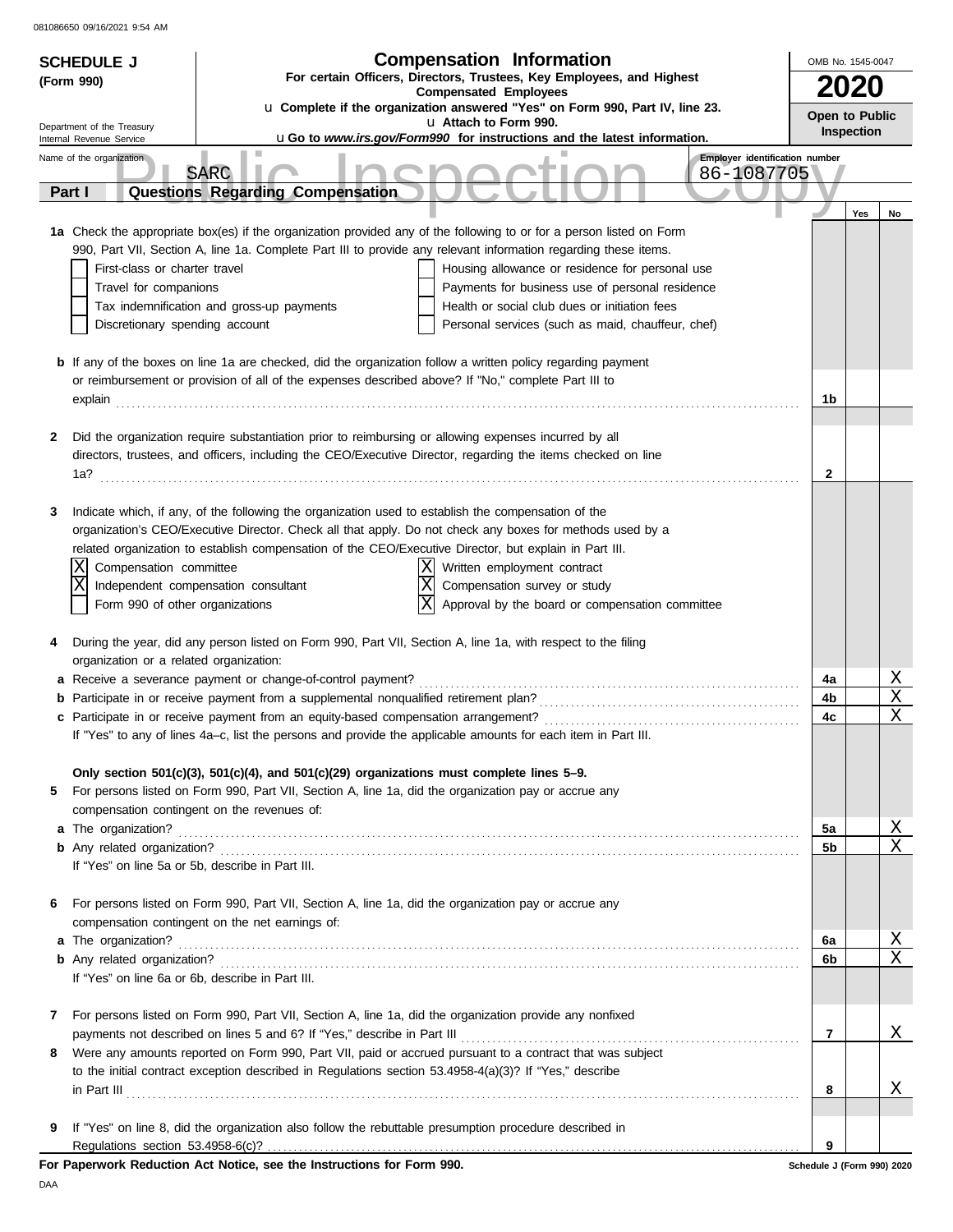#### Schedule J (Form 990) 2020 **SARC**

### 86-1087705

Part II Officers, Directors, Trustees, Key Employees, and Highest Compensated Employees. Use duplicate copies if additional space is needed.

 $\mathbb{R}^2$ 

For each individual whose compensation must be reported on Schedule J, report compensation from the organization on row (i) and from related organizations, described in the

instructions, on row (ii). Do not list any individuals that aren't listed on Form 990, Part VII.

Note: The sum of columns (B)(i)-(iii) for each listed individual must equal the total amount of Form 990, Part VII, Section A, line 1a, applicable column (D) and (E) amounts for that individual.

|                       |             |                          | (B) Breakdown of W-2 and/or 1099-MISC compensation |                                           | (D) Nontaxable<br>(C) Retirement and |          | (E) Total of columns | (F) Compensation                                           |  |
|-----------------------|-------------|--------------------------|----------------------------------------------------|-------------------------------------------|--------------------------------------|----------|----------------------|------------------------------------------------------------|--|
| (A) Name and Title    |             | (i) Base<br>compensation | (ii) Bonus & incentive<br>compensation             | (iii) Other<br>reportable<br>compensation | other deferred<br>compensation       | benefits | $(B)(i)$ - $(D)$     | in column (B) reported<br>as deferred on prior<br>Form 990 |  |
| Denise Reinke         | (i)         | 242,867                  | 17,500                                             |                                           |                                      | 26,037   | 286,404              | U                                                          |  |
| 1 Past Pres/CEO/Chair | (i)         | 0                        | n                                                  |                                           |                                      | $\Omega$ |                      | 0                                                          |  |
|                       | (i)         |                          |                                                    |                                           |                                      |          |                      |                                                            |  |
|                       |             |                          |                                                    |                                           |                                      |          |                      |                                                            |  |
|                       | (i)         |                          |                                                    |                                           |                                      |          |                      |                                                            |  |
|                       |             |                          |                                                    |                                           |                                      |          |                      |                                                            |  |
|                       | (i)         |                          |                                                    |                                           |                                      |          |                      |                                                            |  |
|                       |             |                          |                                                    |                                           |                                      |          |                      |                                                            |  |
|                       | (i)         |                          |                                                    |                                           |                                      |          |                      |                                                            |  |
| 5                     |             |                          |                                                    |                                           |                                      |          |                      |                                                            |  |
|                       | (i)         |                          |                                                    |                                           |                                      |          |                      |                                                            |  |
| 6                     |             |                          |                                                    |                                           |                                      |          |                      |                                                            |  |
|                       | (i)         |                          |                                                    |                                           |                                      |          |                      |                                                            |  |
|                       |             |                          |                                                    |                                           |                                      |          |                      |                                                            |  |
|                       | (i)         |                          |                                                    |                                           |                                      |          |                      |                                                            |  |
|                       |             |                          |                                                    |                                           |                                      |          |                      |                                                            |  |
|                       | (i)         |                          |                                                    |                                           |                                      |          |                      |                                                            |  |
|                       | (ii)        |                          |                                                    |                                           |                                      |          |                      |                                                            |  |
|                       | (i)         |                          |                                                    |                                           |                                      |          |                      |                                                            |  |
| 10                    |             |                          |                                                    |                                           |                                      |          |                      |                                                            |  |
|                       | (i)         |                          |                                                    |                                           |                                      |          |                      |                                                            |  |
| 11                    |             |                          |                                                    |                                           |                                      |          |                      |                                                            |  |
|                       | (i)         |                          |                                                    |                                           |                                      |          |                      |                                                            |  |
| 12                    |             |                          |                                                    |                                           |                                      |          |                      |                                                            |  |
|                       | (i)         |                          |                                                    |                                           |                                      |          |                      |                                                            |  |
| 13                    |             |                          |                                                    |                                           |                                      |          |                      |                                                            |  |
|                       | (i)         |                          |                                                    |                                           |                                      |          |                      |                                                            |  |
| 14                    |             |                          |                                                    |                                           |                                      |          |                      |                                                            |  |
|                       |             |                          |                                                    |                                           |                                      |          |                      |                                                            |  |
| 15                    |             |                          |                                                    |                                           |                                      |          |                      |                                                            |  |
|                       | (i)<br>(ii) |                          |                                                    |                                           |                                      |          |                      |                                                            |  |
| 16                    |             |                          |                                                    |                                           |                                      |          |                      |                                                            |  |

Schedule J (Form 990) 2020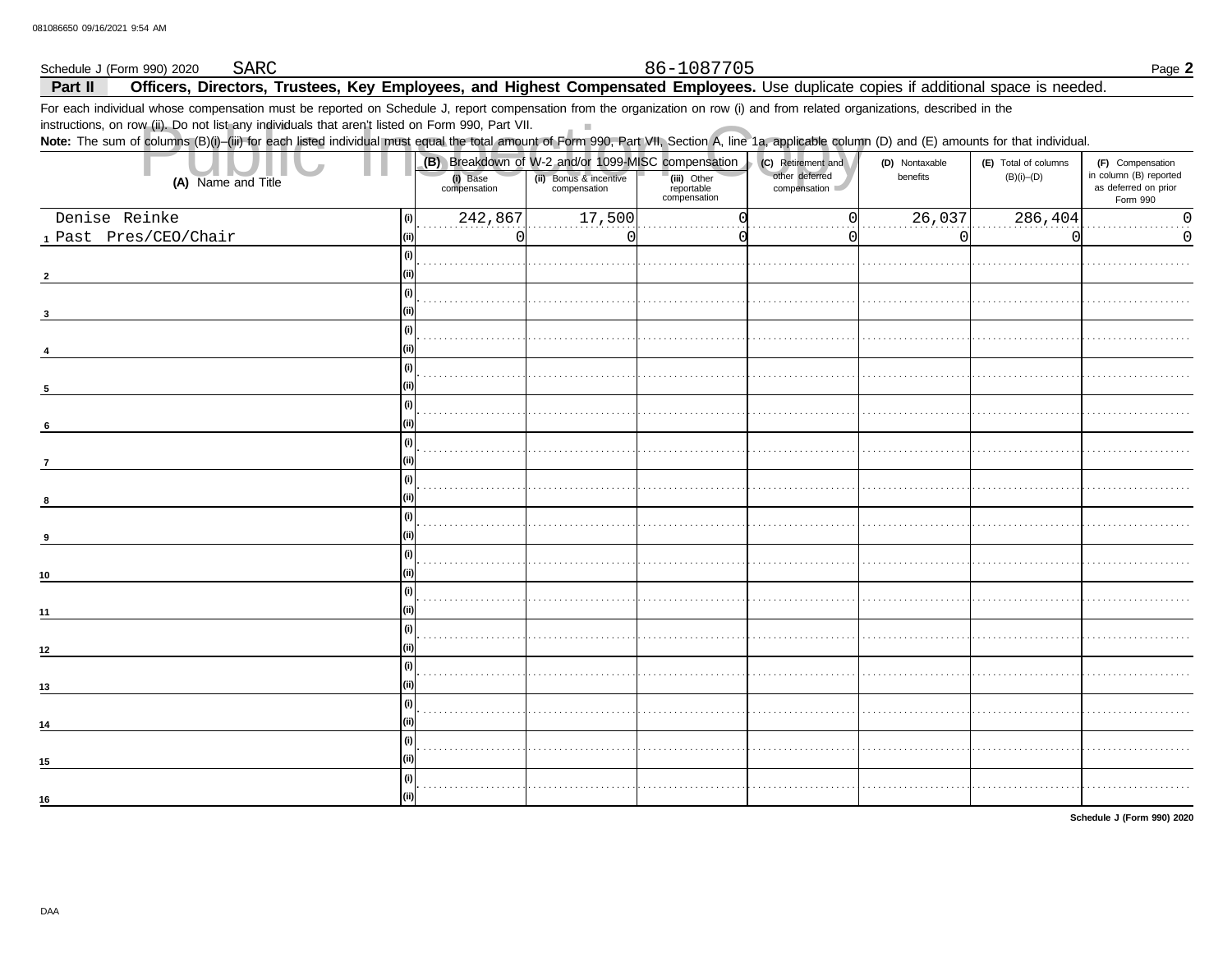|          | Schedule J (Form 990) 2020 SARC                          | 86-1087705                                                                                                                                                                 | Page 3                     |
|----------|----------------------------------------------------------|----------------------------------------------------------------------------------------------------------------------------------------------------------------------------|----------------------------|
| Part III | Supplemental Information                                 |                                                                                                                                                                            |                            |
|          |                                                          | Provide the information, explanation, or descriptions required for Part I, lines 1a, 1b, 3, 4a, 4b, 4c, 5a, 5b, 6a, 6b, 7, and 8, and for Part II. Also complete this part |                            |
|          | for any additional information.                          |                                                                                                                                                                            |                            |
|          | <b><u>Information.</u></b><br><b>U.O.I.C. Inspection</b> |                                                                                                                                                                            |                            |
|          |                                                          |                                                                                                                                                                            |                            |
|          |                                                          |                                                                                                                                                                            |                            |
|          |                                                          |                                                                                                                                                                            |                            |
|          |                                                          |                                                                                                                                                                            |                            |
|          |                                                          |                                                                                                                                                                            |                            |
|          |                                                          |                                                                                                                                                                            |                            |
|          |                                                          |                                                                                                                                                                            |                            |
|          |                                                          |                                                                                                                                                                            |                            |
|          |                                                          |                                                                                                                                                                            |                            |
|          |                                                          |                                                                                                                                                                            |                            |
|          |                                                          |                                                                                                                                                                            |                            |
|          |                                                          |                                                                                                                                                                            |                            |
|          |                                                          |                                                                                                                                                                            |                            |
|          |                                                          |                                                                                                                                                                            |                            |
|          |                                                          |                                                                                                                                                                            |                            |
|          |                                                          |                                                                                                                                                                            |                            |
|          |                                                          |                                                                                                                                                                            |                            |
|          |                                                          |                                                                                                                                                                            |                            |
|          |                                                          |                                                                                                                                                                            |                            |
|          |                                                          |                                                                                                                                                                            |                            |
|          |                                                          |                                                                                                                                                                            |                            |
|          |                                                          |                                                                                                                                                                            |                            |
|          |                                                          |                                                                                                                                                                            |                            |
|          |                                                          |                                                                                                                                                                            |                            |
|          |                                                          |                                                                                                                                                                            |                            |
|          |                                                          |                                                                                                                                                                            |                            |
|          |                                                          |                                                                                                                                                                            |                            |
|          |                                                          |                                                                                                                                                                            |                            |
|          |                                                          |                                                                                                                                                                            | Schedule J (Form 990) 2020 |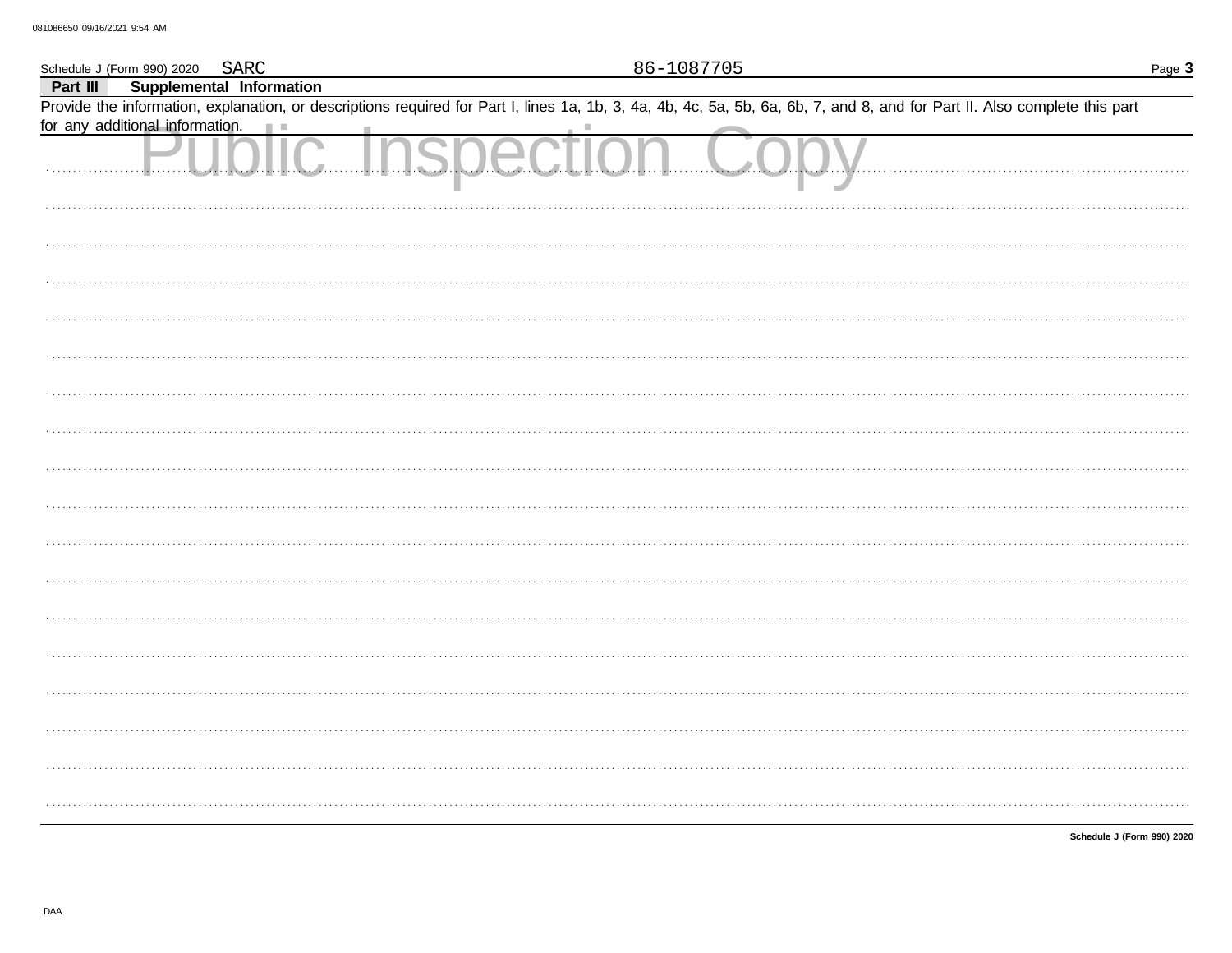| <b>SCHEDULE O</b>                                      | Supplemental Information to Form 990 or 990-EZ                                                                                         | OMB No. 1545-0047                          |
|--------------------------------------------------------|----------------------------------------------------------------------------------------------------------------------------------------|--------------------------------------------|
| (Form 990 or 990-EZ)                                   | Complete to provide information for responses to specific questions on<br>Form 990 or 990-EZ or to provide any additional information. | 2020                                       |
| Department of the Treasury<br>Internal Revenue Service | u Attach to Form 990 or 990-EZ.<br>u Go to www.irs.gov/Form990 for the latest information.                                             | <b>Open to Public</b><br><b>Inspection</b> |
| Name of the organization                               | Employer identification number<br><b>SARC</b><br>86-1087705                                                                            |                                            |
|                                                        | Form 990, Part I, Line 6                                                                                                               |                                            |
|                                                        | The Organization's board of directors are volunteers.                                                                                  |                                            |
|                                                        |                                                                                                                                        |                                            |
|                                                        | Form 990, Part III, Line 4d - All Other Accomplishments                                                                                |                                            |
|                                                        | The Sarcoma Alliance for Research Through Collaboration is a US-based non-                                                             |                                            |
|                                                        | profit sarcoma research cooperative solely dedicated to fostering progress                                                             |                                            |
|                                                        | in the prevention and treatment of sarcoma in order to improve patient                                                                 |                                            |
|                                                        |                                                                                                                                        |                                            |
|                                                        | outcomes and ultimately find a cure. SARC's unique ability to promote                                                                  |                                            |
|                                                        | collaboration and unity among the sarcoma research community through                                                                   |                                            |
|                                                        | scientific rigor, credibility and efficiency ensures that things get done.                                                             |                                            |
|                                                        | Collaborative partnerships and continued progress generate further                                                                     |                                            |
|                                                        | investment in SARC's work for the good of patients.                                                                                    |                                            |
|                                                        |                                                                                                                                        |                                            |
|                                                        | Form 990, Part VI, Line 11b - Organization's Process to Review Form 990                                                                |                                            |
|                                                        | The Finance Committee, The President and the Finance Manager perform a                                                                 |                                            |
| detailed review.                                       |                                                                                                                                        |                                            |
|                                                        |                                                                                                                                        |                                            |
|                                                        | Form 990, Part VI, Line 12c - Enforcement of Conflicts Policy                                                                          |                                            |
|                                                        | The Organization's Conflict of Interest Policy is made part of the                                                                     |                                            |
|                                                        | Employee's Personnel Manual which is required reading for all employees,                                                               |                                            |
|                                                        | directors and board members.                                                                                                           |                                            |
|                                                        |                                                                                                                                        |                                            |
|                                                        | Form 990, Part VI, Line 15a - Compensation Process for Top Official                                                                    |                                            |
|                                                        | Lead attorney and scientific leadership were contracted as independent                                                                 |                                            |
|                                                        | consultants to perform compensation studies for certain Organization                                                                   |                                            |